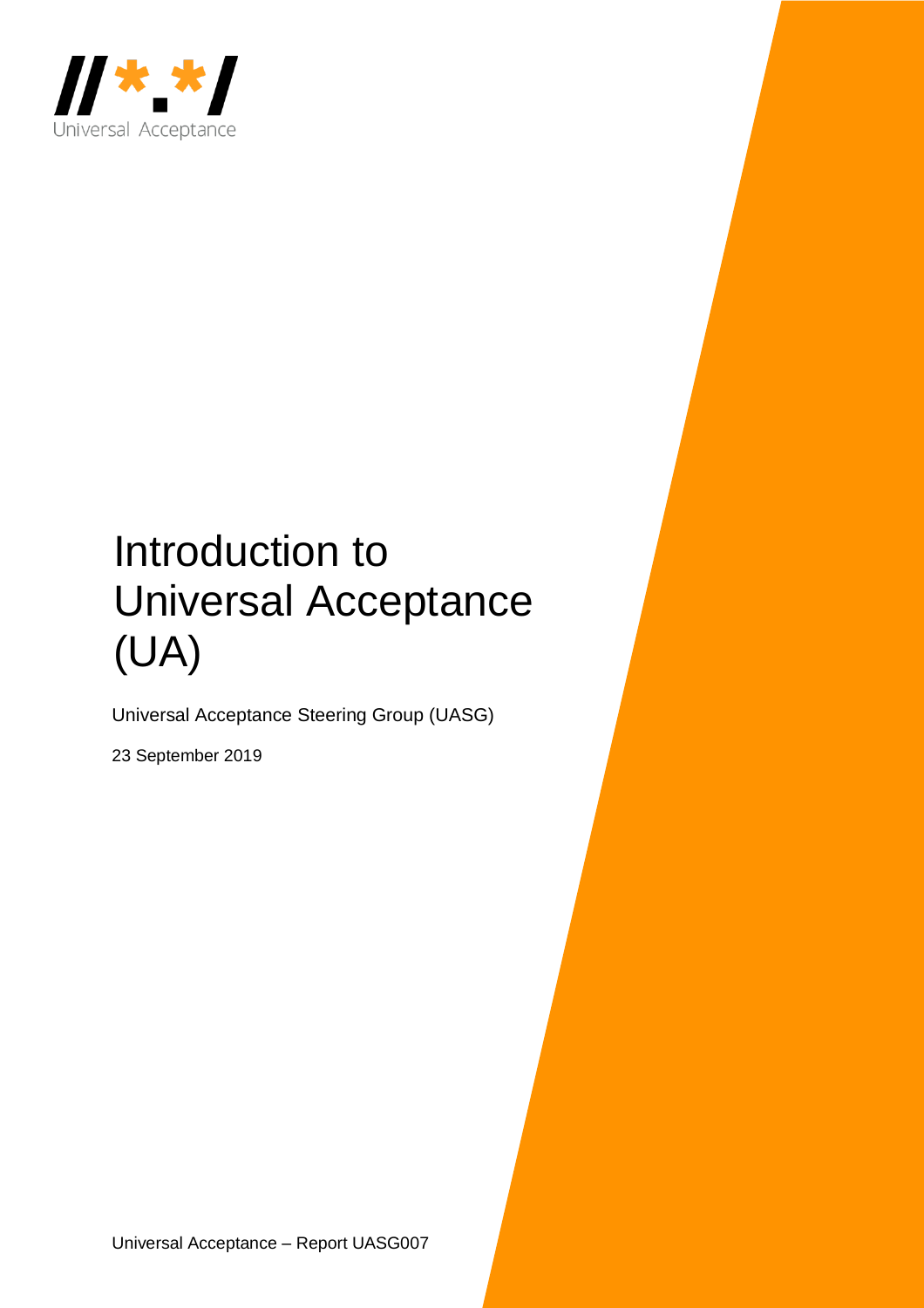#### **TABLE OF CONTENTS**

| <b>About This Document</b>                                                  | 4  |
|-----------------------------------------------------------------------------|----|
| <b>Target Audience</b>                                                      | 4  |
| <b>Background Concepts</b>                                                  | 5  |
| <b>Domain Names</b>                                                         | 5  |
| <b>Country Code Top-level Domains (ccTLDs)</b>                              | 5  |
| Generic Top-level Domains (gTLDs)                                           | 5  |
| Domain Name Internationalization                                            | 6  |
| The Need for Universal Acceptance (UA)                                      | 6  |
| U-labels and A-labels                                                       | 6  |
| Email Address Internationalization (EAI)                                    | 7  |
| <b>Dynamic Link Generation (Linkification)</b>                              | 8  |
| The Dynamic Nature of the Root Zone Registry                                | 8  |
| <b>Universal Acceptance in Action</b>                                       | 9  |
| Five Criteria of Universal Acceptance                                       | 9  |
| <b>User Scenarios</b>                                                       | 11 |
| Nonconformance to Universal Practices                                       | 12 |
| <b>Technical Requirements for UA Readiness</b>                              | 13 |
| <b>High-Level Requirements</b>                                              | 13 |
| <b>Developer Considerations</b>                                             | 14 |
| Designing Software for Compatibility and Flexibility                        | 14 |
| Good Practices for Developing and Updating Software to Achieve UA-Readiness | 14 |
| Authoritative Sources for Domain Names: DNS Root Zone and IANA Lists        | 21 |
| Email with IDNs and Why It Is Not the Same as EAI                           | 21 |
| Linkification and Its Challenges                                            | 22 |
| <b>Good Practice Recommendations</b>                                        | 22 |
| Unicode - Background and Code Point Attributes                              | 23 |
| UTF8, UTF16, and Other Encoding Methods                                     | 23 |
| IDNA - A Brief History and Current State                                    | 24 |
| Use Cases for Testing                                                       | 24 |
| <b>Upgrading Software for EAI</b>                                           | 25 |
| <b>Advanced Topics</b>                                                      | 25 |
| <b>Complex Scripts</b>                                                      | 25 |
| Right-to-Left Languages and Unicode Conformance                             | 25 |
| The Bidi Algorithm                                                          | 25 |
| The Bidi Rule for Domain Names                                              | 27 |
| Joiners                                                                     | 27 |
| Homoglyphs and Similar Characters                                           | 28 |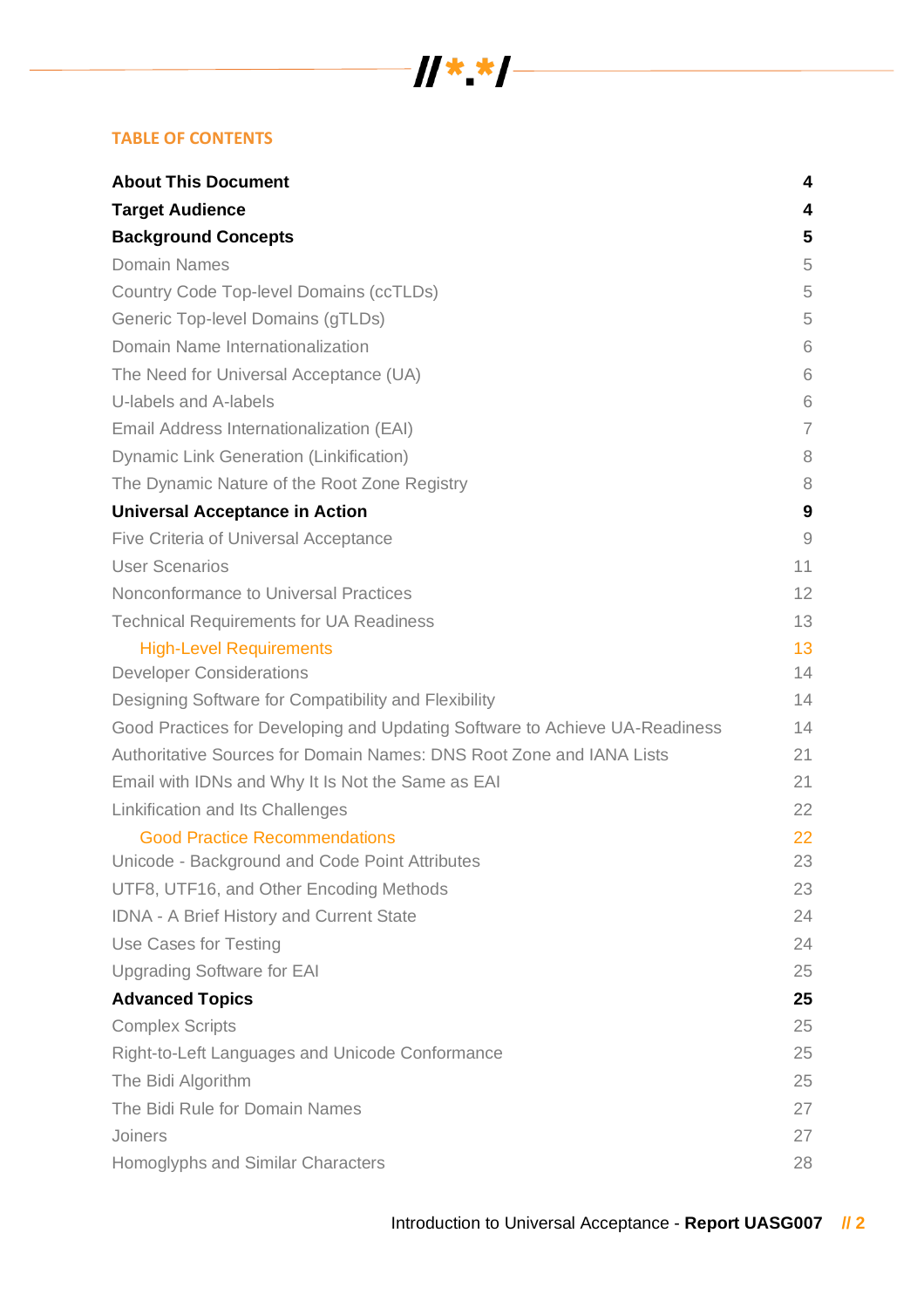

| Normalization, Case Folding, and String Preparation | 28 |
|-----------------------------------------------------|----|
| Case Folding and Mapping                            | 30 |
| <b>Glossary and Other Resources</b>                 | 31 |
| Glossary                                            | 31 |
| <b>RFCs and Key Standards</b>                       | 34 |
| <b>Key Standards</b>                                | 37 |
| <b>Online Resources</b>                             | 38 |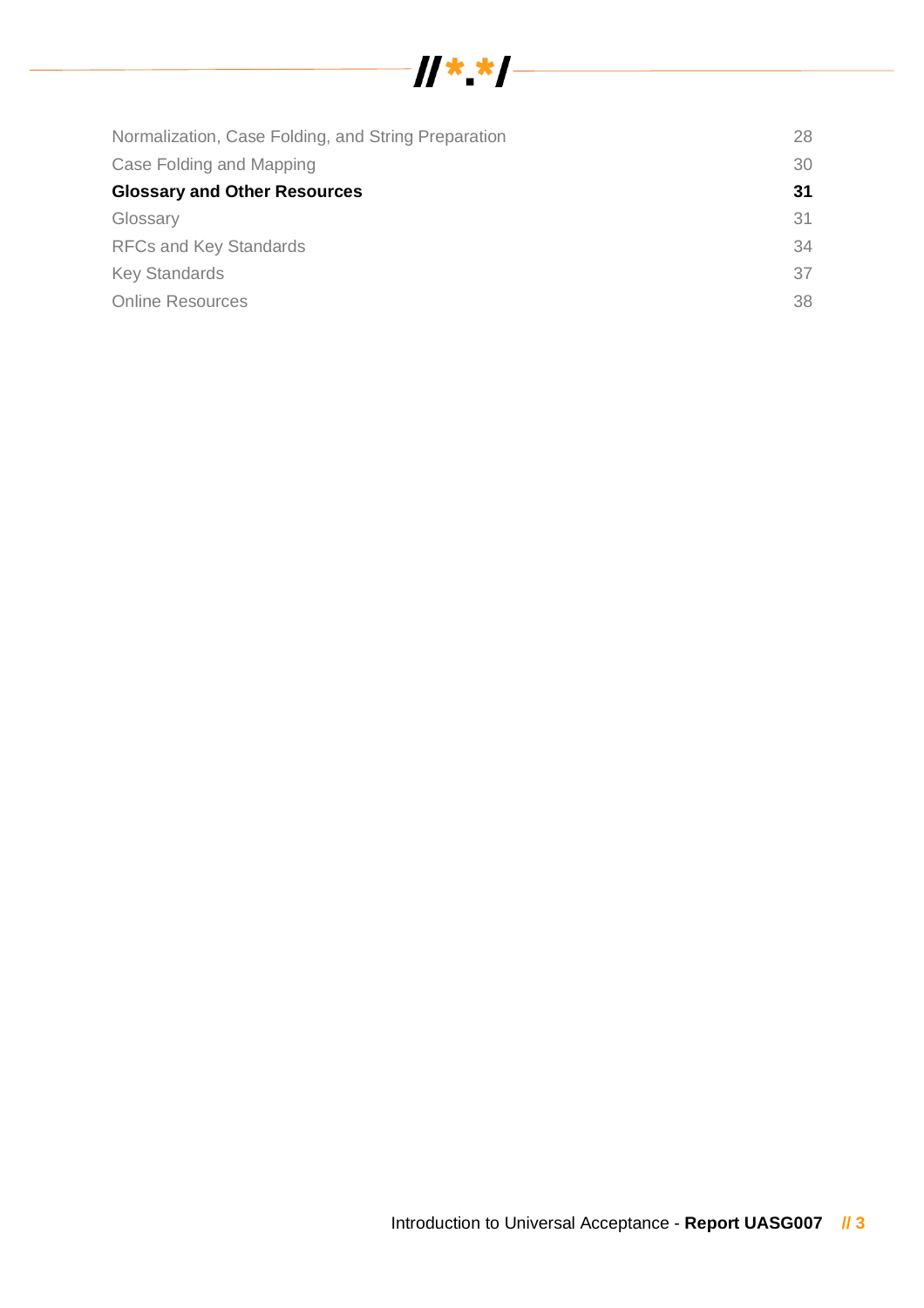

## **About This Document**

The Internet's technologies, including its naming components, continually evolve and change. In recent years, new top-level domains (TLDs), some with traditional ASCII characters and some with non-ASCII characters (Internationalized Domain Names), have been approved by the Internet Corporation for Assigned Names and Numbers (ICANN).

Examples include .nyc, .संगठन, .eco, and .католик. However, many applications and services have not been updated to manage this expanded range of TLDs. In addition, Internet email standards now allow non-ASCII characters in email addresses, so until software is upgraded, it will not properly handle these domains and addresses. This affects the user experience in multiple ways:

- Valid email addresses are not recognized or accepted.
- **•** Domain names are mistakenly treated as search terms in the address bar of the browser.

Until software recognizes and processes all domain names and email addresses – a state known as Universal Acceptance (UA) – it will not be possible to provide a consistent and positive experience for all Internet users. This document provides a broad introduction to Universal Acceptance and the efforts being made to assist in the development of Universal Acceptance-ready software.

## **Target Audience**

This document is intended to introduce Universal Acceptance to a technical audience (developers, managers, and operators) that may be familiar with some aspects of Internet technology but not necessarily the details of how new IDNs, domain names, and email addresses affect the way in which they should be accepted, validated, stored, processed, and displayed. It represents a starting point for people with diverse technical backgrounds to begin their exploration of Universal Acceptance.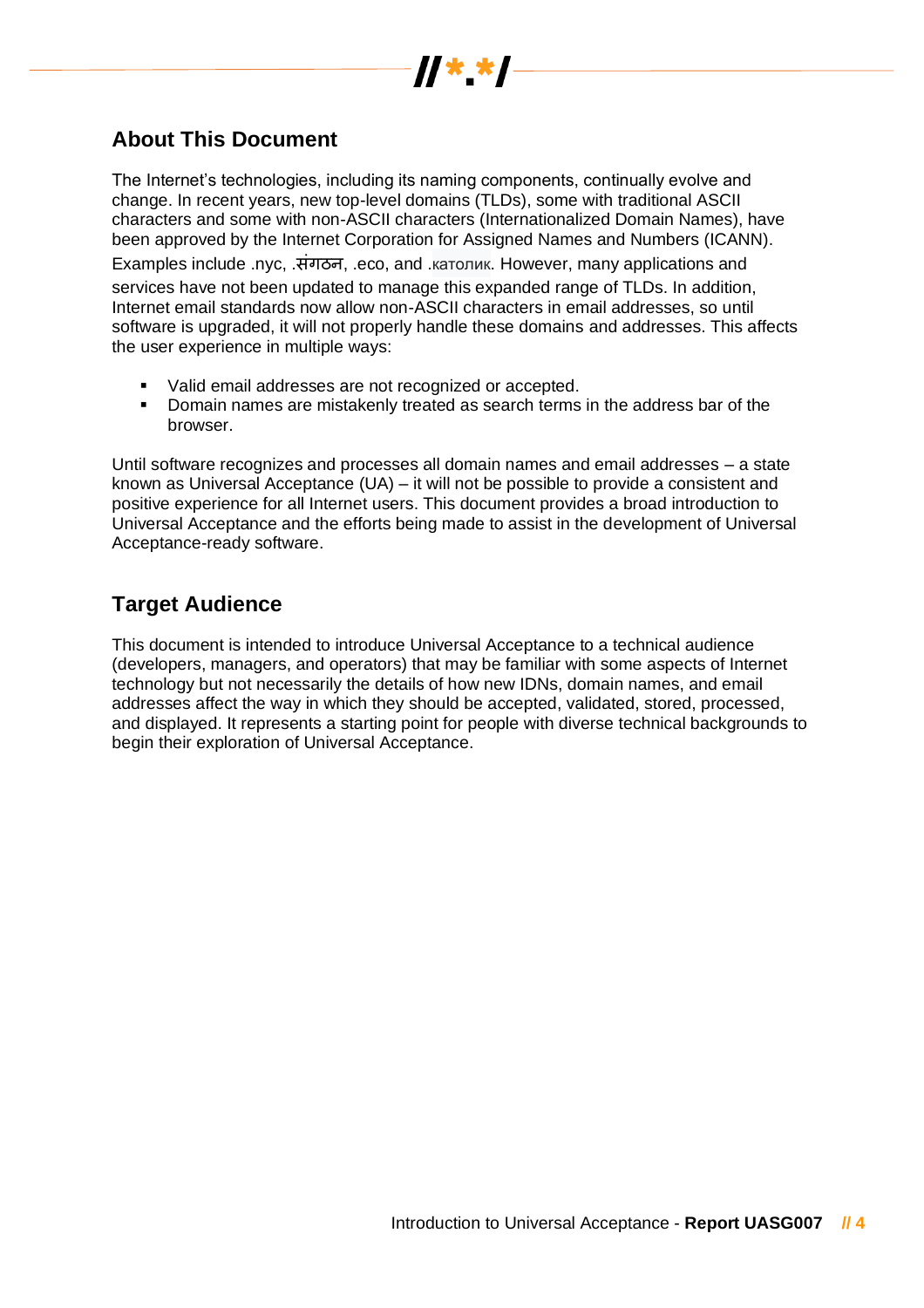

## **Background Concepts**

#### **Domain Names**

A domain name is a human-friendly identifier for computers and networks on the Internet. It is customarily represented as a sequence of text labels separated by "dots" (the period or full-stop punctuation mark); for example, www.example.tld. Each label represents a level in the Domain Name System (DNS) hierarchy.

At the highest level or "root" of the hierarchy are top-level domain (TLD) labels such as com, ip, and বাংলা, which appear at the end of a domain name. Because they appear at the end, TLDs are sometimes called "suffixes."

Proceeding down the DNS hierarchy from the root, the next label identifies a subdomain of the TLD, commonly called a second-level domain; the label after that identifies a subdomain of the second-level domain, commonly called a third-level domain; and so on, with each of the labels separated from its neighbor by a dot. For example, a domain name with three levels might look like this:



#### **Country Code Top-level Domains (ccTLDs)**

Some TLDs are delegated to specific countries or territories. These are called country code top-level domains (ccTLDs). In the past, all ccTLDs were two letters matching the ISO 3166 two-letter code assigned to the country or territory by the International Organization for Standardization. Since 2010, there have also been internationalized ccTLDs that represent the name of a country or territory in that country or territory's own script.

#### **Generic Top-level Domains (gTLDs)**

Most TLDs that are not ccTLDs are called generic top-level domains (gTLDs), which are either open to anyone or restricted to the members of a defined community. These include the familiar .com, .net, and .org as well as more recent additions.

Through the [New gTLD Program](https://newgtlds.icann.org/en/about/program) – an initiative coordinated by ICANN – the Domain Name System (DNS) has expanded exponentially through the introduction of new generic top-level domains. These new gTLDs can represent brands, communities of interest, geographic areas (cities, regions), and more.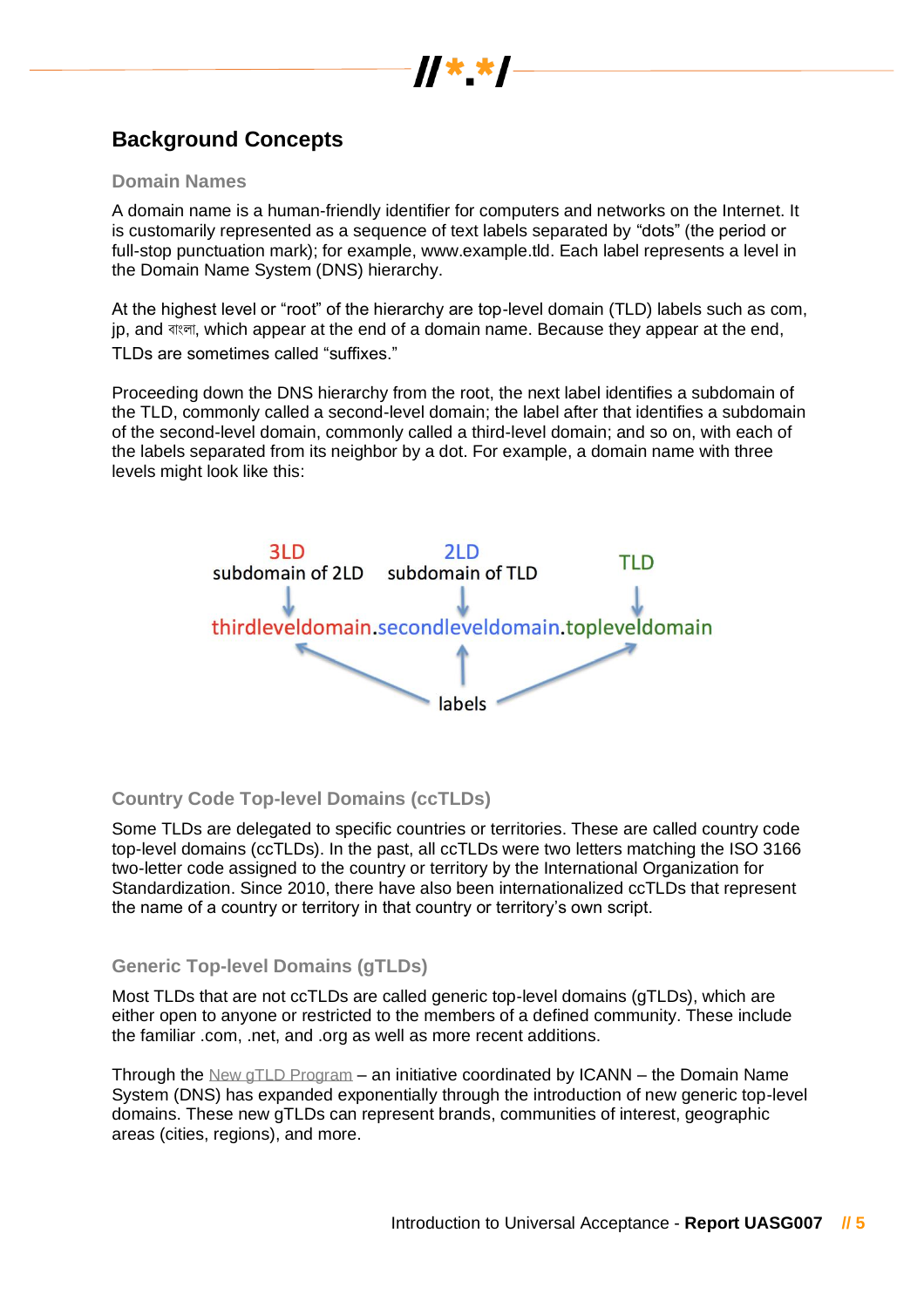

#### **Domain Name Internationalization**

Domain names were originally limited to a subset of ASCII characters (letters a-z, digits 0-9, and the hyphen "-"). Since the earliest .com registration, symbolics.com in 1985, the number and characteristics of domain names have expanded to reflect the needs of the everincreasing global use of the Internet as a communal resource. Today, the majority of Internet users are non-English speakers; however, the dominant language used on the Internet is English. To help with the internationalization of the Internet, in 2003 the Internet Engineering Task Force (IETF) started releasing standards providing technical guidelines for the deployment of Internationalized Domain Names (IDNs) through a translation mechanism to support non-ASCII representations of domain names in any Unicode-supported script (*e.g.*, 普遍接受-测试.世界, ua-test.كاثوليك,etc.).

The ICANN Board of Directors approved the process to introduce new IDN ccTLDs in October 2009, with the first IDN ccTLDs added to the root zone in May 2010. In June 2011, the Board approved and authorized the launch of the New gTLD Program, which included new ASCII as well as IDN TLDs. The first batch of TLDs from this program was added to the root zone in 2013.

#### **The Need for Universal Acceptance (UA)**

A decade after the IETF released its IDN-related guidelines, and through the ICANN New gTLD Program, more than 1,000 new TLDs are now active. However, some software and applications remain outdated and are unable to handle these new TLDs. This causes problems for Internet users, including those who use non-ASCII characters and scripts. Universal Acceptance ensures that all valid domain names and email addresses are accepted, validated, stored, processed, and displayed correctly and consistently by all Internet-enabled applications, devices, and systems. For example, every valid web address resolves to the expected resource on the correct website and every valid email address results in mail delivery to the expected recipient.

The Universal Acceptance Steering Group (UASG) is an Internet community initiative, supported by ICANN, that is tasked with undertaking activities that will effectively promote Universal Acceptance and help ensure a consistent and positive experience for Internet users globally.

#### **U-labels and A-labels**

Domain names that use non-ASCII characters are called Internationalized Domain Names (IDNs). The internationalized portion of a domain name can be in any label—not just the TLD.

Since the DNS itself previously only used ASCII, it was necessary to create an additional encoding to allow non-ASCII Unicode code points to be represented as ASCII strings. The algorithm that implements this Unicode-to-ASCII encoding is called Punycode**;** the output strings are called A-Labels. A-Labels can be distinguished from an ordinary ASCII label because they always start with the following four characters:

**xn**--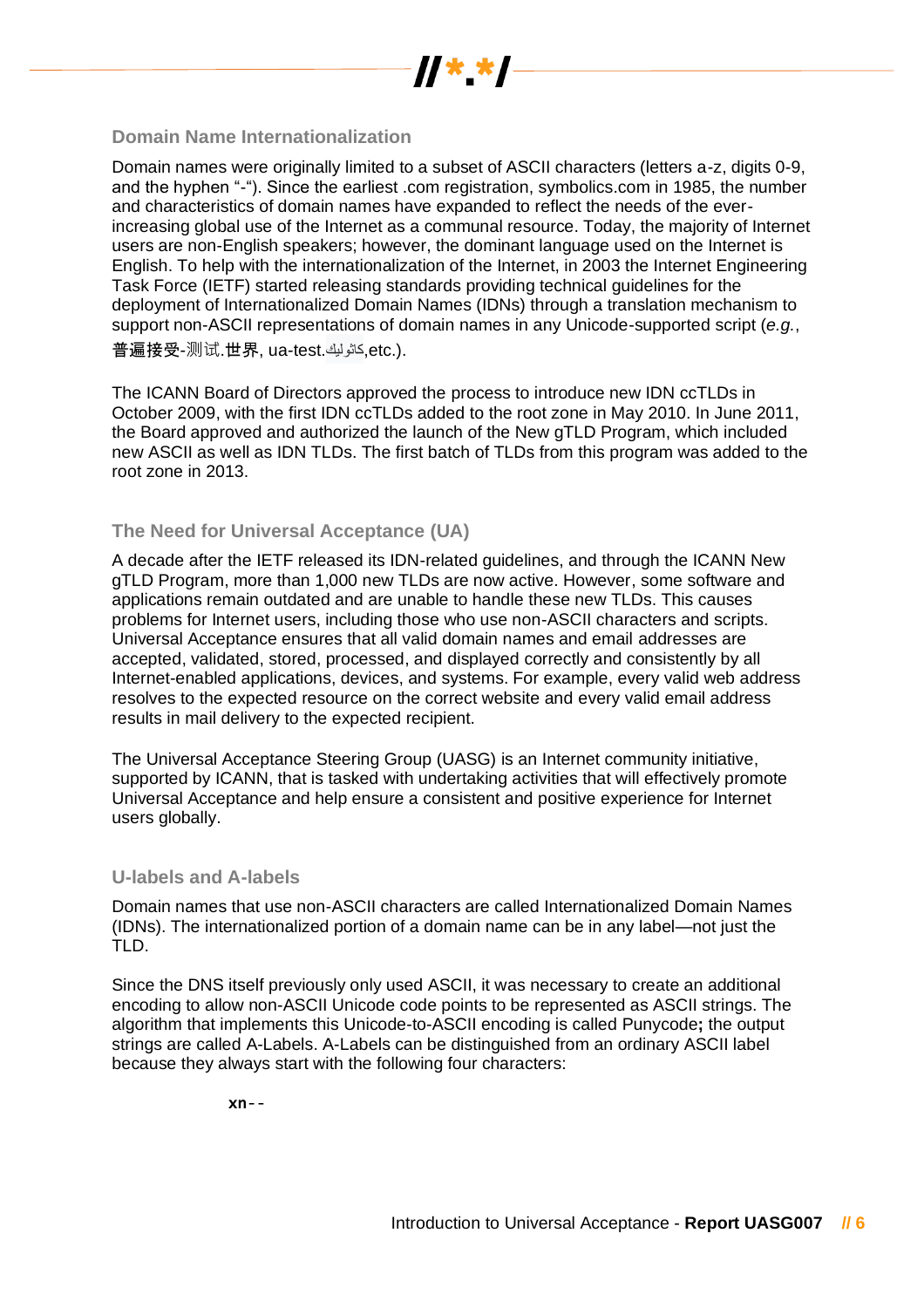

These characters are called the ACE prefix.<sup>1</sup>

The Punycode transformation is reversible: it can transform from Unicode to an A-Label and from an A-label back to a string of Unicode characters (known as a U-Label).

The only standard use of the Punycode algorithm is for expressing internationalized domains. While one could hypothetically encode other UTF-8 strings using Punycode, that would be non-standard and would not interoperate with other systems.

| <b>U-label version</b>           | <b>A-label version</b> |
|----------------------------------|------------------------|
| example. $\lambda \lambda \hbar$ | example.xn--q9jyb4c    |
| 大坂.info                          | xn--uesx7b.info        |
| みんな.大坂                           | xn--q9jyb4c.xn--uesx7b |

#### **Examples of (imaginary) IDNs**

#### **Email Address Internationalization (EAI)**

Email addresses contain two parts:

- A local part (before the "@" character).
- A domain part (after the "@" character).

Because both left-to-right (LTR) and right-to-left (RTL) scripts can be used in email addresses and domain names, "before" and "after" should be understood with respect to the directionality of the script.

#### **Examples of (imaginary) EAI Addresses**

| user@example.みんな  | Uses IDN TLD                         |
|-------------------|--------------------------------------|
| user@大坂.info      | Uses IDN second-level domain         |
| 用戶@example.lawyer | Uses Unicode local part and new gTLD |

<sup>1</sup> ASCII Compatible Encoding (ACE) prefix which distinguishes Punycode-encoded labels from other ASCII labels.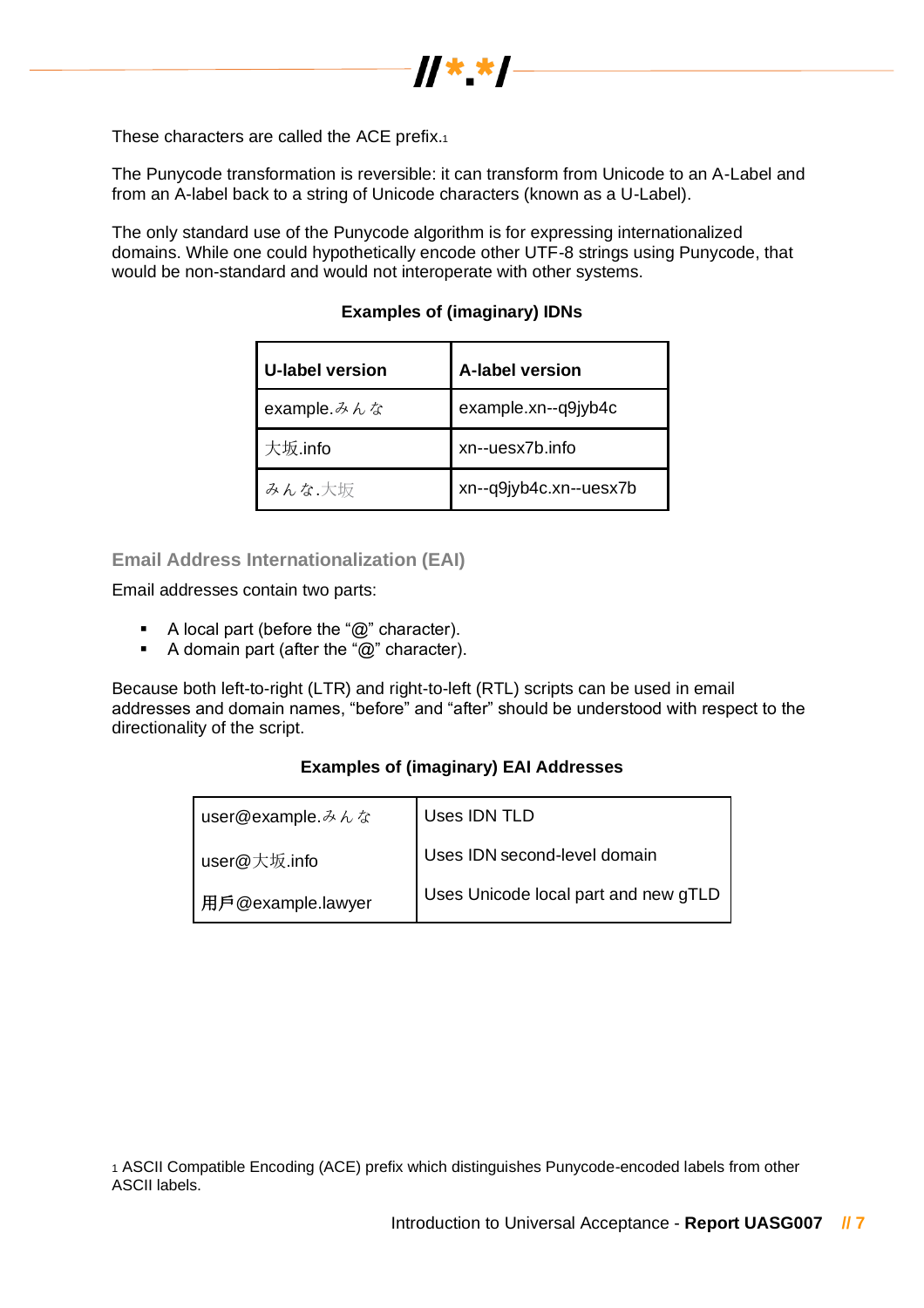# **Example of Right-to-Left text in an EAI Address** domain part local part domain part local part username@example.app app. مثال.app TLD

//\*\_\*/

 **LTR RTL**

In an internationalized email address, the domain part can contain any domain name, including those with new TLDs, and can contain Unicode U-labels. The local part is not a domain name and can in principle contain nearly any Unicode character, although in practice mail systems will limit the characters used in their mailbox names.

The term Email Address Internationalization (EAI) is often used to describe the use of internationalized addresses in email.

### **Dynamic Link Generation (Linkification)**

Modern software such as popular word processing or spreadsheet applications sometimes allows a user to create a hyperlink simply by typing in a string that looks like a web address, email address, or network path. For example, typing "www.icann.org" into an email message may automatically result in a clickable link to [http://www.icann.org](http://www.icann.org/) if the app recognizes "www." as a special prefix or ".org" as a special suffix.

When it is used, linkification should work consistently for all well-formed web addresses, email addresses, or network paths, and not just some. Accurate linkification is difficult and depends on the context of the text (for example, in some languages "www" doesn't indicate a web address), so it is not further addressed here.

### **The Dynamic Nature of the Root Zone Registry**

The DNS is a large distributed database divided into sections called zones. The section that contains all TLDs is called the root zone because it is conceptually at the root of the tree of DNS names. All DNS zones, including the root zone, are updated as required. As new TLDs are added or old TLDs are retired, their names are added to or removed from the root zone.

This means that any fixed list of TLDs, such as a list stored in an application or in a file, will eventually and inevitably become out of date. To reliably validate the TLD in a domain name, software can check it online with a DNS query, or if it uses a file, refresh the file on a regular basis. These are both described in more detail later.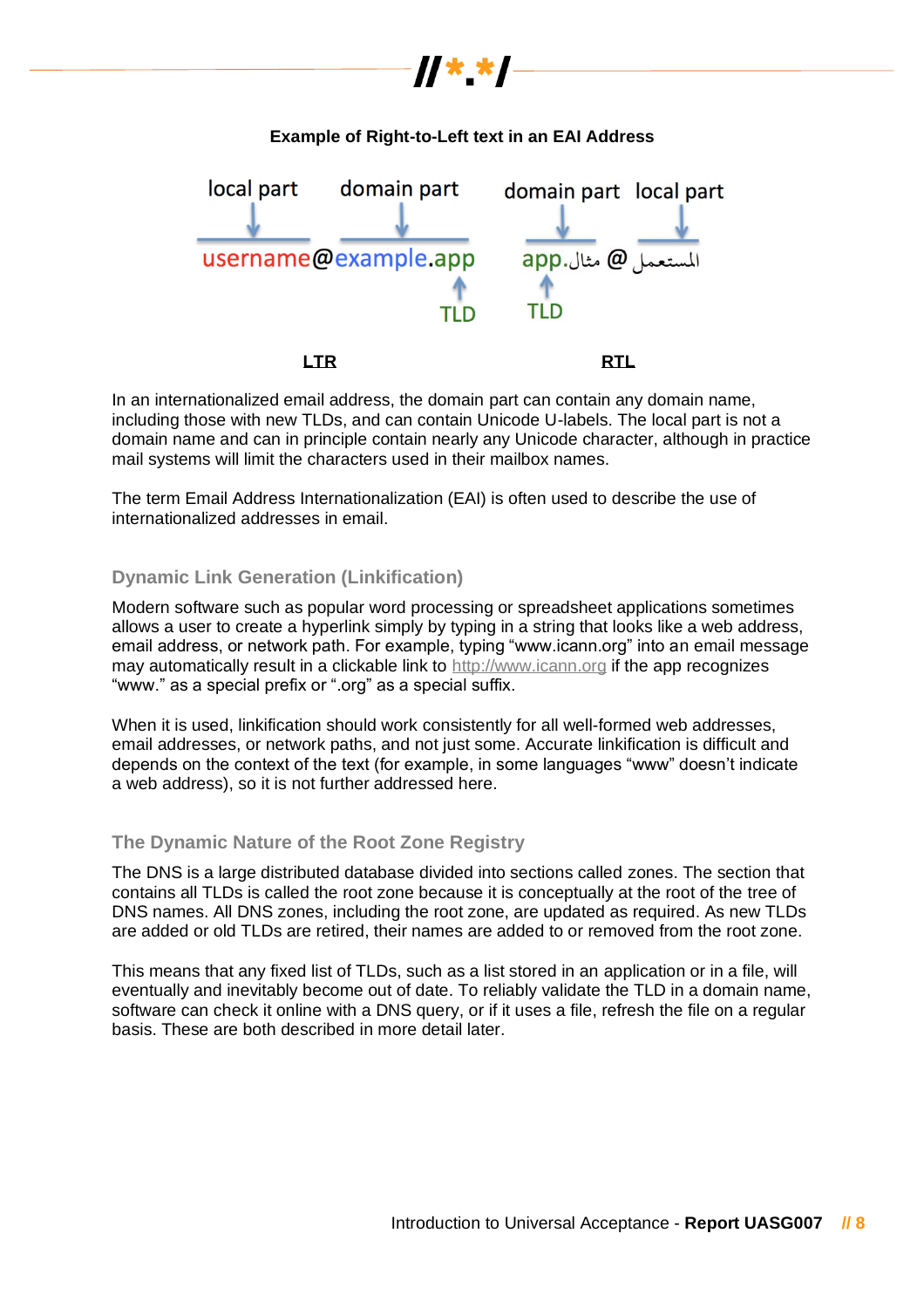

## **Universal Acceptance in Action**

#### **Five Criteria of Universal Acceptance**

Universal Acceptance is the state in which all valid domain names and email addresses are accepted, validated, stored, processed, and displayed correctly and consistently by all Internet-enabled applications, devices and systems*.* The five criteria of Universal Acceptance are described below.

| 1. Accept <sub>2</sub>   | Accepting occurs whenever an email address or a domain<br>name is received as a string of characters from a user<br>interface, from a file, or from an API used by a software<br>application or online service.<br>Applications and services allow domain names and email<br>addresses to be:<br>Entered via user interfaces, or<br>Received from other applications and services via APIs.<br>٠                                                                                                                                                                                                                                                                                                                                                                                                                                                                                                                                                                                           |
|--------------------------|--------------------------------------------------------------------------------------------------------------------------------------------------------------------------------------------------------------------------------------------------------------------------------------------------------------------------------------------------------------------------------------------------------------------------------------------------------------------------------------------------------------------------------------------------------------------------------------------------------------------------------------------------------------------------------------------------------------------------------------------------------------------------------------------------------------------------------------------------------------------------------------------------------------------------------------------------------------------------------------------|
| 2. Validate <sub>3</sub> | Validation may occur in many places whenever an email<br>address or a domain name is either received or emitted as a<br>string of characters by an application or online service.<br>Validation is intended to ensure that the entered information is<br>either valid or at least definitely not invalid. Validation ensures the<br>information has the correct syntax and may make other checks.<br>For domain names and email addresses, many programmers have<br>traditionally relied on ad hoc validation methods such as checking<br>that a TLD is within length limits, or that the characters are from<br>the ASCII character set. However, these methods are based on<br>assumptions that are no longer applicable because the Internet is<br>changing:<br>Domain names and email addresses can now include non-<br><b>ASCII Unicode characters.</b><br>The list of TLDs is changing.<br>Any label in a domain name, including the TLD label, can be<br>up to 63 characters long.4 |
|                          | It remains possible to validate TLDs using other techniques, as<br>described later.                                                                                                                                                                                                                                                                                                                                                                                                                                                                                                                                                                                                                                                                                                                                                                                                                                                                                                        |

<sup>2</sup> Accepting is treated as distinct from Validating in this document. In practice, the actions may overlap.

<sup>3</sup> Accepting and Processing are treated as distinct from Validating in this document. In practice, the actions may overlap.

<sup>4</sup> The 63-character length limit applies to the label itself if it is an ASCII label, or to the A-label form of the label if it is an IDN.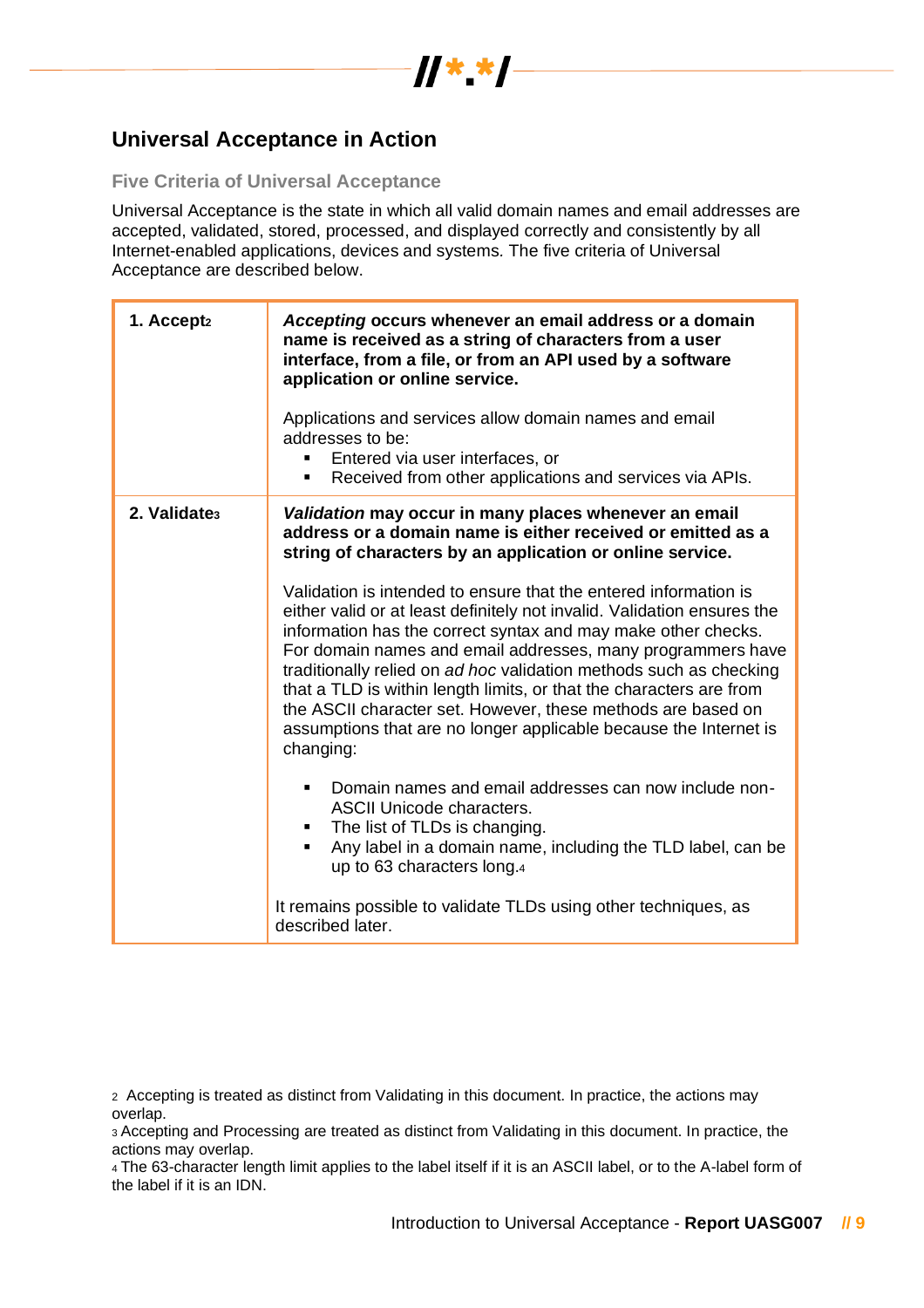| 3. Store                | Storage occurs when an email address or a domain name is<br>stored as a string of characters in a database or file used by a<br>software application or online service and later retrieved by<br>the same or other software applications.                                                                                                                                                                                                                                                                                                                          |
|-------------------------|--------------------------------------------------------------------------------------------------------------------------------------------------------------------------------------------------------------------------------------------------------------------------------------------------------------------------------------------------------------------------------------------------------------------------------------------------------------------------------------------------------------------------------------------------------------------|
|                         | Applications and services might require long-term and/or transient<br>storage of domain names and email addresses. Regardless of the<br>lifetime of the data, it must be stored in:                                                                                                                                                                                                                                                                                                                                                                                |
|                         | Formats defined by an Internet-standard Request for<br>$\blacksquare$<br>Comments (RFC), or (less desirably)<br>Alternative formats that can be translated to and from RFC-<br>defined formats.                                                                                                                                                                                                                                                                                                                                                                    |
|                         | Although Unicode in DNS names and email addresses are stored<br>as UTF-8, other formats may be encountered in legacy code. See<br>the Good Practices section below.                                                                                                                                                                                                                                                                                                                                                                                                |
| 4. Process <sub>5</sub> | Processing occurs when an email address or a domain name<br>is used by an application or service to perform an activity<br>such as searching or sorting a list, or is transformed into an<br>alternative format (such as turning U-labels into A-labels).                                                                                                                                                                                                                                                                                                          |
|                         | Additional validation may occur during processing. The ways in<br>which email addresses and domain names may be processed is<br>limited only by the imagination of application developers, but it is<br>important not to make assumptions (e.g., that email addressed to<br>pākehā@tetaurawhiri.govt.nz is intended for a person in New<br>Zealand) that depend on policies outside of the DNS.                                                                                                                                                                    |
| 5. Display              | The Display action occurs when an email address or a domain<br>name is rendered within a user interface.                                                                                                                                                                                                                                                                                                                                                                                                                                                           |
|                         | Displaying domain names and email addresses is usually, but not<br>always, straightforward when the scripts used in the name or<br>address are supported in the underlying operating system and<br>when the strings are stored in Unicode. <sup>6</sup> If these conditions are not<br>met, application-specific transformations may be required. Further,<br>even if the underlying operating system does support the strings,<br>display can be complicated if, for example, RTL and LTR scripts<br>are mixed, or the overall directionality of text is unclear. |

 $\frac{1}{2}$   $\frac{1}{2}$   $\frac{1}{2}$   $\frac{1}{2}$   $\frac{1}{2}$   $\frac{1}{2}$   $\frac{1}{2}$   $\frac{1}{2}$   $\frac{1}{2}$   $\frac{1}{2}$ 

<sup>5</sup> Processing is treated as distinct from Validating in this document. In practice, the actions may overlap.

<sup>6</sup> It is important to recognize that display is not straightforward, even when these conditions are met for some complex scripts.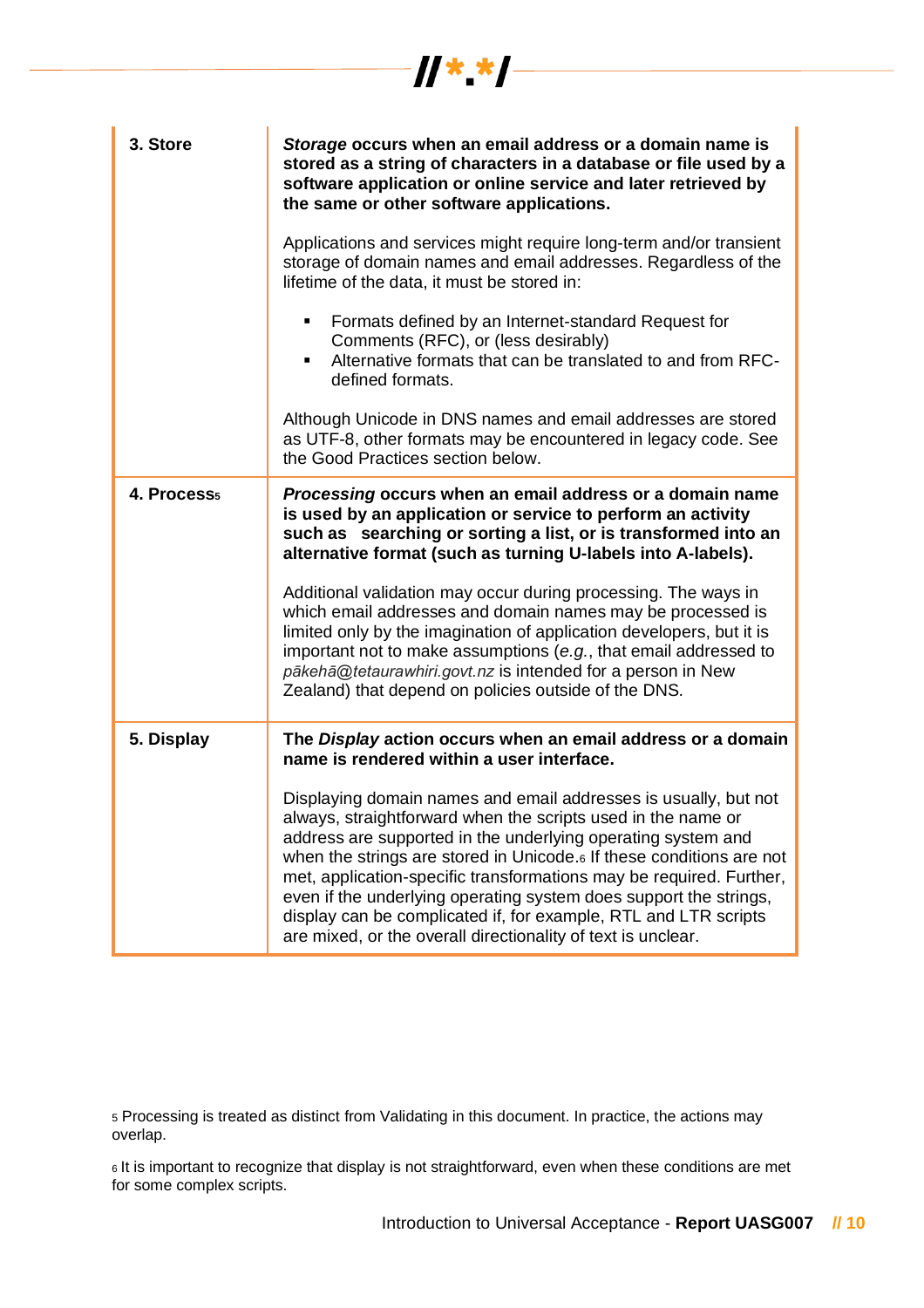

#### **User Scenarios**

The examples and definitions above may give the impression that Universal Acceptance is only about computer systems and online services. The reality, however, is that it's also about the people using those systems and services.

Below are some examples of activities that require Universal Acceptance:

| <b>Registering a new TLD</b>                                             | An organization adopts a "brand" TLD to offer its<br>customers a differentiated customer experience by<br>providing email addresses in the format: customername<br>@example.brand.                                                                                                          |
|--------------------------------------------------------------------------|---------------------------------------------------------------------------------------------------------------------------------------------------------------------------------------------------------------------------------------------------------------------------------------------|
|                                                                          | Universal Acceptance means:<br>Web sites and applications accept these<br>"@example.brand" email addresses as they would<br>with older TLDs such as .com, .net, .org.                                                                                                                       |
| <b>Accessing a gTLD</b>                                                  | A user accesses a website whose domain name contains<br>a new TLD by typing an address into a browser or clicking<br>a link in a document.                                                                                                                                                  |
|                                                                          | Universal Acceptance means:<br>Even though the TLD is new, the user's browser<br>displays the web address in its native form and<br>accesses the site as the user expects. The browser<br>does not display domain names as A-labels to the<br>user unless it benefits the user in some way. |
| Using an email address<br>containing a new gTLD<br>as an online identity | A user acquires an email address with the domain portion<br>using a new gTLD and uses this email address as their<br>identity for accessing their bank and airline loyalty<br>accounts.                                                                                                     |
|                                                                          | Universal Acceptance means:<br>Even though the domain used in the email address<br>is new, the bank or airline site accepts the address<br>the same way in which it accepts an address in an<br>older TLD such as .biz or .eu.                                                              |
| <b>Accessing an IDN</b>                                                  | A user accesses an IDN URL by typing the URL into a<br>browser or clicking a link in a document.                                                                                                                                                                                            |
|                                                                          | Universal Acceptance means:<br>Even if the domain name contains characters<br>different than the language settings on the user's<br>computer, any browser the user wishes to use will<br>display the web address as expected and access<br>the site successfully.                           |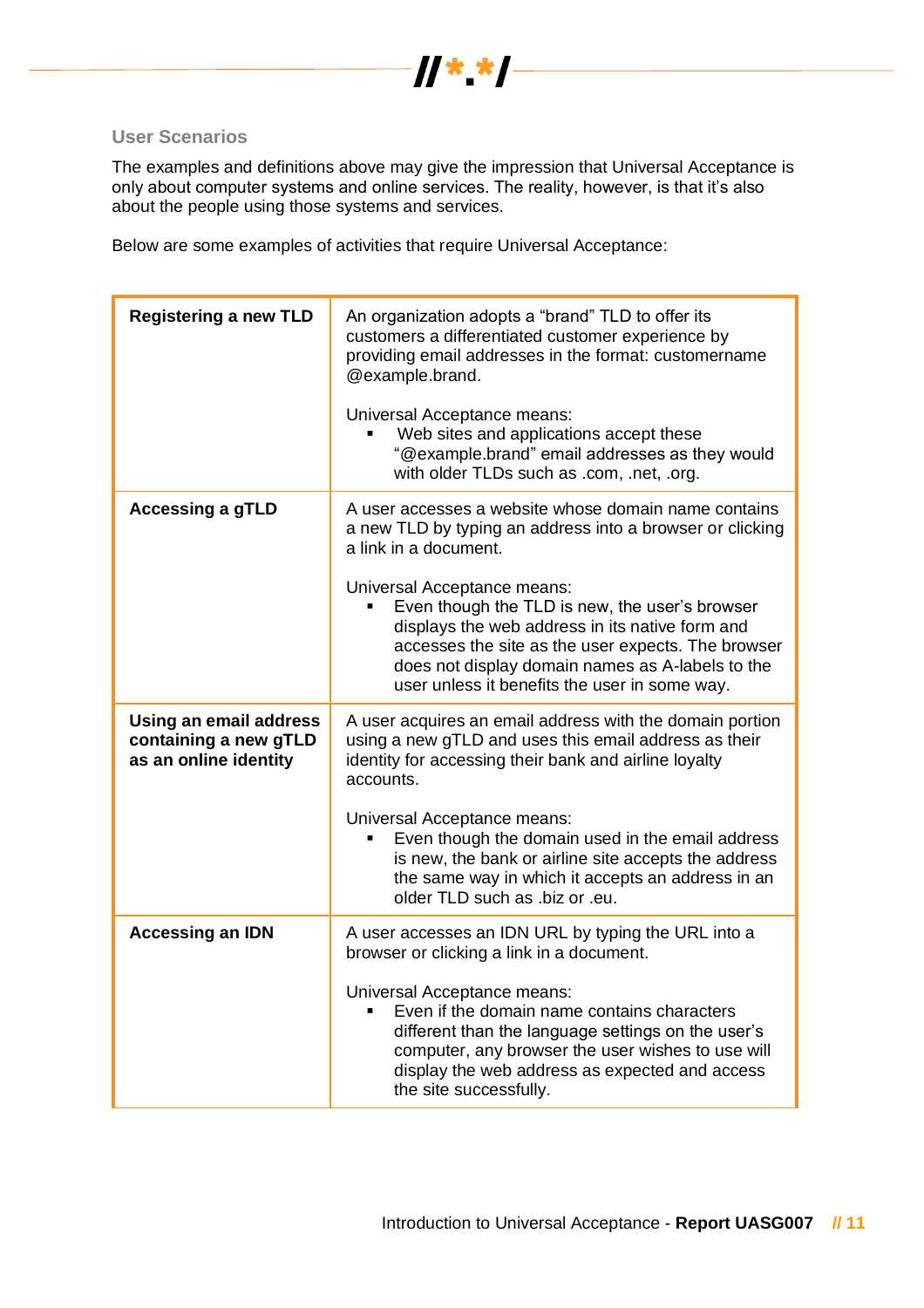

| Using an<br>internationalized email<br>address for email                | A user has acquired a new email address which includes<br>non-ASCII characters in the domain name (e.g., $\text{Info@}$ #<br>遍接受-测试.世界).<br>Universal Acceptance means:<br>The user can send to and receive from any email<br>address, using any email client.                              |
|-------------------------------------------------------------------------|---------------------------------------------------------------------------------------------------------------------------------------------------------------------------------------------------------------------------------------------------------------------------------------------|
| Using an<br>internationalized email<br>address as an online<br>identity | A user acquires a non-ASCII email address and uses this<br>email address as their identity for accessing their bank<br>and airline loyalty accounts.<br>Universal Acceptance means:<br>The bank or airline site accepts the new identity<br>exactly as if it were any other email identity. |
| <b>Dynamically creating a</b><br>hyperlink in an<br>application         | A user types a web address into a document or email<br>message.<br>Universal Acceptance means:<br>The rules used by the application to automatically<br>generate a hyperlink are the same if the address is<br>non-ASCII or contains a new TLD.                                             |
| Developing an<br>application                                            | A developer writes an app that accesses web resources.<br>Universal Acceptance means:<br>The tools used by the developers include libraries<br>п<br>that enable Universal Acceptance by supporting<br>new TLDs and IDNs.                                                                    |

## **Nonconformance to Universal Practices**

The following are considered to be poor practice:

| $\boldsymbol{\times}$     | Displaying A-labels to the user without a corresponding user benefit, such as to<br>show the mapping between a U-label and a A-label.                        |
|---------------------------|--------------------------------------------------------------------------------------------------------------------------------------------------------------|
| $\boldsymbol{\mathsf{x}}$ | Requiring a user to enter A-labels when signing up for a new email address or<br>requiring a user to enter A-labels when signing up for a new hosted domain. |
| $\boldsymbol{\mathsf{x}}$ | Validating the syntax of domain name or email address using out of date<br>criteria or non-authoritative online domain name resources.                       |
| $\boldsymbol{\mathsf{x}}$ | Using an outdated list of TLDs even though new TLDs are regularly being<br>added and deleted.                                                                |
| $\boldsymbol{\mathsf{x}}$ | Exposing internal use of A-labels to users.                                                                                                                  |
|                           | For example, converting domains in EAI addresses to A-labels when replying<br>to an EAI user.                                                                |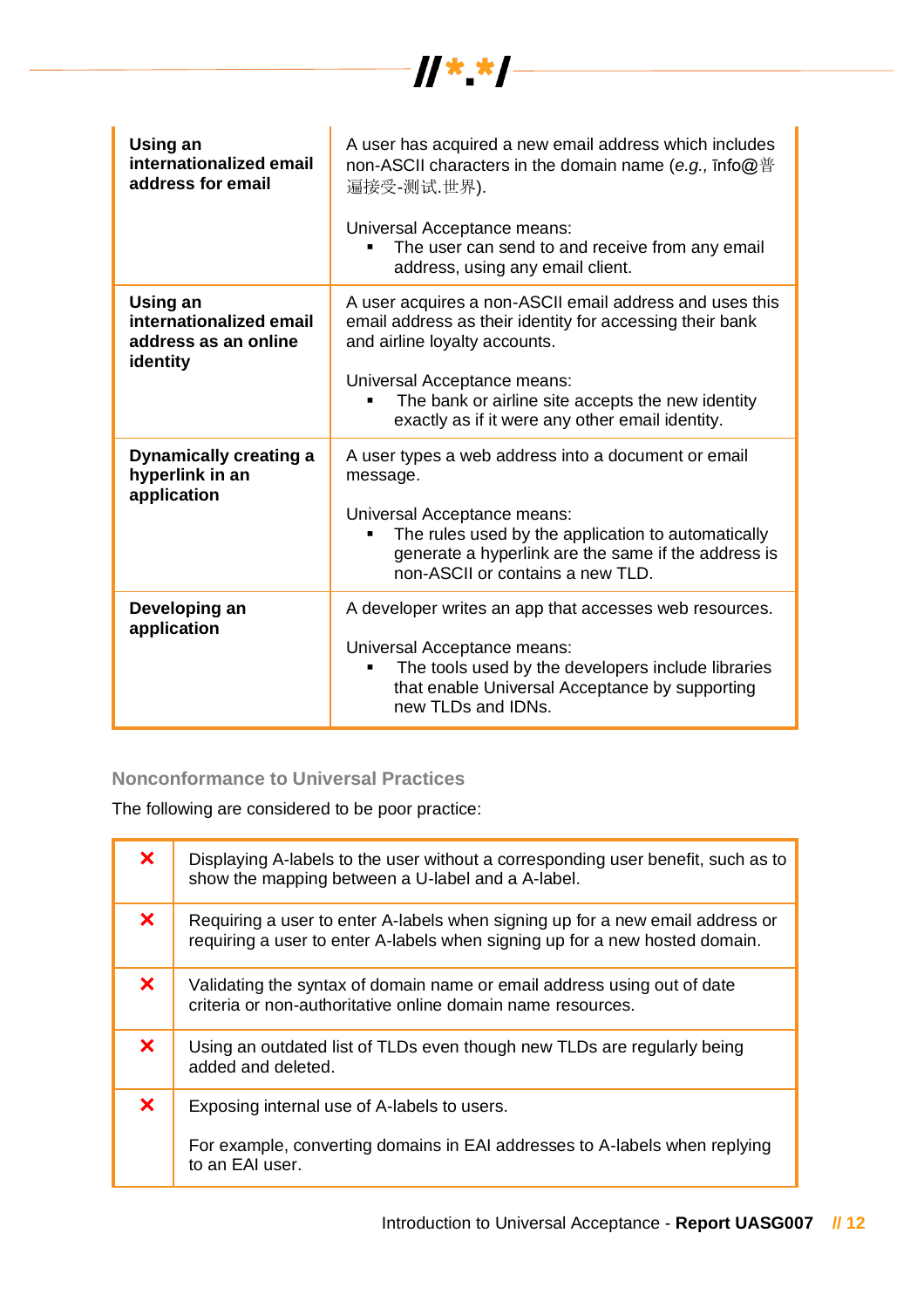| $\mathbf{x}$ | Treating some domain names as search terms rather than as domain names<br>because the application does not recognize them as such. |
|--------------|------------------------------------------------------------------------------------------------------------------------------------|
| $\bm{x}$     | Setting spam blockers to automatically block entire (new) TLDs without<br>evidence of abuse.                                       |

//\* \*/

#### **Technical Requirements for UA Readiness**

For an application or website to be UA-ready, it must meet a variety of requirements.

#### High-Level Requirements

An application or service that supports Universal Acceptance (UA):

#### **1. Supports all domain names regardless of length or character set.** Se[e](https://tools.ietf.org/html/rfc5892) [RFC 5892.](https://tools.ietf.org/html/rfc5892)

#### **2. Allows all of the character sets that are valid for domain names and email addresses.**

Accept Unicode code points as well as ASCII.

#### **3. Can correctly render all code points in Unicode strings.**

Se[e](https://www.ietf.org/rfc/rfc3490.txt) [RFC 3490.](https://www.ietf.org/rfc/rfc3490.txt) Note that Unicode regularly adds new code points, so this is a moving target.

#### **4. Can correctly render right-to-left (RTL) strings such as those in Arabic and Hebrew.**

For information about RTL scripts, se[e](https://tools.ietf.org/html/rfc5893) [RFC 5893.](https://tools.ietf.org/html/rfc5893)

#### **5. Can communicate data between applications and services in UTF-8 and, where needed, other encodings that can be converted to and from UTF-8.**

For information about UTF-8, se[e](https://tools.ietf.org/html/rfc3629) [RFC 3629.](https://tools.ietf.org/html/rfc3629)

#### **6. Offers public and private APIs that support UTF-8.**

Private APIs apply only to inter-service calls by the same vendor.

#### **7. Treats EAI addresses correctly.**

In particular, doesn't convert IDNs in addresses to A-labels.

#### **8. Can send email to and receive email from recipients regardless of domain name or character set.**

Se[e](https://tools.ietf.org/html/rfc6530) [RFC 6530.](https://tools.ietf.org/html/rfc6530)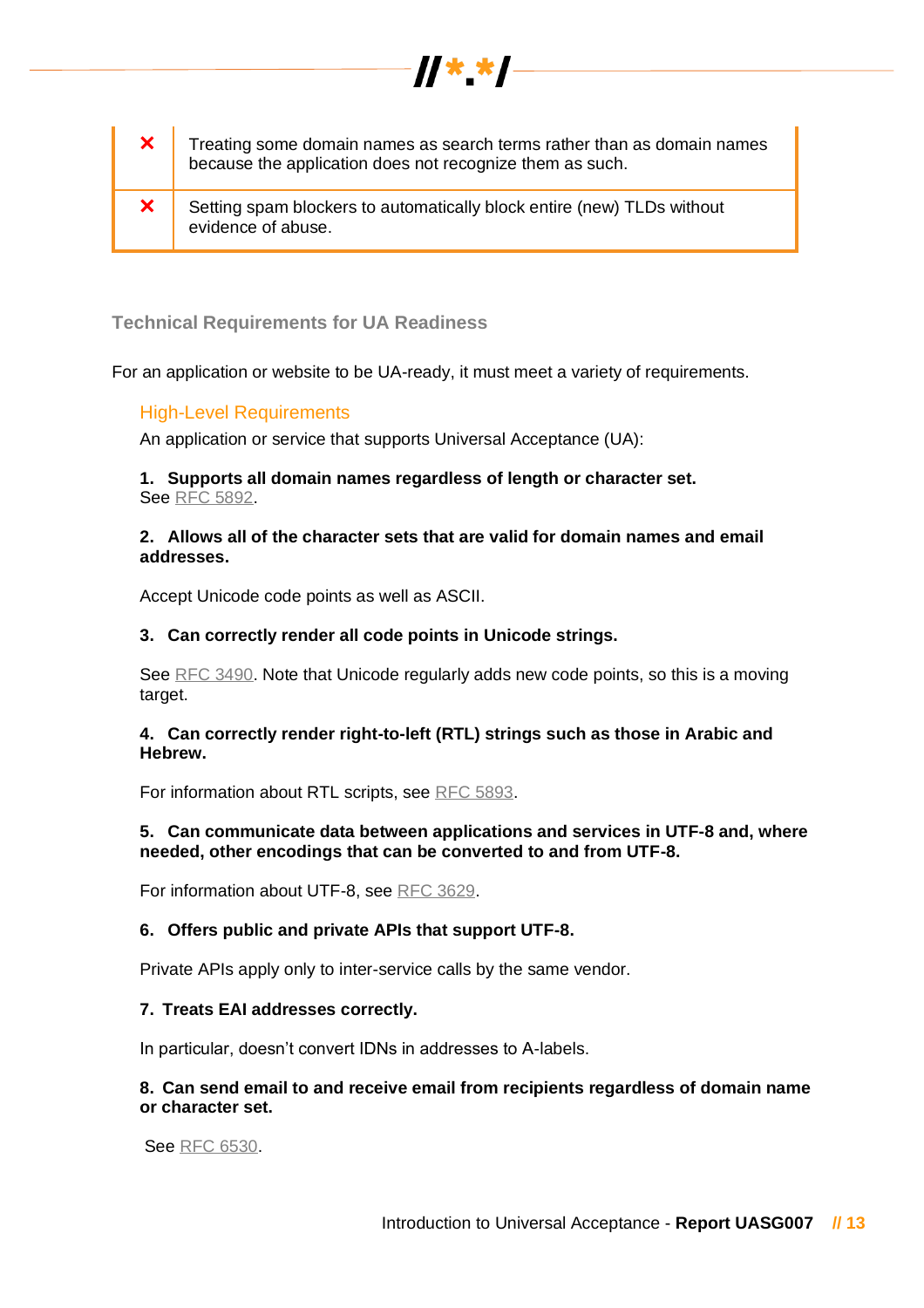

#### **9. Stores user data in formats that support Unicode and is convertible to and from UTF-8.**

Such conversions would be visible only to the operator of the product or service.

#### **10. Supports all top-level domain names in the authoritative ICANN TLD list regardless of length or character set.**

See the authoritative list at https://data.jana.org/TLD/.

#### **Developer Considerations**

Since many existing software systems contain hardcoded assumptions about domains and email addresses, code changes may be required to recognize IDNs, new TLDs, and EAI mail addresses. This section discusses how developers can incorporate code changes that will enable Universal Acceptance.

#### **Designing Software for Compatibility and Flexibility**

The Robustness Principle, as articulated by Jon Postel in [RFC 793,](https://tools.ietf.org/html/rfc793) is a general design guideline for software development:

"Be conservative in what you do; be liberal in what you accept from others."

That is, be conservative in what you send: in any area in which a specification might be ambiguous or unclear, avoid anything that could surprise others. On the other hand, when receiving, accept anything that is plausibly valid. This does *not* mean changing code to work around clear mistakes in other implementations since that leads to an undocumented and "undebuggable" mess.

**Good Practices for Developing and Updating Software to Achieve UA-Readiness**

| <b>Accept</b> |                                                                                                                                                                                                                                                                                                                       |
|---------------|-----------------------------------------------------------------------------------------------------------------------------------------------------------------------------------------------------------------------------------------------------------------------------------------------------------------------|
|               | Display names as Unicode whenever possible.                                                                                                                                                                                                                                                                           |
|               | Users should be allowed, but not required, to enter domain names as A-labels<br>rather than U-labels. However, U-labels should be shown by default, with A-<br>labels shown to the user only when it provides a benefit.                                                                                              |
|               | <b>Don't</b> generate EAI addresses with A-labels but <b>do</b> be able to handle them if<br>presented by someone else's software.                                                                                                                                                                                    |
|               | Any user interface element requiring a user to type a domain name or email<br>address must accept long names. ASCII domain names can have up to 63<br>characters in each label and can be in total up to 253 bytes. UTF-8 labels can<br>be much longer than ASCII labels and the total length can be up to 670 bytes. |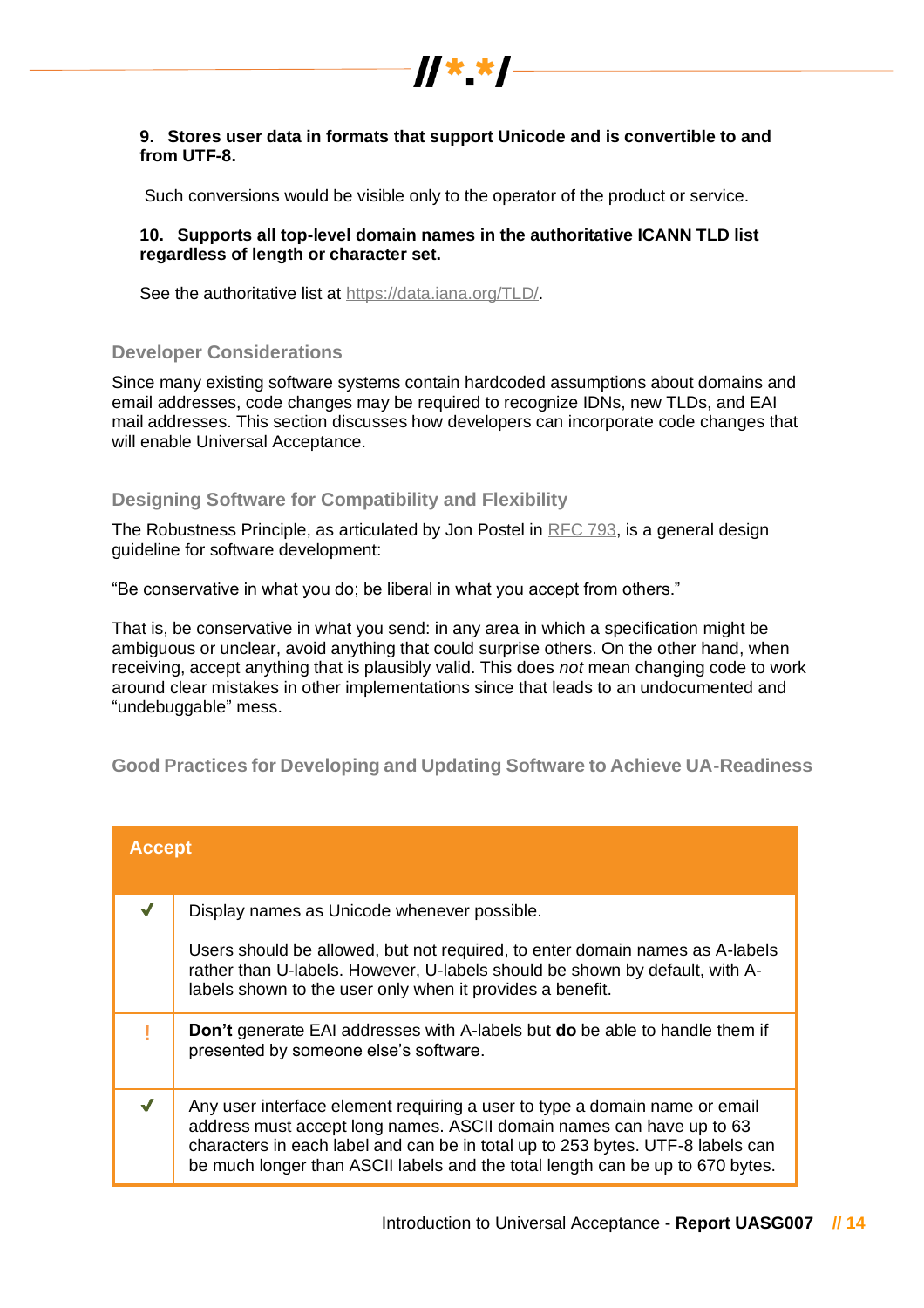

Remember that the UTF-8 code for most Unicode code points takes more than one byte.

■ S[e](https://tools.ietf.org/html/rfc1035)e [RFC 1035.](https://tools.ietf.org/html/rfc1035)

| <b>Validate</b> |                                                                                                                                                                                                                                                                                                                                      |  |
|-----------------|--------------------------------------------------------------------------------------------------------------------------------------------------------------------------------------------------------------------------------------------------------------------------------------------------------------------------------------|--|
| $\checkmark$    | Validate only as appropriate.                                                                                                                                                                                                                                                                                                        |  |
|                 | Validate only if it is required for the operation of the application or<br>service. This is the most reliable way to ensure that all valid domain names are<br>accepted into your systems.                                                                                                                                           |  |
| J               | Recognize that syntactically correct inputs may represent domain names or<br>email addresses that are currently in use on the Internet. That may or may not<br>be valid depending on the application.                                                                                                                                |  |
| ı               | When you validate, consider the following:                                                                                                                                                                                                                                                                                           |  |
|                 | Verify the TLD portion of a domain name against an authoritative table.<br>٠<br>IANA publishes the list of top-level domains at:<br>https://data.iana.org/TLD/tlds-alpha-by-domain.txt<br>*<br>See also: https://www.icann.org/en/system/files/files/sac-070-en.pdf<br>*<br>Query the domain name against the DNS.<br>٠              |  |
|                 | The GETDNS API (http://getdnsapi.net/) is a highly portable way to<br>$\ast$<br>query the DNS.<br>Most operating systems also have a native DNS query API.<br>$\ast$                                                                                                                                                                 |  |
|                 | Require repeated entry of an email address to detect typing errors.<br>٠                                                                                                                                                                                                                                                             |  |
|                 | Validate the characters in labels by checking that each label follows the<br>٠<br>Internationalizing Domain Names in Applications (IDNA 2008) rules.<br><b>See RFC 5892</b><br>$*$                                                                                                                                                   |  |
|                 | Limit validation of labels itself to a small number of whole-label rules<br>٠<br>defined in the RFCs.<br><b>See RFC 5894</b><br>*                                                                                                                                                                                                    |  |
|                 | Ensure that the product or feature handles numbers correctly.<br>For example: Arabic-Indic digit characters should be treated as<br>*<br>numbers in numeric input fields, as well as ASCII digits.<br>Note that Arabic-Indic digits are valid in U-labels but are not<br>∗<br>considered equivalent to ASCII digits in that context. |  |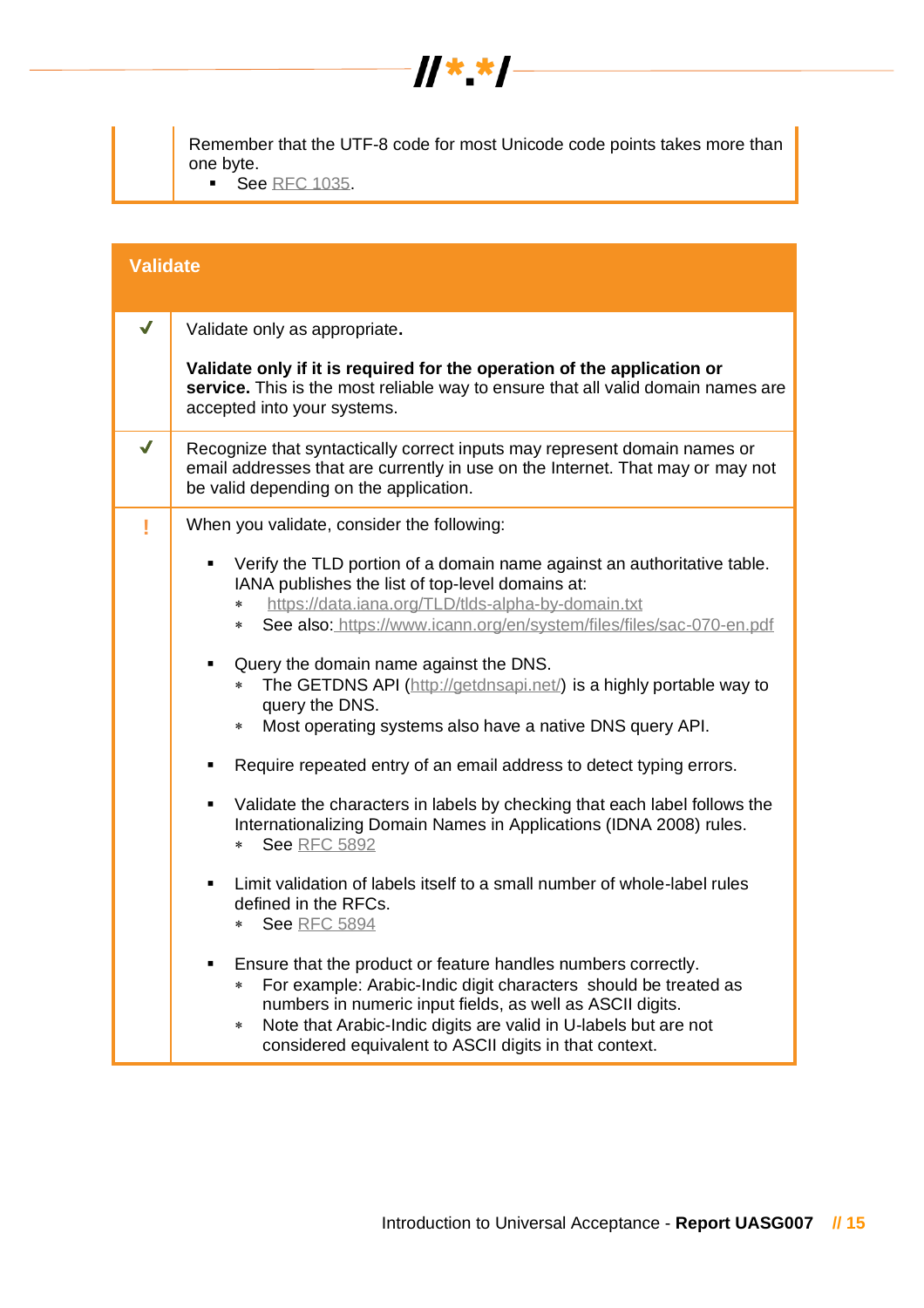

| <b>Store</b>     |                                                                                                                                                                                                                                                                                                                                                                                         |  |
|------------------|-----------------------------------------------------------------------------------------------------------------------------------------------------------------------------------------------------------------------------------------------------------------------------------------------------------------------------------------------------------------------------------------|--|
| $\checkmark$     | Applications and services should support the most current Unicode standards.                                                                                                                                                                                                                                                                                                            |  |
|                  | Information should be stored in the UTF-8 format whenever possible.<br>Some systems may require legacy support for UTF-16 as well, but generally<br>UTF-8 is preferred. UTF-7 is obsolete, and UTF-32 is too bulky for file storage.<br>The strings should be normalized when appropriate (some normalization can in<br>some context result in loss of information).                    |  |
|                  | Consider all end-to-end scenarios before converting between A-Labels and U-<br>Labels when storing.<br>In new applications, it is better to maintain only U-Labels in a file or database,<br>because it simplifies searching, sorting, and presentation. However, conversion<br>may have implications when interoperating with older, non-Unicode-enabled<br>applications and services. |  |
| J                | Tag email addresses and domain names as such in storage for easier access.<br>Filing email addresses and domain names in the "author" field of a document<br>or "contact info" in a log file have led to the loss of the original address.                                                                                                                                              |  |
| $\boldsymbol{J}$ | Regardless of the way addresses and domain names are stored, you must be<br>able to match strings in multiple formats.<br>q9jyb4c.                                                                                                                                                                                                                                                      |  |

| <b>Process</b> |                                                                                                                                                                                                                                                                                                                                        |  |
|----------------|----------------------------------------------------------------------------------------------------------------------------------------------------------------------------------------------------------------------------------------------------------------------------------------------------------------------------------------|--|
|                | Ensure all web server and MIME mail responses have UTF-8 specified in the<br>content type.                                                                                                                                                                                                                                             |  |
|                | Specify UTF-8 in the web server http header.<br>It is important to ensure that the encoding is specified on every<br>$\blacksquare$<br>response.                                                                                                                                                                                       |  |
|                | Consider context before converting A-Labels to U-Labels and vice versa during<br>processing.<br>It is desirable to maintain only U-Labels in a file or database as it simplifies<br>searching and sorting. However, conversion may have implications when<br>interoperating with older, non-Unicode-enabled applications and services. |  |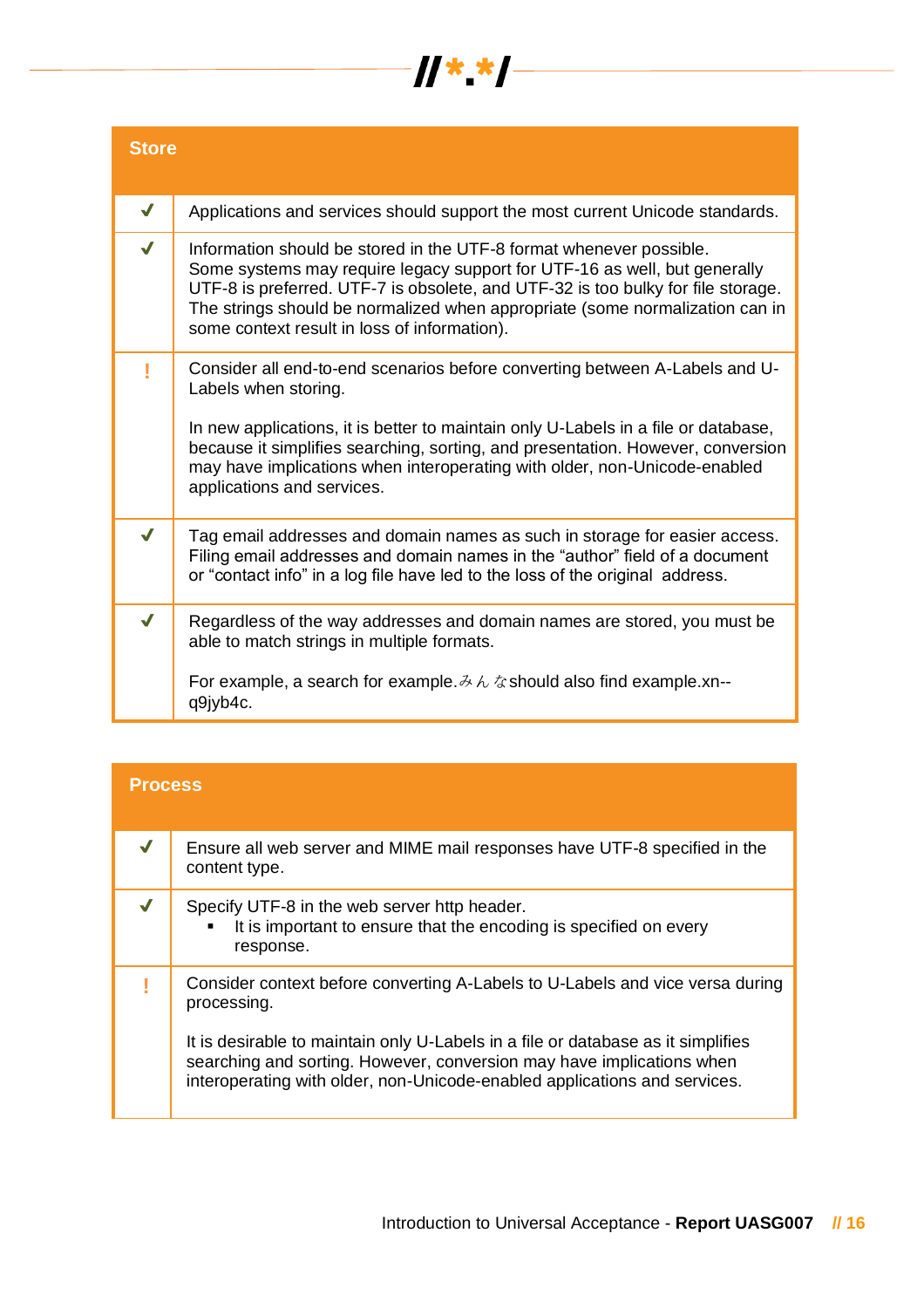| J            | Ensure that the product or feature handles sort order, searches, and collation<br>according to locale and language specifications, and that it addresses<br>multilanguage searching and sorting.                                                                 |  |  |
|--------------|------------------------------------------------------------------------------------------------------------------------------------------------------------------------------------------------------------------------------------------------------------------|--|--|
| ×            | Don't use percent encoding for labels in domain names:<br>example. $\not\rightsquigarrow \wedge \wedge \wedge$ is correct<br>example.%E3%81%BF%E3%82%93%E3%81%AA is not correct.<br>٠                                                                            |  |  |
| $\checkmark$ | Since the Unicode standard is continually expanding, code points not defined<br>when the application or service was created should be checked to ensure they<br>don't produce erroneous or confusing output.                                                     |  |  |
|              | Missing fonts in the underlying operating system may result in non-displayable<br>characters (frequently a small box is used to represent these), but this<br>situation should not result in a crash or error message.                                           |  |  |
| $\checkmark$ | Use supported Unicode-enabled APIs.                                                                                                                                                                                                                              |  |  |
| $\checkmark$ | Use the latest Internationalized Domain Names in Applications (IDNA 2008)<br>Protocol and Tables documents for IDNs:<br><b>RFC 5891</b><br>٠<br><b>RFC 5892</b>                                                                                                  |  |  |
| $\checkmark$ | Process text in UTF-8 format wherever possible.                                                                                                                                                                                                                  |  |  |
| $\checkmark$ | Coordinate upgrades of applications and the services they depend on.<br>If the server is Unicode and client is non-Unicode, or vice versa, the data will<br>need to be converted in every transaction, which is error prone and can be<br>slow.                  |  |  |
| $\checkmark$ | When doing character transformation, text strings may grow or shrink<br>substantially. Each UTF-8 code point may be from 1 to 4 bytes, and in some<br>cases a single character in another encoding may correspond to several UTF-8<br>code points or vice versa. |  |  |

| <b>Display</b> |                                                                                                                                                                                                                                                                             |
|----------------|-----------------------------------------------------------------------------------------------------------------------------------------------------------------------------------------------------------------------------------------------------------------------------|
|                | Display all Unicode code points that are supported by the underlying operating<br>system.                                                                                                                                                                                   |
|                | Modern operating systems all have Unicode support, but their rendering<br>engines are not always correct for all scripts and languages. Provide character<br>rendering in applications only when correct rendering is not available from the<br>target operating system(s). |
|                | When developing an app or a service consider the languages supported and<br>make sure operating systems and applications cover those languages.                                                                                                                             |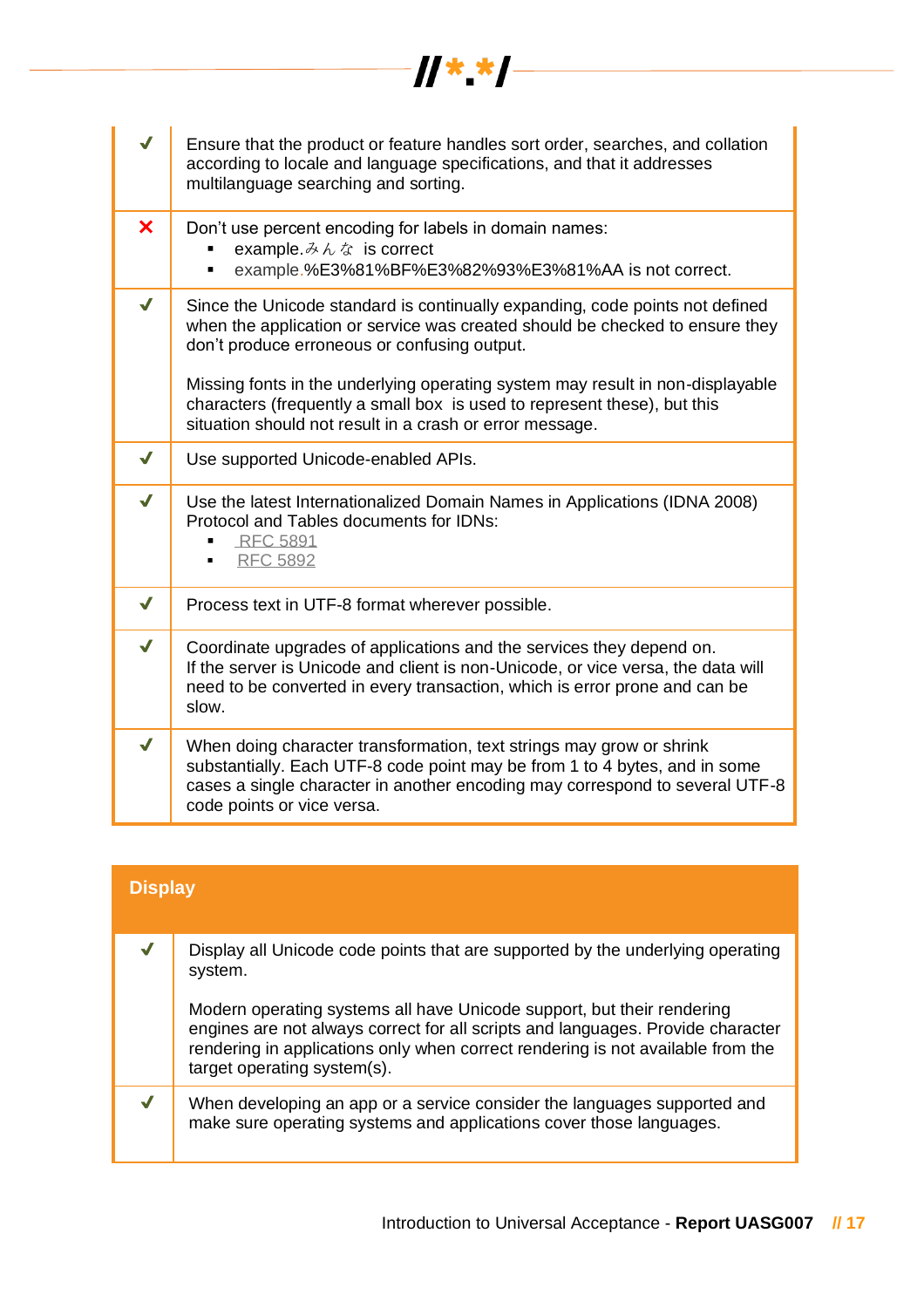|   | Convert A-labels to U-labels before display.                                                                                                                                                                                                                                                                                                                                                                                                                                                                                                                                                                                                                                                                                                                                                     |  |  |
|---|--------------------------------------------------------------------------------------------------------------------------------------------------------------------------------------------------------------------------------------------------------------------------------------------------------------------------------------------------------------------------------------------------------------------------------------------------------------------------------------------------------------------------------------------------------------------------------------------------------------------------------------------------------------------------------------------------------------------------------------------------------------------------------------------------|--|--|
|   | For example, the end user should see "example. $\partial \phi/\partial x$ " rather than<br>"example.xn--q9jyb4c". (This conversion is an example of UA-ready<br>processing).                                                                                                                                                                                                                                                                                                                                                                                                                                                                                                                                                                                                                     |  |  |
|   | Display domain names as U-labels by default.                                                                                                                                                                                                                                                                                                                                                                                                                                                                                                                                                                                                                                                                                                                                                     |  |  |
|   | Display A-labels to the user only when it provides a benefit.                                                                                                                                                                                                                                                                                                                                                                                                                                                                                                                                                                                                                                                                                                                                    |  |  |
|   | Be aware that mixed-script domain names are possible.<br>Some Unicode characters may look the same to the human eye, but<br>different to computers; for example, Latin O, Cyrillic O, and Greek<br>omicron O.<br>Mixed-script strings are common in closely related scripts (e.g.,<br>Japanese Kanji, Katakana, Hiragana, and Romaji.) Otherwise mixed<br>scripts may be intended for malicious purposes, such as phishing. Use<br>Unicode Technical Standard #39, Unicode Security Mechanisms,7 to<br>check that the scripts in a Unicode sequence follow good practice.<br>If the user interface calls the strings to the user's attention, be sure that it<br>does so in a way that is not prejudicial to users of non-Latin scripts.<br>Learn more about Unicode Security Considerations at: |  |  |
|   | http://unicode.org/reports/tr36.                                                                                                                                                                                                                                                                                                                                                                                                                                                                                                                                                                                                                                                                                                                                                                 |  |  |
| J | Be aware of unassigned and disallowed characters for domain names.<br><b>See RFC 5892</b>                                                                                                                                                                                                                                                                                                                                                                                                                                                                                                                                                                                                                                                                                                        |  |  |

| <b>Unicode</b> |                                                                                                                                                                                                                                                            |
|----------------|------------------------------------------------------------------------------------------------------------------------------------------------------------------------------------------------------------------------------------------------------------|
|                | Use supported Unicode-enabled APIs.                                                                                                                                                                                                                        |
| X              | Use standard, well-debugged APIs for:<br>String format conversions.<br>Determining which script comprises a string.<br>$\blacksquare$<br>Determining if a string contains a mix of scripts.<br>٠<br>Unicode normalization/decomposition.<br>$\blacksquare$ |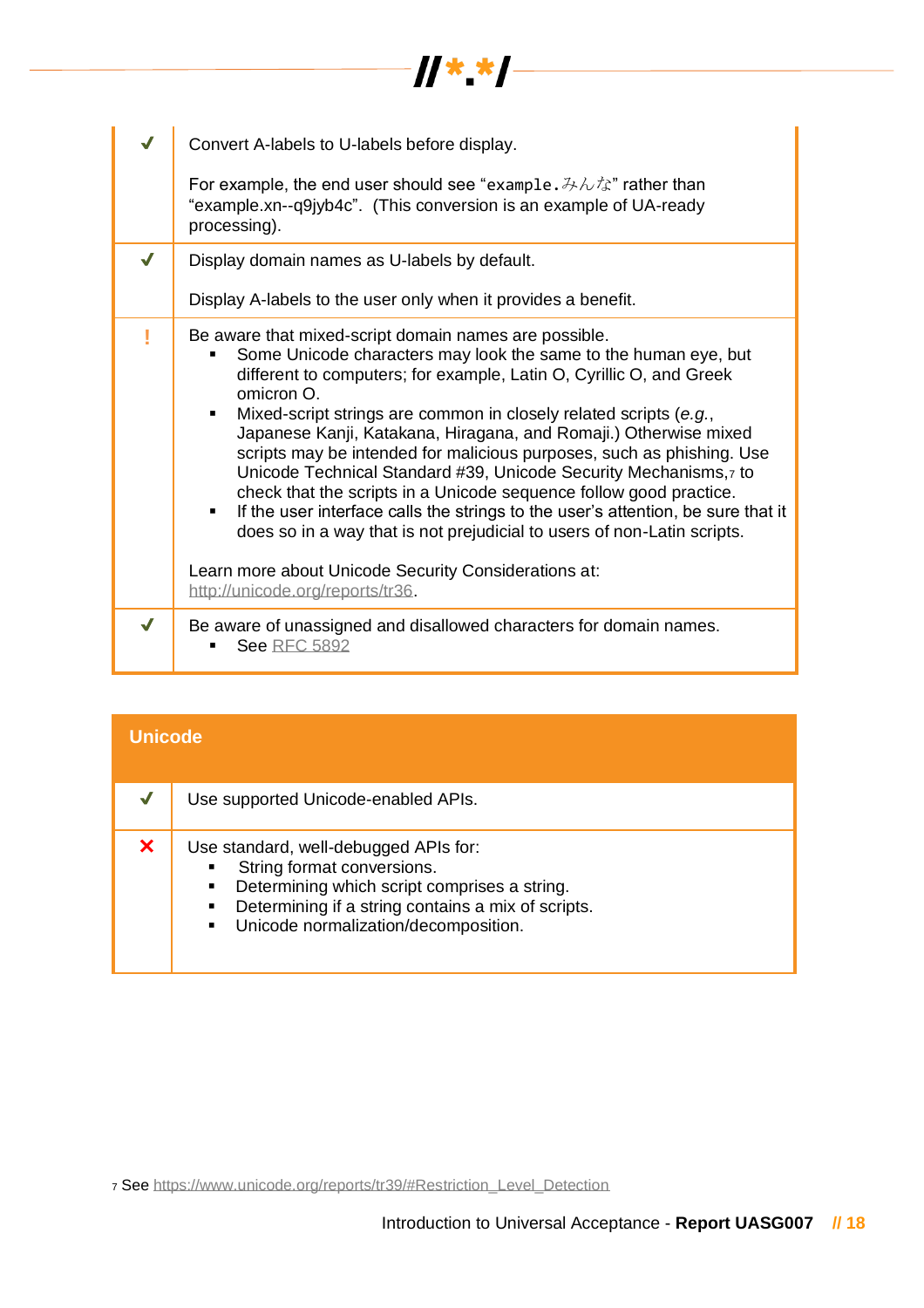| $\overline{\mathbf{x}}$   | Don't use UTF-7 and limit the use of UTF-32.<br>UTF-7 is obsolete.<br>UTF-32 uses four bytes for each code point. Since each code point<br>٠<br>takes the same amount of space and can be directly indexed in arrays,<br>it's convenient to use within program code, but may be too bulky for<br>storage in files and databases.                                                                                                              |
|---------------------------|-----------------------------------------------------------------------------------------------------------------------------------------------------------------------------------------------------------------------------------------------------------------------------------------------------------------------------------------------------------------------------------------------------------------------------------------------|
| ×                         | Don't use UTF-16 except where it is explicitly required (as in certain Windows<br>APIs, and Javascript applications).<br>In UTF-16, 16 bits can only represent characters from 0x0 to 0xFFFF. Values<br>above this range (0x10000 to 0x10FFFF) use pairs of pseudo-characters<br>known as surrogates. If handling of surrogate pairs is not thoroughly tested, it<br>may lead to tricky bugs and potential security holes.                    |
| $\checkmark$              | Use UTF-8 in cookies so they can be read correctly by applications.                                                                                                                                                                                                                                                                                                                                                                           |
| $\checkmark$              | Use IDNA 2008 Protocol and Tables documents:<br><b>RFC 5891</b><br>٠<br><b>RFC 5892</b><br>$\blacksquare$                                                                                                                                                                                                                                                                                                                                     |
| $\boldsymbol{\mathsf{x}}$ | Do not use IDNA 2003 which has been superseded by IDNA 2008.                                                                                                                                                                                                                                                                                                                                                                                  |
| Į                         | Maintain IDNA and Unicode tables that are consistent with regard to versions.<br>For example, unless the application actually executes the classification rules in<br>the Tables document to interpret code points as entered (RFC 5892), its IDNA<br>tables must be derived from the version of Unicode that is supported on the<br>system. The tables do not need to reflect the latest version of Unicode, but they<br>must be consistent. |
| J                         | Validate labels using IDNA 2008 whole-label rules.<br>In some contexts, further validation may be appropriate; for example, if<br>the application knows what scripts are allowed in the domain names it<br>uses.                                                                                                                                                                                                                              |

| <b>General</b> |                                                                                                                                                                                                    |
|----------------|----------------------------------------------------------------------------------------------------------------------------------------------------------------------------------------------------|
|                | Use authoritative resources to validate domain names.<br>Do not make outdated ad hoc assumptions, such as "all TLDs are 6 characters"<br>or shorter."                                              |
|                | Ensure that the product or feature handles numbers correctly.<br>For example, ASCII numerals and Asian ideographic number representations<br>should all be treated as numbers in numeric contexts. |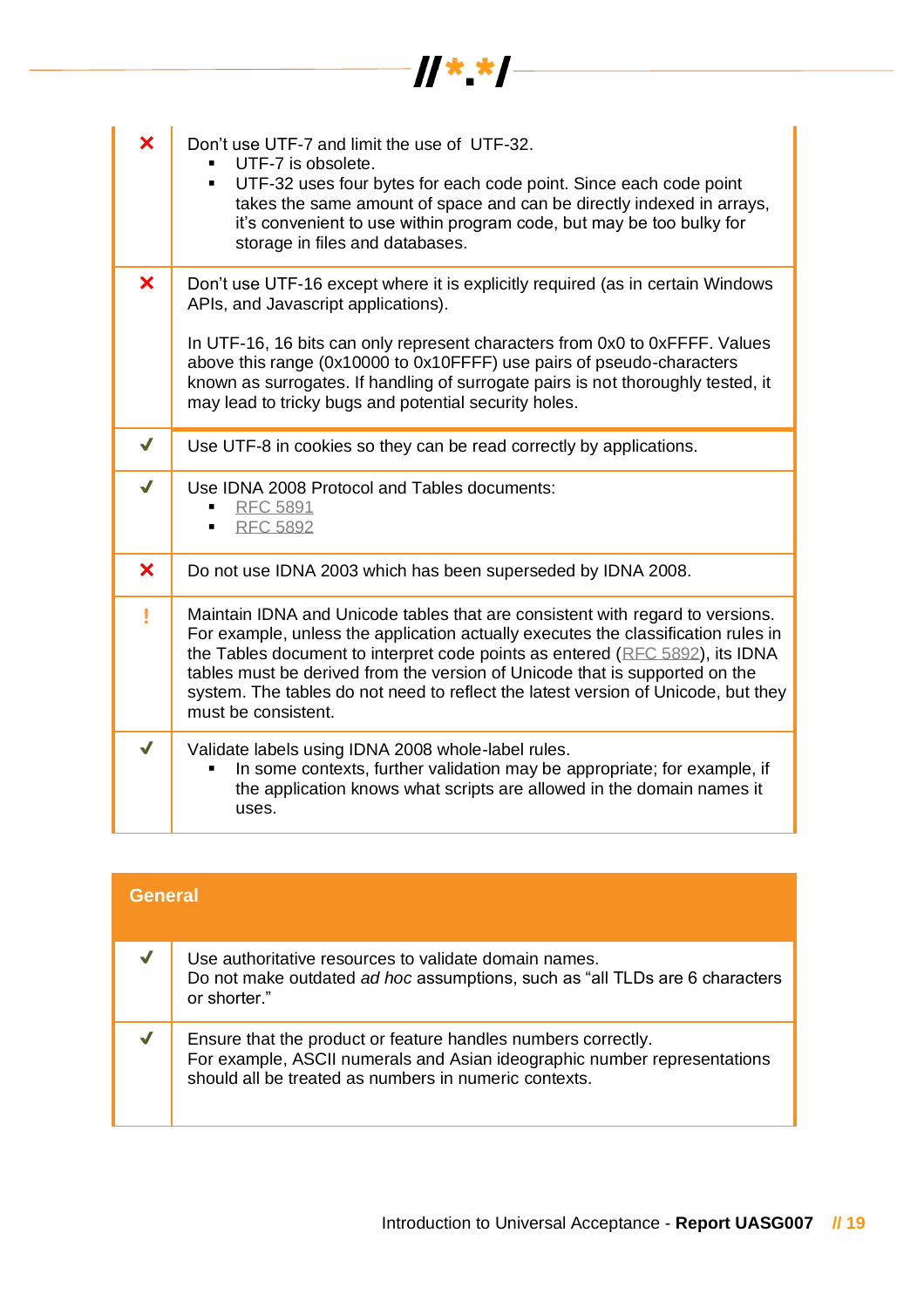|              | $\boldsymbol{y}$ $\boldsymbol{x}$                                                                                                                                                                                                                                                                                                          |
|--------------|--------------------------------------------------------------------------------------------------------------------------------------------------------------------------------------------------------------------------------------------------------------------------------------------------------------------------------------------|
|              |                                                                                                                                                                                                                                                                                                                                            |
|              | Look for mail addresses that may be EAI addresses in unexpected places:<br>Artist/author/photographer/copyright metadata.<br>Font metadata.<br>DNS contact records.<br>Binary version information.<br>Support information.<br>OEM contact information.<br>Registration, feedback, and other forms.<br>٠                                    |
|              | Restrict the code points allowed when generating new domain names and<br>email addresses:                                                                                                                                                                                                                                                  |
|              | All products that use email addresses must accept internationalized email<br>addresses, allowing most UTF-8 printing characters in the local part. However,<br>an app or service need not allow all of these characters when a user creates a<br>new IDN or EAI address.                                                                   |
|              | Preventing certain IDNs or email addresses from being created in the first<br>place can mitigate some likely security and accessibility concerns. (NOTE:<br>Good practice would still require software to accept such strings if presented.)                                                                                               |
|              | Be aware that Universal Acceptance cannot always be measured through<br>automated test cases alone.                                                                                                                                                                                                                                        |
|              | For example, testing how an app or protocol handles network resource may not<br>always be possible and sometimes it is best to verify the compliance through<br>functional spec and design review.                                                                                                                                         |
| Į            | Don't assume that because a component does not directly call name-resolution<br>APIs or directly use email addresses, it does not affect it.                                                                                                                                                                                               |
|              | Understand how domain names are obtained by the component—it is not<br>always through user interaction. The following are some examples on how the<br>component can get a domain name:<br>Group policy.<br>٠<br>LDAP query.<br>٠<br>Configuration files.<br>Windows Registry.<br>٠<br>Transferred to or from another component or feature. |
|              |                                                                                                                                                                                                                                                                                                                                            |
| $\checkmark$ | Perform code reviews to avoid buffer overflow attacks.<br>In Unicode, strings may expand or shrink when case folded or<br>normalized.<br>When doing character conversion, text may grow or shrink substantially.                                                                                                                           |

## **Other challenges**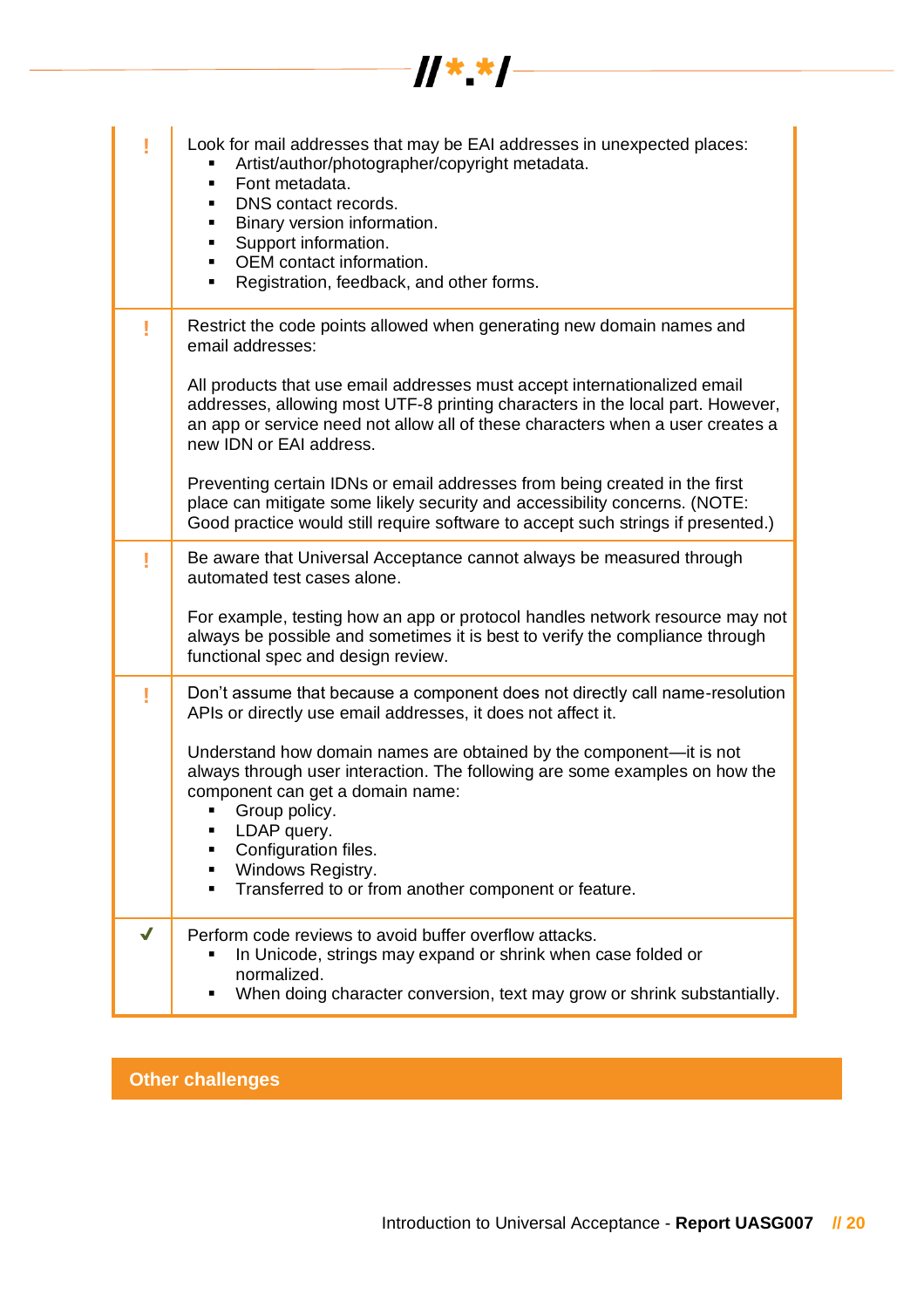

 $\frac{1}{2}$   $\frac{1}{2}$   $\frac{1}{2}$   $\frac{1}{2}$   $\frac{1}{2}$   $\frac{1}{2}$   $\frac{1}{2}$   $\frac{1}{2}$   $\frac{1}{2}$   $\frac{1}{2}$ 

#### **Authoritative Sources for Domain Names: DNS Root Zone and IANA Lists**

There are two sources for the authoritative list of TLDs. The first source is the DNS root zone itself. It is Domain Name Security Extensions (DNSSEC)-signed, so its contents can be authenticated by a DNSSEC-aware name server, although its contents are fairly hard to parse as a text file. Another source is the text file of TLDs that IANA publishes (one TLD per line in alphabetical order). These files are on https web servers, so it is good practice to check that the site's Transport Layer Security (TLS) certificate is valid when downloading to be sure you're getting the right file.

You can obtain the list of TLDs from either of the following links:

- **·** <https://www.internic.net/domain/root.zone> (root zone file)
- **•** <https://data.iana.org/TLD/tlds-alpha-by-domain.txt> (text TLD file)

#### **Email with IDNs and Why It Is Not the Same as EAI**

Email Address Internationalization (EAI) mail prefers UTF-8 domain names; ASCII coded A-Labels are discouraged. Some mail systems have made partial provisions for email addresses that include IDNs rather than provide full EAI support. Because IDNs can be represented as ASCII A-labels, some existing software allows the IDNs in an email address to be represented in ASCII or Unicode. For example, some software will treat these two IDN addresses equivalently for all purposes (sending, receiving, and searching):

user@example.みんな **=** user@example.xn--q9jyb4c

However, some software will not treat these addresses as equivalent even though both are valid, because it does not convert an A-label ( "xn--q9jyb4c") into its U-label equivalent (" $\lambda$  $\lambda$ な") before comparing. This can result in an unpredictable user experience. The user experience may become especially confusing if some software converts U-labels into Alabels for "compatibility." As the messages are replied-to or forwarded, the addresses that are visibly different to a user, or which fail to search and sort as expected, may increase.

As in the example below, some software may attempt to convert the local part of the email address using Punycode, the algorithm that is used to convert A-labels into U-labels (and *vice versa*). This sort of conversion is invalid and will create invalid, undeliverable addresses.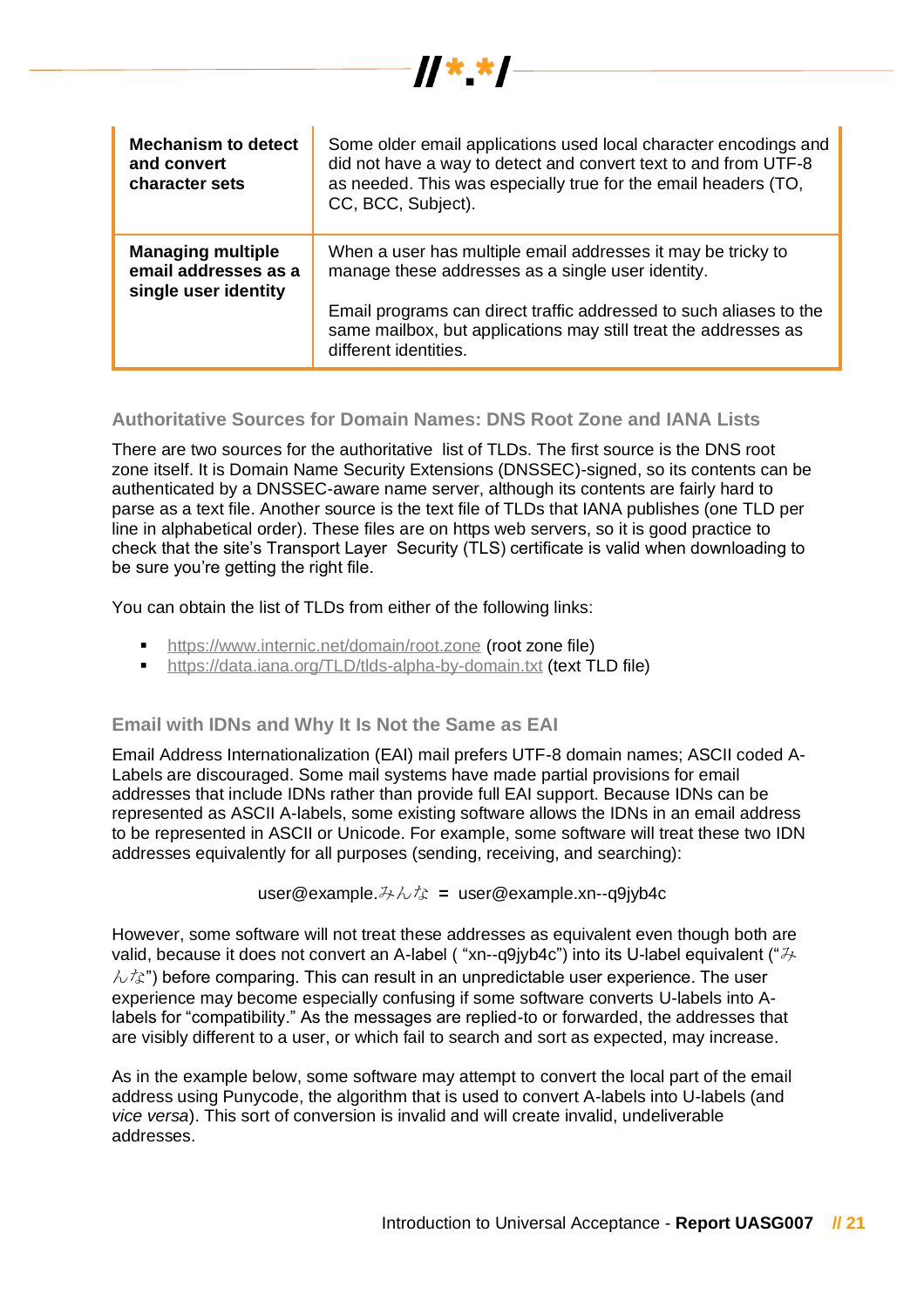

- **√** 用戶@example.みんな
- ✖xn--youq53b@example.xn--q9jyb4c

Robust UA-ready software and services should be able to handle and treat all these formats correctly and should be able to handle both UTF-8 local parts and UTF-8 U-labels in addresses, while also accepting A-labels in addresses for backward compatibility.

 $\boldsymbol{y}$ 

#### **Linkification and Its Challenges**

Modern software sometimes allows a user to automatically create a hyperlink simply by typing in a string that looks like a web address, email name, or network path. For example, typing "www.icann.org" into an email message may automatically result in a clickable link t[o](http://www.icann.org/) [http://www.icann.org](http://www.icann.org/) if the application recognizes "www." as an initial label or ".org" as a TLD.

Linkification is the action whereby an application accepts a string and dynamically determines whether it should create a hyperlink to an Internet Location (http:// or https://) or an email address (mailto:). Linkification, if it happens, should work consistently for all wellformed web addresses, email names, and network paths.

Linkification uses algorithms and rules created by software developers to determine whether or not a string should be interpreted as a link. Related to this is how people can identify a string as a domain name. While browsers, email clients, and word processors are obvious places, there are many more applications that make these decisions.

#### Good Practice Recommendations

1. Attempt to linkify based on explicit protocol prefixes (*e.g.* "https://", ftp://", "mailto:") but only complete the action if the rest of the string is well-formed.

| <b>Example String</b> | <b>Expected Behavior/ Result</b>                                 |  |
|-----------------------|------------------------------------------------------------------|--|
| example.com           | No linkification because protocol is absent and not<br>inferred. |  |
| http://example.com    | Create hyperlink because protocol is explicit.                   |  |
| http:example.com      | No linkification because of bad syntax (missing //).             |  |
| http://example.a      | No linkification because "a" is not a TLD.                       |  |
| http://exampleab      | No linkification because of bad syntax (consecutive<br>dots).    |  |
| http://普遍接受-测试.世界     | Create hyperlink because protocol is explicit.                   |  |

2. Attempt to linkify based on implicit protocol prefixes (*e.g.* "www" infers "http://www").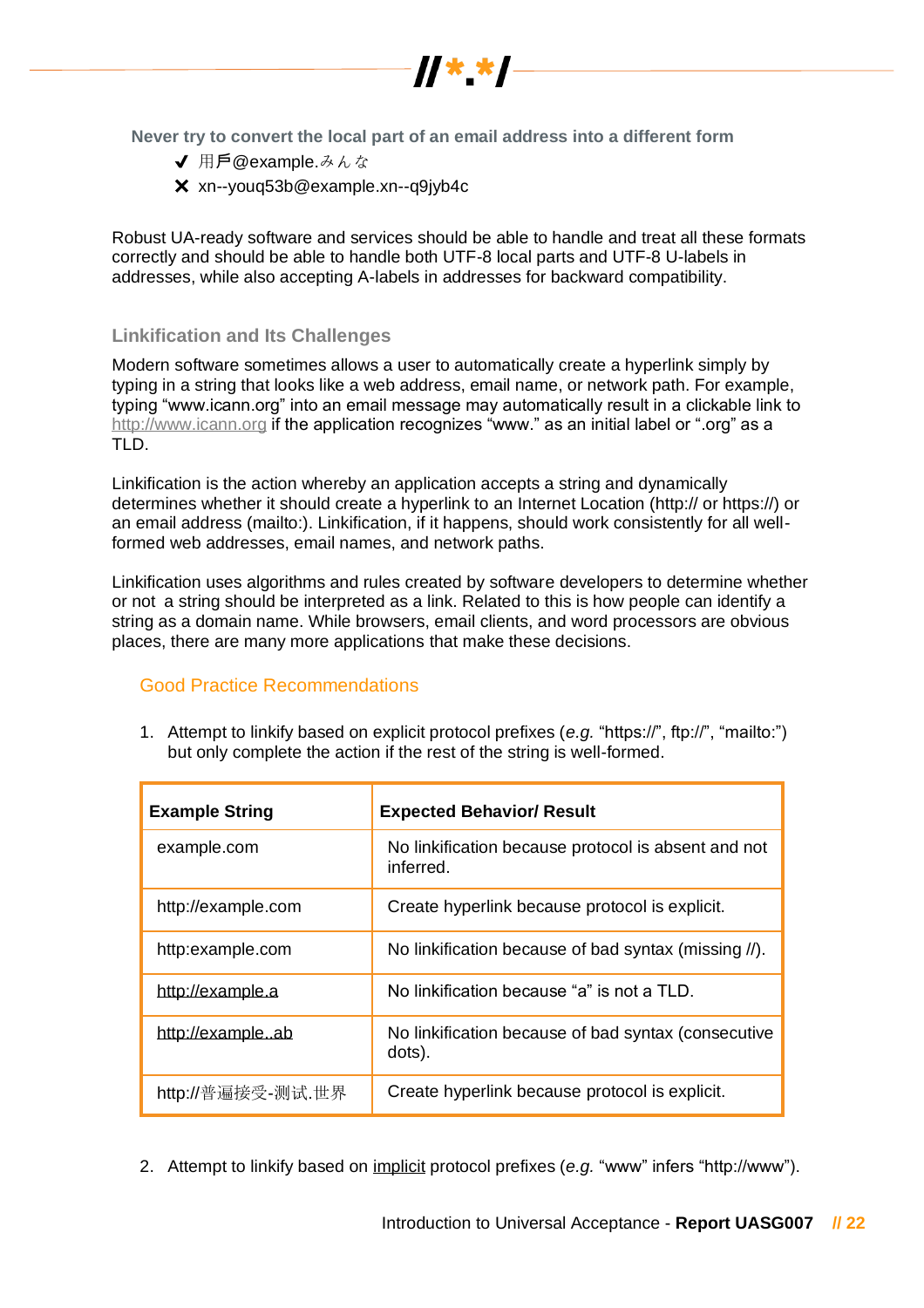

| <b>Example String</b> | <b>Expected Behavior/ Result</b>                                 |
|-----------------------|------------------------------------------------------------------|
| www.example.com       | Create hyperlink because protocol is implieds                    |
| label@example.com     | Create mailto: label@example.com because protocol<br>is implied. |

- 3. The HTML surrounding URLs that contain bidirectional text may include codes that affect the direction in which text is displayed. The linkified version should keep the same display direction.
- 4. If TLDs are used as a "special token" to determine linkability, then all TLDs must be included. A list of TLDs should be updated on a frequent basis.

#### **Unicode—Background and Code Point Attributes**

The Unicode standard has been evolving since it was first published as Unicode 1.0 in 1991. Each version since has added more characters and code points to handle more languages and scripts. The current version is 12.1.

In Unicode, every code point has a set of properties, such as Uppercase\_Letter, Decimal Number, or Nonspacing Mark. Many characters have a script property such as Latin, Han (Chinese), or Arabic, while others, such as punctuation, do not.

As described below, IDNA uses code point attributes to determine which characters are allowed in IDNs. [UAX#44,](https://www.unicode.org/reports/tr44) Unicode Character Database, describes the database of code point attributes.

#### **UTF8, UTF16, and Other Encoding Methods**

A Unicode code point can have a numeric value ranging from zero to 0x10FFFF. Since a single byte can hold only values from 0 to 0xFF, some sort of multi-byte encoding is needed to store Unicode code points.

The original version of Unicode had fewer than 64K (0xFFFF) code points, so each code point could fit in a 16 bit integer. This led to a two-byte encoding known as UCS or UCS-2. When Unicode expanded past 64K code points, UCS was extended into UTF-169, which uses pairs of otherwise invalid 16-bit code points known as *surrogates* to represent values greater than 64K. While this works, it has led to debugging problems since surrogates add complexity to any code that counts the number of code points in a string, or that sorts strings into code point order. An additional problem is that some computers such as those made by IBM store the high byte of a 16-bit value first ("big-endian"), and some such as those made by Intel store the low byte first ("little-endian"). As a result, UTF-16 has two storage variants:

<sup>8</sup> Note: the actual website might be https-only and require https:// instead of http://. If this is the case, then the hyperlink may not resolve.

<sup>9</sup> See section 3.10 of the Unicode standard for technical details of UTF-8, UTF-16, and UTF-32, at [https://www.unicode.org/versions/Unicode12.0.0/ch03.pdf.](https://www.unicode.org/versions/Unicode12.0.0/ch03.pdf)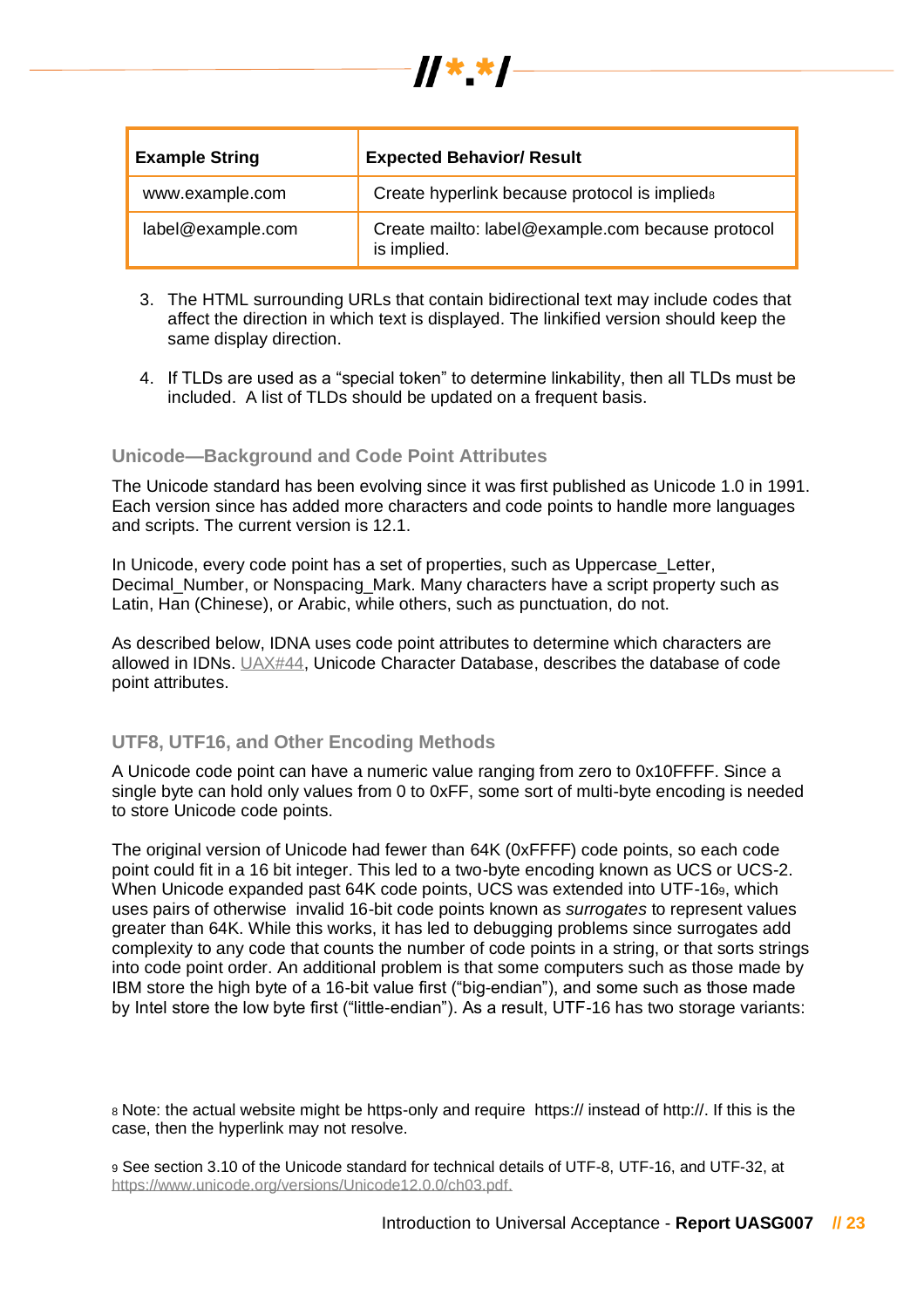

UTF-16BE and UTF-16LE. There are techniques to detect and fix endian problems but they can lead to bugs. At this point, UTF-16 is primarily used in existing applications with Microsoft Windows APIs, and the Java and Javascript languages.

An alternative encoding is UTF-8, which encodes each code point as a variable length string of one to four bytes. UTF-8 has several advantages over UTF-16, including that the ASCII subset of Unicode is encoded as a single byte so any ASCII string is automatically a UTF-8 string. UTF-8 is usually more compact than its UTF-16 equivalent, and is easier to sort because UTF-8 strings sorted in byte order are automatically in code point order. IDNA and EAI all require UTF-8 coding.

UTF-32 is a simple format that stores each code point in a 32-bit integer. It is convenient for internal processing in programs since the code points in an array of UTF-32 can be indexed directly, but it is rarely used in storage because of its bulk.

#### **IDNA – A Brief History and Current State**

Internationalized Domain Names in Applications (IDNA) was first defined by the IETF in 2003 as what is now known as IDNA200310. It included an algorithm to map Unicode code points into a standard form in domain name labels known as Nameprep, and an algorithm to encode Unicode code point labels in ASCII known as Punycode. Nameprep includes transformations such as mapping upper to lower case.

After some experience with IDNA, the IETF developed and published a revised spec known as IDNA2008 in 201011. IDNA2008 created the terms U-label and A-label and removed the Nameprep step, advising that applications should do a mapping appropriate for the locale and application environment. IDNA2008 was updated for Unicode 6.0 by RFC 6452 in 2011 and continues to be reviewed by the IETF.

In practice, too many implementations are still using IDNA2003. A few libraries do use tables (like the ones included in IDNA2003) created for IDNA2008. No locale mappings exist for IDNA2008 except the standard case folding and normalization rules included in the Unicode Standard.

One exception is that there are a few mappings from UTS#46, [Unicode IDNA Compatibility](https://www.unicode.org/reports/tr46/#Mapping)  [Processing.](https://www.unicode.org/reports/tr46/#Mapping) This specifies whether a few common characters that are mapped in IDNA2003 but allowed as characters in IDNA2008 should be accepted or mapped. It is important for applications to treat these characters according to IDNA2008 and not IDNA2003, and that if UTS#46 is in use, it is used in a way that is compatible with IDNA2008.

#### **Use Cases for Testing**

Software that is intended to handle IDNs and EAI mail addresses should be tested with a wide range of domain names and addresses. See [UASG 004,](https://uasg.tech/wp-content/uploads/documents/UASG004-en-digital.pdf) *Use Cases for UA Readiness Evaluation*, for a set of test cases.

<sup>10</sup> The definition is in RFCs [3490,](https://tools.ietf.org/html/rfc3490) [3491,](https://tools.ietf.org/html/rfc3491) and [3492.](https://www.ietf.org/rfc/rfc3492.txt)

<sup>11</sup> The definition is in RFCs [5890,](https://tools.ietf.org/html/rfc5890) [5891,](https://tools.ietf.org/html/rfc5891) [5892,](https://tools.ietf.org/html/rfc5892) [5893,](https://tools.ietf.org/html/rfc5893) [5894,](https://tools.ietf.org/html/rfc5894) an[d 5895.](https://tools.ietf.org/html/rfc5895)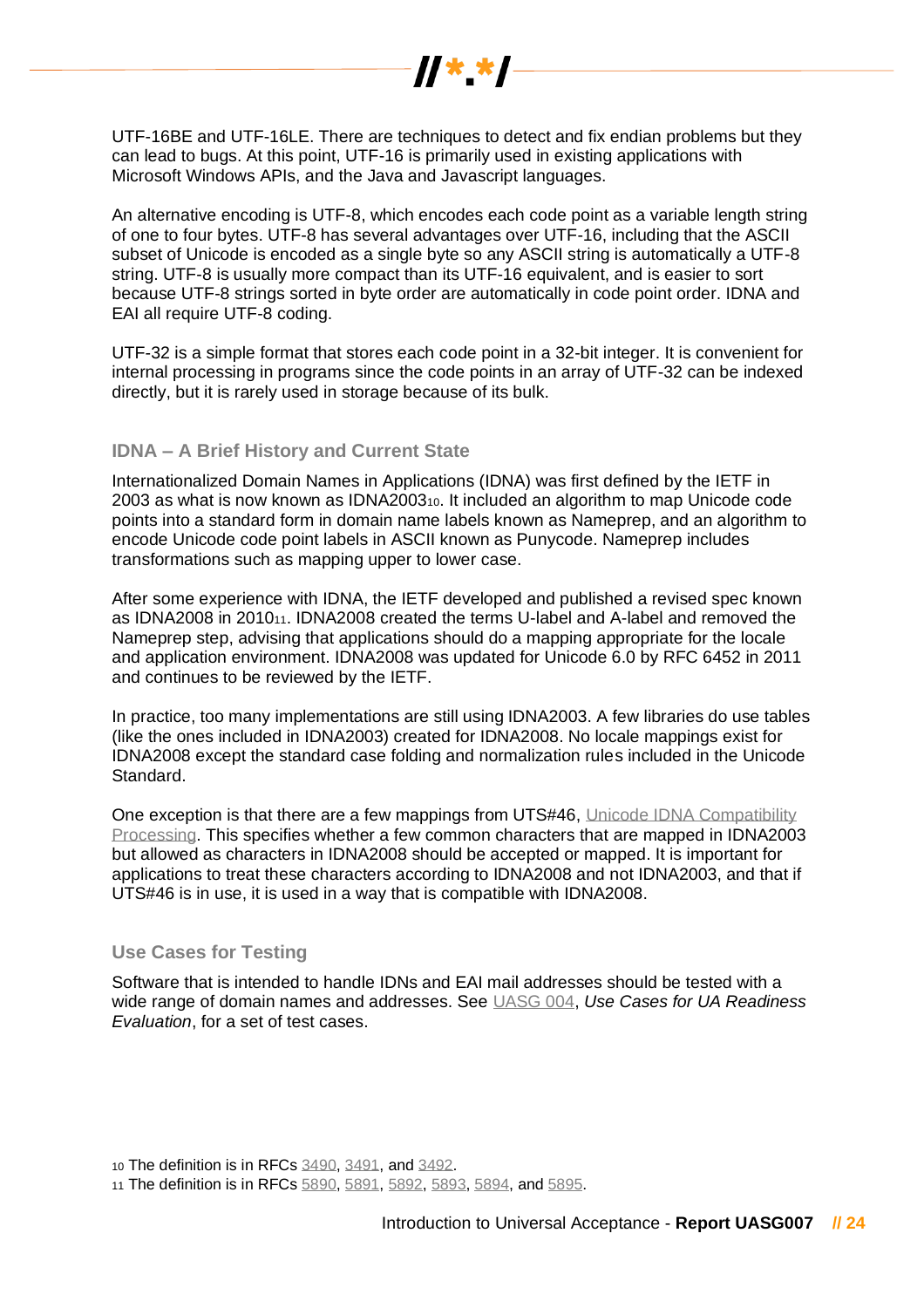

#### **Upgrading Software for EAI**

EAI conformance requires upgrades to mail servers, submission and delivery software, mail user agents and web mail, and any application that handles email addresses and sends mail.

For a detailed overview of EAI, its issues, and how to implement it, see [UASG 012,](https://uasg.tech/wp-content/uploads/documents/UASG012-en-digital.pdf) *Email Address Internationalization (EAI): A Technical Overview.*

## **Advanced Topics**

#### **Complex Scripts**

The details of complex scripts may be of limited interest to those who are not developers creating their own string parsing or display libraries. Nevertheless, a summary is included here to ensure that all readers have sufficient awareness to recognize code bugs related to these scripts when encountered in user experiences.

For formatted HTML text in web pages and email, the HTML standards have elaborate features for handling and displaying complex and bidirectional text, which developers should understand and use to render text. See the WHATWG HTML standard section on rendering<sub>12</sub>, and the corresponding section of the W3C HTML standard<sub>13</sub>.

#### **Right-to-Left Languages and Unicode Conformance**

Some scripts, such as Latin and Devanagari, display characters from left to right when text is presented in horizontal lines. Other scripts, such as Arabic or Hebrew, display characters from right to left. The text can also be bidirectional when a right-to-left script uses digits that are written from left to right or when it uses embedded words from English or other languages that are written using left-to-right scripts.

Challenges and ambiguities can occur when the horizontal direction of the text is not uniform. To solve this issue, there is an algorithm to determine the directionality for bidirectional Unicode text.

There is a set of rules that should be applied by the application to produce the correct order at the time of display which are described by the Unicode Bidirectional Algorithm. We generally refer to this as the "Bidi algorithm".

#### **The Bidi Algorithm**

The Bidi algorithm describes how software should process text that contains both left-to-right (LTR) and right-to-left (RTL) sequences of characters. The base direction**<sup>14</sup>** assigned to the

<sup>12</sup> Available at<https://html.spec.whatwg.org/multipage/rendering.html>

<sup>13</sup> Available at<https://www.w3.org/TR/2018/WD-html53-20181018/rendering.html>

<sup>14</sup> In HTML the base direction is either inherited from the default direction of the document, which is left-to-right, or explicitly set by the nearest parent element that uses the "dir" direction attribute.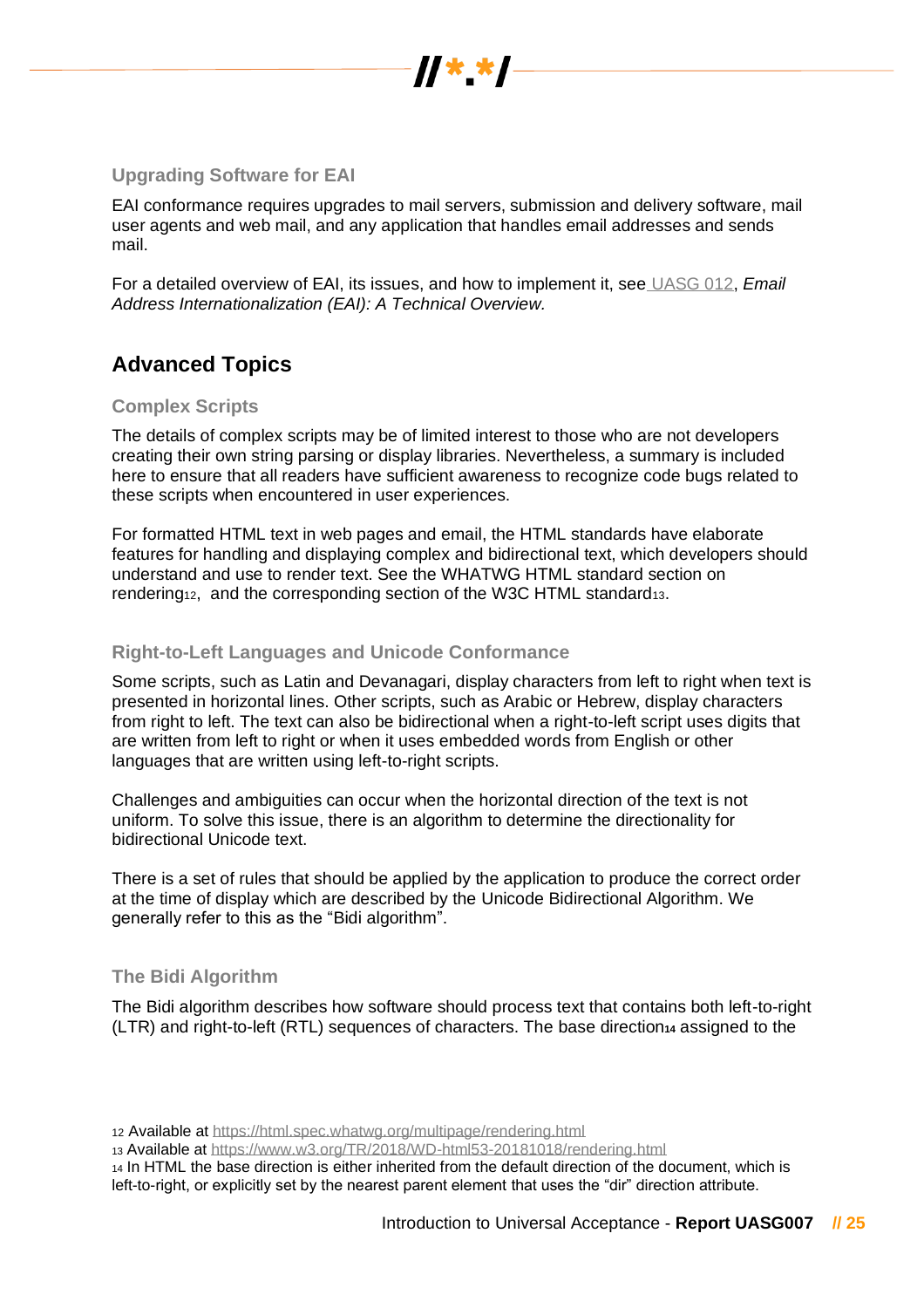

phrase will determine the order in which text is displayed. This can be either left-to-right or right-to-left and defines the order in which sequences of characters are displayed. In this document, the base direction is left to right so all sequences of characters are displayed with the first sequence to the left of the second sequence.

To know if a sequence is left-to-right or right-to-left, each character in Unicode has an associated directional property. Most letters are strongly typed (strong characters) as LTR (left-to-right) or RTL (right-to-left) depending on the script of which they are a part. A sequence of strongly typed RTL characters will be displayed from right to left. This is independent of the surrounding base direction. For example:

(LTR) example - مثال $(RTL)$ .

Text with different directionality can be mixed in line. In such cases, the Bidi algorithm produces a separate directional run out of each sequence of contiguous characters with the same directionality.

Spaces and most punctuation are not strongly typed as either LTR or RTL in Unicode because they may be used in either type of script. They are therefore classified as neutral or weak characters. Weak characters are those which are generally used in one direction, but in some contexts may be used in the other. Examples of this type of character include:

- European digits.
- **Eastern Arabic-Indic digits.**
- **■** Arithmetic and currency symbols.
- Punctuation symbols that are common to many scripts, such as the colon, comma, full-stop, and the no-break space.

The directionality of neutral characters is indeterminate without context. Some examples include:

- Tabs.
- Paragraph separators.
- Most other whitespace characters.

When a neutral character is between two strongly typed characters that have the same directional type, it will also assume that directionality. For example, a neutral character between two RTL characters will be treated as an RTL character itself, and will have the effect of extending the directional run:

نطاق.مثال ▪

Even if there are several neutral characters between the two strongly typed characters, they will all be treated in the same way.

When a space or punctuation falls between two strongly typed characters that have different directionality, the neutral character(s) will be treated as if it has the same directionality as the prevailing base direction. For example:

مثال .example▪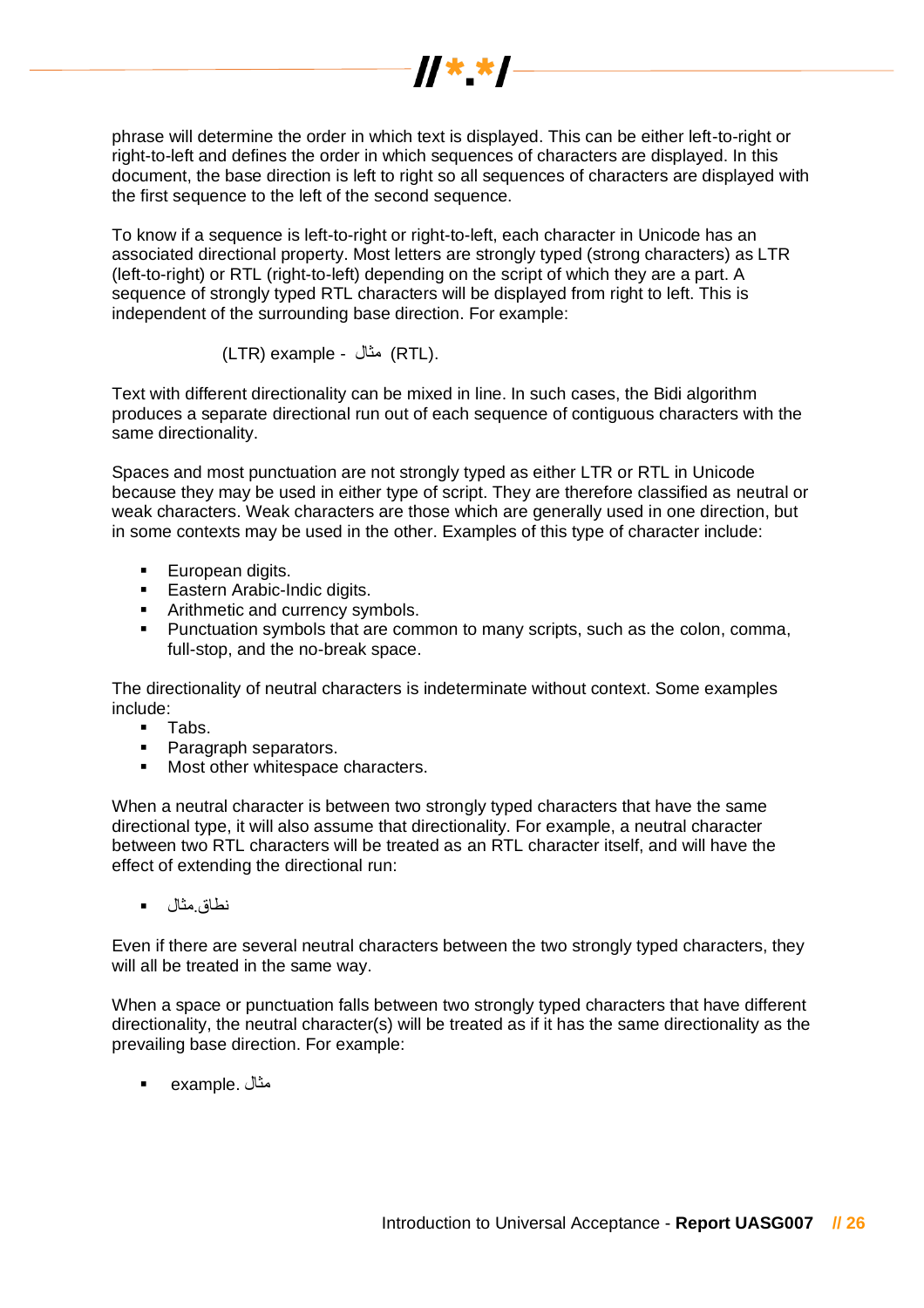

Remember that this document has left to right as its base sequence so *example* is the second level domain and مثال the TLD.

Unless a directional override is present, numbers are always encoded and entered highorder digit first, and the numerals rendered LTR. The weak directionality applies only to the placement of the number in its entirety.

The full details of the Bidi algorithm are described in [Unicode Technical Report #9.](http://unicode.org/reports/tr9)

#### **The Bidi Rule for Domain Names**

A Bidi domain name is one that contains at least one RTL label. The Bidi rule for domain names, specified in RFC 589315, limits the code points in names so that there are no two names that are different sequences of code points but display the same due to bidirectional display rules.

#### **Joiners**

Some languages use alphabetic scripts in which single phonemes are written using two characters called a digraph. In other words, a digraph is a group of two successive letters that represent a single sound (or phoneme).

| <b>Examples of digraphs in English</b> |                         |                         |  |
|----------------------------------------|-------------------------|-------------------------|--|
| ch (as in church)<br>ph (as in phony)  | th (then)<br>th (think) | sh (shoe)<br>gh (rough) |  |

Some digraphs are fully joined as ligatures. In writing and typography, a ligature occurs where two or more graphemes or letters are joined as a single glyph. An example is the ampersand character (*&*), which evolved from the adjoined Latin letters *e* and *t* ("et" means "and"). In typeset English, fi and ffi often are displayed as ligatures.

If ligatures and digraphs have the same interpretation in all languages that use a given script, Unicode normalization generally resolves the differences and makes them match. When they have different interpretations, matching must use alternative methods (likely chosen at the registry level) or users must be educated to understand that matching will not occur. An example of different interpretation can be found in Section 4.3 of RFC 589416. The Unicode Consortium lists two main strategies to determine the joining behavior of a particular character after applying the Bidi algorithm to deal with zero width joiner characters known as ZWJ and ZWNJ. (To learn more about these joiners see [http://www.unicode.org/L2/L2005/05307-zwj-zwnj.pdf.](http://www.unicode.org/L2/L2005/05307-zwj-zwnj.pdf))

<sup>15</sup> *Right-to-Left Scripts for Internationalized Domain Names for Applications (IDNA)*, RFC 5893, <https://www.rfc-editor.org/info/rfc5893>

<sup>16</sup> *Internationalized Domain Names for Applications (IDNA): Background, Explanation, and Rationale*, RFC 5894,<https://www.rfc-editor.org/rfc/rfc5894.html#section-4.2>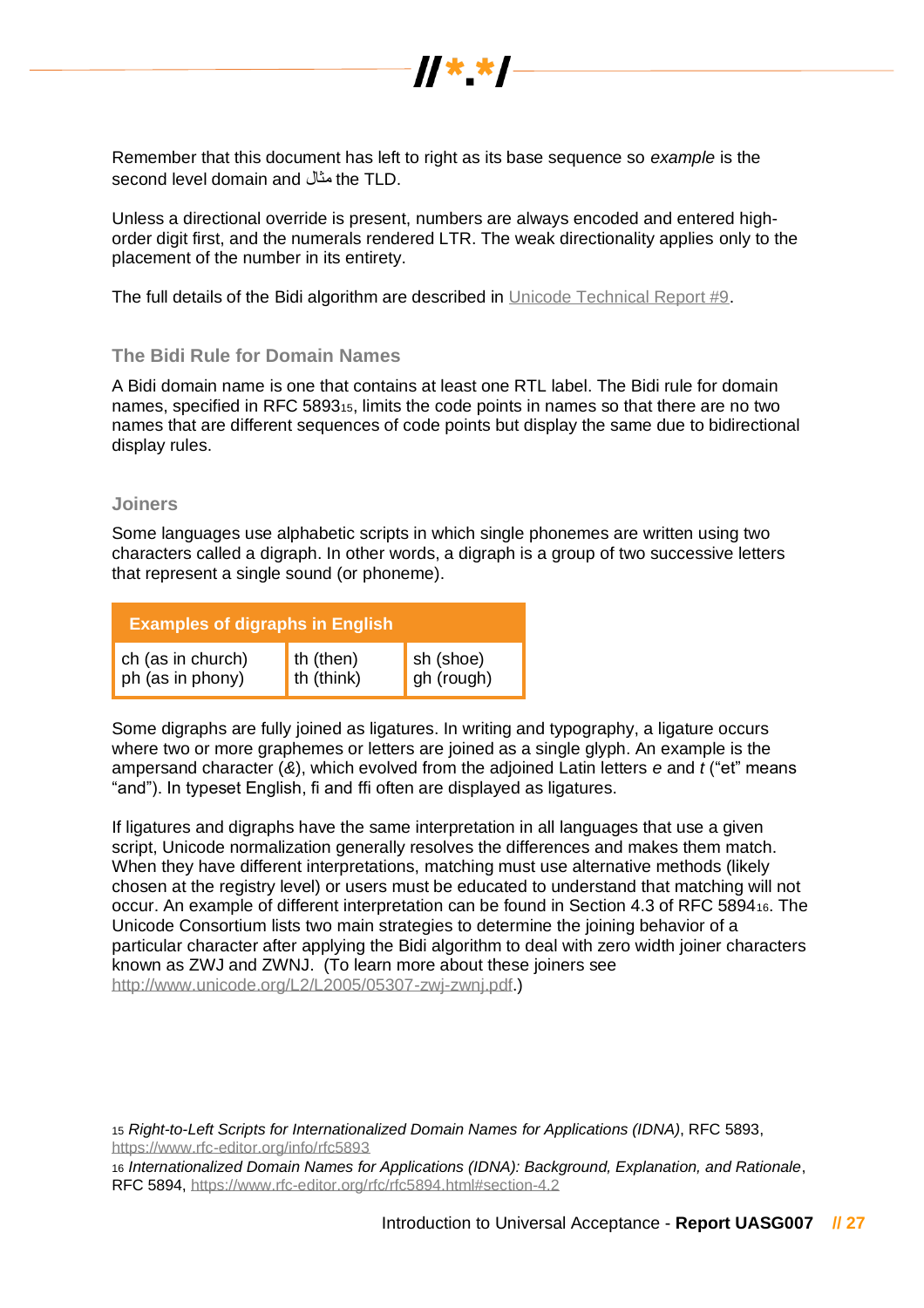▪ When shaping, an implementation can refer back to the original backing store to see if there were adjacent ZWNJ or ZWJ characters.

 $\frac{1}{2}$   $\frac{1}{2}$   $\frac{1}{2}$   $\frac{1}{2}$   $\frac{1}{2}$   $\frac{1}{2}$ 

■ Alternatively, the implementation can replace ZWJ and ZWNJ by an out-of-band character property associated with those adjacent characters, so that the information does not interfere with the Bidi algorithm and the information is preserved across rearrangement of those characters. Once the Bidi algorithm has been applied, that out-of-band information can then be used for proper shaping.

Domain name registries and any other entity that allows the creation of domain names (*e.g.* applications that create third- and lower-level labels) must follow the Bidi Rule for Domain Names to ensure that names will display consistently and to prevent confusing names that can be used for homograph attacks.

To learn more about joiners, see Section 4.3 of [RFC 5894.](https://tools.ietf.org/html/rfc5894)

#### **Homoglyphs and Similar Characters**

Homoglyphs are characters that, due to similarities in size and shape, appear identical or confusingly similar. They frequently occur when mixing Latin, Cyrillic, and Greek scripts. For example, Latin "o" (code U+006f), Cyrillic small letter "o" (code U+043e), and Greek small letter omicron "ο" (code U+03bf.) In some cases, there are homoglyphs in a single script, such as the small Croatian letter "li" (code U+01c9) and the two letters "li" (code U+006c U+006a). See the table at<http://homoglyphs.net/> for more examples.

To prevent domain names with homoglyphs, registries should use Label Generation Rules (LGRs) that limit the code points in a label to a set from a single script or compatible scripts. Each registry should have LGRs for each script in which it accepts registrations17.

To learn more about Unicode security mechanisms for confusable detection, see:

■ http://www.unicode.org/reports/tr39/#Confusable\_Detection

#### To learn more about confusingly similar characters and good practice, see:

- **M3AAWG Unicode Abuse Overview and Tutorial** <https://www.m3aawg.org/sites/default/files/m3aawg-unicode-tutorial-2016-02.pdf>
- **■** M3AAWG Best Practices for Unicode Abuse Prevention [https://www.m3aawg.org/sites/default/files/m3aawg-unicode-best-practices-2016-](https://www.m3aawg.org/sites/default/files/m3aawg-unicode-best-practices-2016-02.pdf) [02.pdf](https://www.m3aawg.org/sites/default/files/m3aawg-unicode-best-practices-2016-02.pdf)

#### **Normalization, Case Folding, and String Preparation**

Unicode Normalization helps to determine whether any two Unicode strings are equivalent to each other and provides standard forms to use to process and store strings. Some characters can be represented in Unicode by several code sequences. This is called Unicode equivalence. Unicode provides two types of equivalences: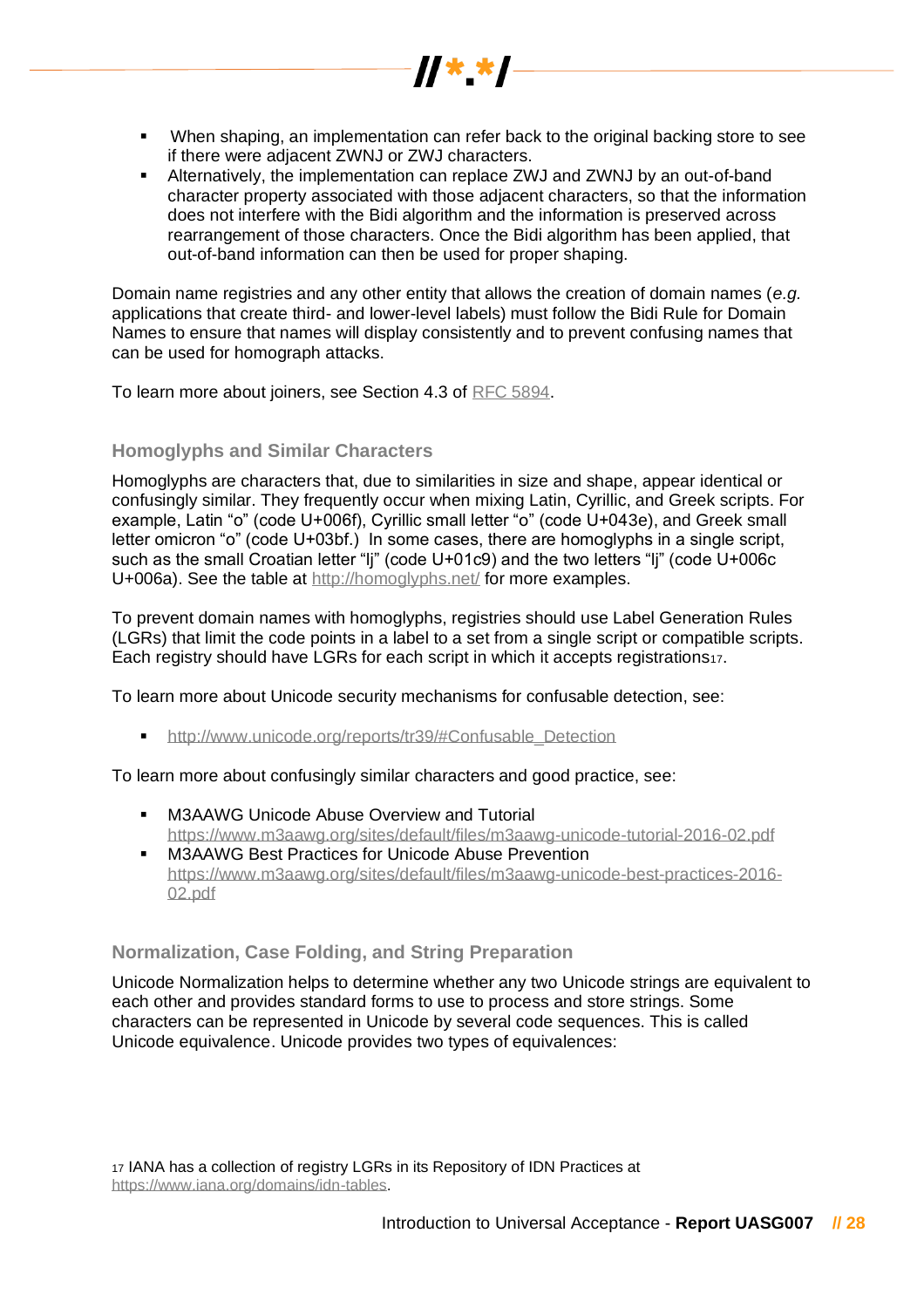

- Canonical
- Compatibility

Sequences representing the same visual character are called canonically equivalent. These sequences have the same appearance and meaning when printed or displayed. For example:

| U+006E (Latin lowercase "n") followed by U+0303 (the<br>combining tilde "~") | $= n$ |
|------------------------------------------------------------------------------|-------|
| U+00F1 (lowercase letter "n" of the Spanish alphabet)                        | $=$ n |

Unicode defines NFC (Normalization Form C) as Canonical Decomposition, followed by Canonical Composition. This reduces text to a minimal number of code points while not changing its appearance. It should be noted that in this example, three characters above are valid to be used according to IDNA2008.

Compatibility equivalents are sequences which can appear different, but in some contexts the same meaning. It is a weaker type of equivalence between characters or sequences of characters. For example:

| U+FB00 (the typographic ligature "ff") | $=$ ff |
|----------------------------------------|--------|
| U+0066 U+0066 (two Latin "f" letters)  | $=$ ff |

In the example above, the code point U+FB00 is defined to be compatible, but not canonically equivalent to the sequence U+0066 U+0066. Sequences that are canonically equivalent are also compatible, but the opposite is not always true.

It should be noted that the code point U+FB00 is not valid according to IDNA2008. Unicode defines NFKC (Normalization Form KC) a Compatibility Decomposition, followed by Canonical Composition. This reduces text to a standard set code points and may change its appearance. For example, NKFC turns the ligature "ff" into the two letters "f f" and the ante meridian symbol am (U+33C2) into the four characters "a.m." (U+0061 U+002E U+006D U+002E.)

To avoid interoperability problems arising from the use of canonically equivalent, yet different, character sequences, the W3C recommends using NFC for all text.

To see a list of all characters that may change in any of the Normalization Forms, see[:](http://www.unicode.org/charts/normalization) <http://www.unicode.org/charts/normalization.>

Some other points to note:

- The characters in IDN labels must be in NFC form.
- When two applications share Unicode data, but normalize them differently, errors and data loss can occur.
- **The Unicode consortium asserts that Normalization Forms must remain stable over** time. In other words, a string must remain normalized under all future versions of Unicode for backward compatibility.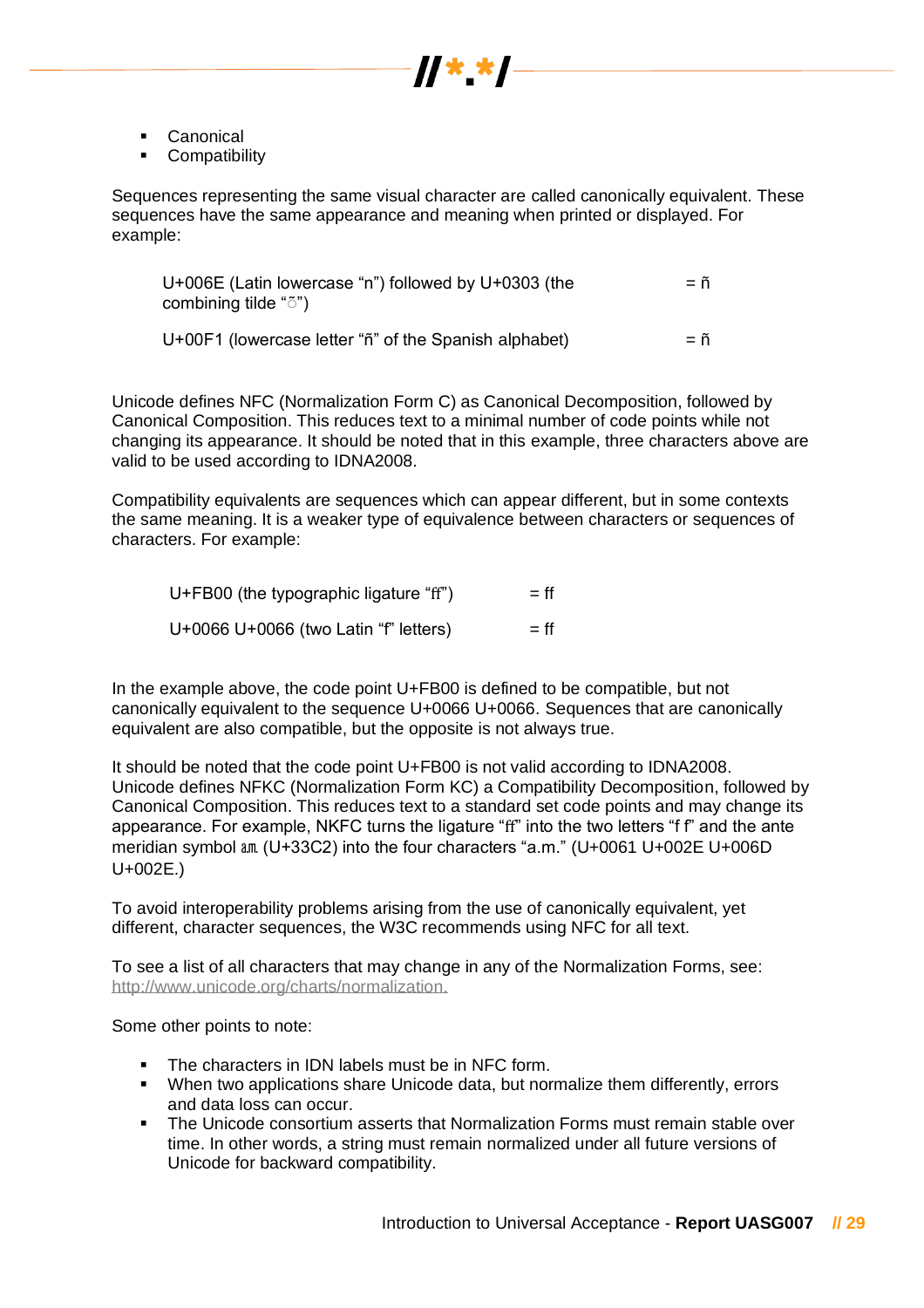

 $\frac{1}{2}$   $\frac{1}{2}$   $\frac{1}{2}$   $\frac{1}{2}$   $\frac{1}{2}$   $\frac{1}{2}$ 

|    | <b>Tips for software developers</b>                                                                                                                                                                                                                           |
|----|---------------------------------------------------------------------------------------------------------------------------------------------------------------------------------------------------------------------------------------------------------------|
| X. | Don't attempt to normalize by converting to uppercase or ignoring non-spacing<br>characters, because this makes sorting, data copying import and export, and<br>data retrieval by client applications difficult and may result in data loss or<br>corruption. |
| X. | Never allow code points in domain names which are not allowed according to<br><b>IDNA2008.</b>                                                                                                                                                                |

To learn more about Unicode normalization, see:

- <http://www.w3.org/TR/charmod-norm>
- <http://unicode.org/reports/tr15>

#### **Case Folding and Mapping**

Case folding and mapping is the process of turning all of the characters in a string into the same case, usually lower case. Mapping upper case [A-Z] to lower case [a-z] works for ASCII-only text documents, but is far more complex in languages that use additional characters. Case mapping can be context-dependent, with the mapped character depending on the context in which it occurs, *e.g.*, various forms of the Greek sigma. It can also be locale-dependent, with the mapped character depending on the locale in which the text is interpreted, *e.g.*, Turkish dotted and undotted upper and lower case I. Case folding is localeindependent, for strings that will be interpreted by software, while case mapping is localedependent and is intended for text to be read by people. Finally, mapping to upper case and mapping to lower case are **not** inverse functions.

For IDNs, IDNA2008 allows applications to use any appropriate case mapping because the mapping takes place before the validation of code points. In practice, locale-specific identifier mappings do not exist and everyone uses the mappings from Unicode's UTS#4618.

|              | <b>Tips for software developers</b>                                                                                                           |
|--------------|-----------------------------------------------------------------------------------------------------------------------------------------------|
| $\checkmark$ | Consider the desired goal before attempting case mapping: is it a generic map<br>for labels, a string in a known language, or something else? |
|              | Perform Unicode Normalization before case folding.                                                                                            |

<sup>18</sup> UTS#46, *Unicode IDNA Compatibility Processing*,<https://www.unicode.org/reports/tr46/#Mapping>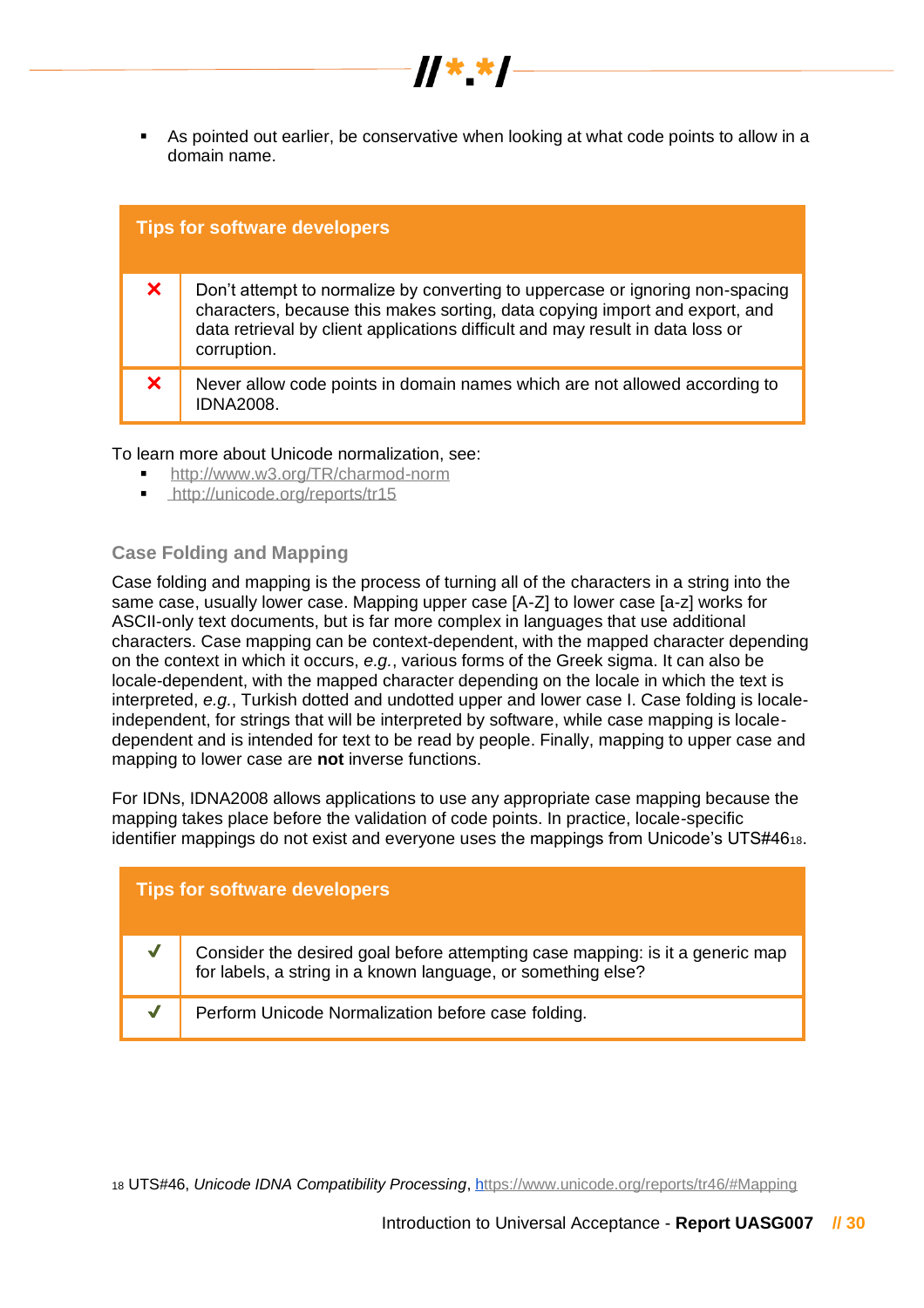

## **Glossary and Other Resources**

**Glossary**

| A-label                 | The ASCII-compatible encoded (ACE) representation of a<br>label in an Internationalized Domain Name, used internally<br>within the DNS protocol. A-labels always begin with the ACE<br>prefix "xn--". An A-label can be converted to a U-label and<br>back without loss of information.                                         |
|-------------------------|---------------------------------------------------------------------------------------------------------------------------------------------------------------------------------------------------------------------------------------------------------------------------------------------------------------------------------|
| <b>ACE prefix</b>       | ASCII Compatible Encoding Prefix "xn--".                                                                                                                                                                                                                                                                                        |
| <b>ASCII</b>            | American Standard Code for Information Interchange. ASCII<br>includes unaccented Latin characters and the European-<br>Arabic digits. ASCII is a subset of Unicode: every ASCII<br>character is also a Unicode character.                                                                                                       |
| <b>API</b>              | An Application Programming Interface (API) is a set of<br>routines, protocols, and tools for building software and<br>applications. An API may be for a web based system,<br>operating system, or database system, and it provides<br>facilities to develop applications for that system using a given<br>programming language. |
| Codespace               | Range that defines the lower and upper bounds for an<br>encoding.                                                                                                                                                                                                                                                               |
| Code point              | A code point is a numerical value in a code space. Code<br>points are used to distinguish a numerical value from its<br>encoding as a sequence of bits, and to distinguish an abstract<br>character from a particular graphical representation of it<br>(glyph).                                                                |
| <b>DNS Root</b><br>Zone | The root zone is the central directory for the DNS, which is a<br>key component in looking things up in DNS; for example,<br>translating host names into IP addresses.                                                                                                                                                          |
| EAI                     | Email Address Internationalization allows UTF-8 characters in<br>an email address—the domain name, the local part, or both.                                                                                                                                                                                                     |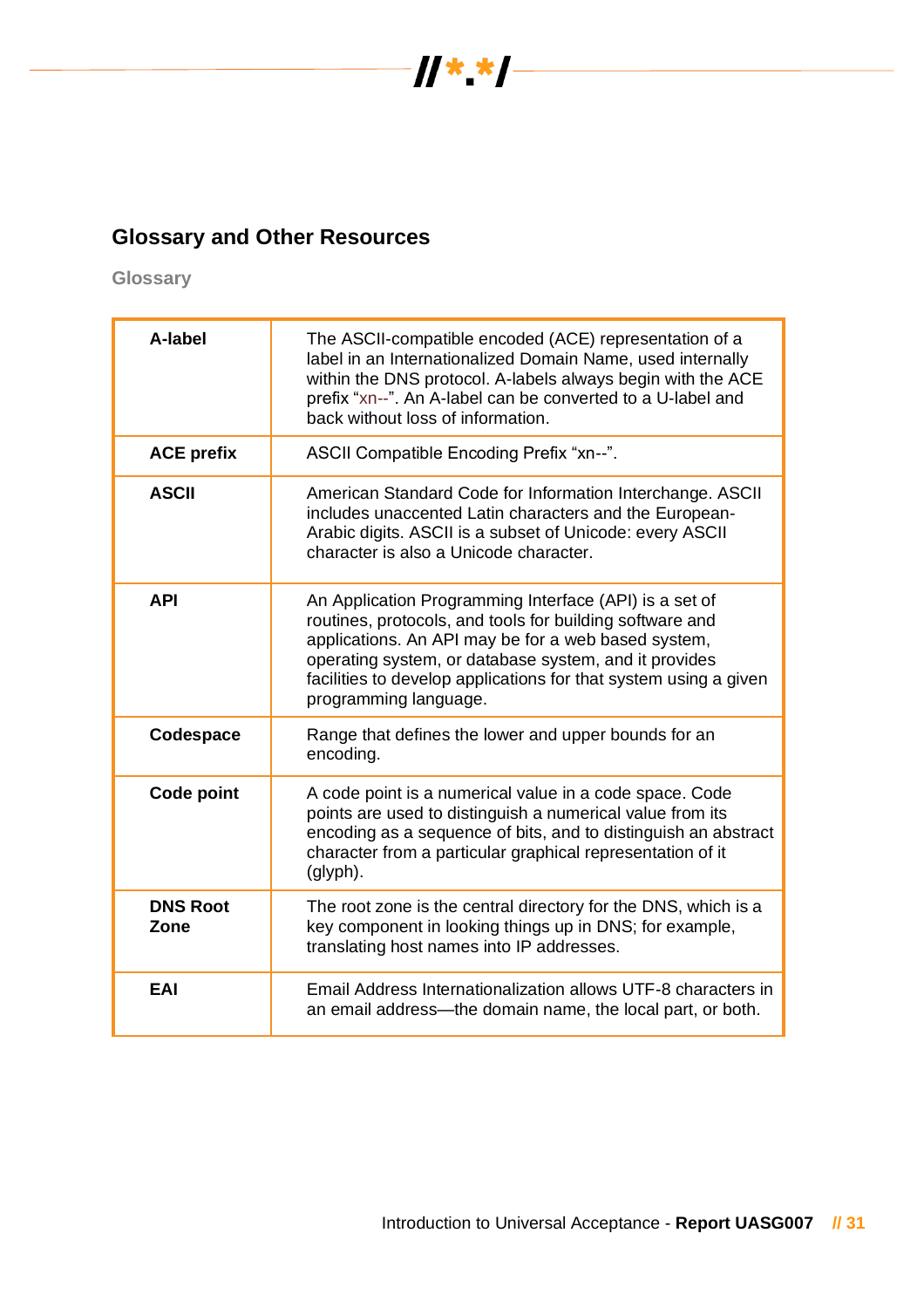| <b>IANA</b>      | Internet Assigned Numbers Authority. Its functions include:<br>Management of the DNS Root, the .int and .arpa domains,<br>and an IDN practices resource.<br>Coordination of the global pool of IP and AS numbers,<br>٠<br>primarily providing them to Regional Internet Registries<br>(RIRs).<br>Internet Protocols' numbering systems are managed in<br>٠<br>conjunction with standards bodies.                                                                                                                                  |
|------------------|-----------------------------------------------------------------------------------------------------------------------------------------------------------------------------------------------------------------------------------------------------------------------------------------------------------------------------------------------------------------------------------------------------------------------------------------------------------------------------------------------------------------------------------|
| <b>ICANN</b>     | ICANN's mission is to help ensure a stable, secure, and unified<br>global Internet. To reach another person on the Internet, you<br>need to type an address - a name or a number - into your<br>computer or other device. That address must be unique so<br>computers know where to find each other. ICANN helps<br>coordinate and support these unique identifiers across the<br>world. ICANN was formed in 1998 as a not-for-profit public-<br>benefit corporation with a community of participants from all over<br>the world. |
| <b>IDN</b>       | Internationalized Domain Name. IDNs are domain names that<br>include UTF-8 characters beyond the twenty-six letters of the<br>basic Latin alphabet "a-z", the numbers 0-9, and the hyphen<br>$\mathbf{u}$ $\mathbf{u}$                                                                                                                                                                                                                                                                                                            |
| <b>IDNA</b>      | Internationalized Domain Names in Applications.                                                                                                                                                                                                                                                                                                                                                                                                                                                                                   |
| <b>IDN CCTLD</b> | Country code top-level domain that includes characters<br>beyond the twenty-six letters of the basic Latin alphabet "a-z".<br>Examples:<br>.pф (Russia)<br>(Egypt) .صر<br>٠<br>السعودية (Saudi Arabia)                                                                                                                                                                                                                                                                                                                            |
| <b>IETF</b>      | The Internet Engineering Task Force (IETF) is a large open<br>international community of network designers, operators,<br>vendors, and researchers concerned with the evolution of the<br>Internet architecture and the smooth operation of the Internet.<br>It is open to any interested individual. The IETF develops<br>Internet Standards, in particular, the standards related to the<br>Internet Protocol Suite (TCP/IP) and the protocols used for<br>the web like HTTP and TLS.                                           |
| Language         | The method of human communication, either spoken or<br>written, consisting of the use of words in a structured and<br>conventional way.                                                                                                                                                                                                                                                                                                                                                                                           |
| <b>Punycode</b>  | An algorithm that represents UTF-8 in the limited character<br>subset of ASCII supported by the Domain Name System<br>(DNS). Punycode is used in A- labels in the Internationalized<br>Domain Names in Applications (IDNA) framework.                                                                                                                                                                                                                                                                                             |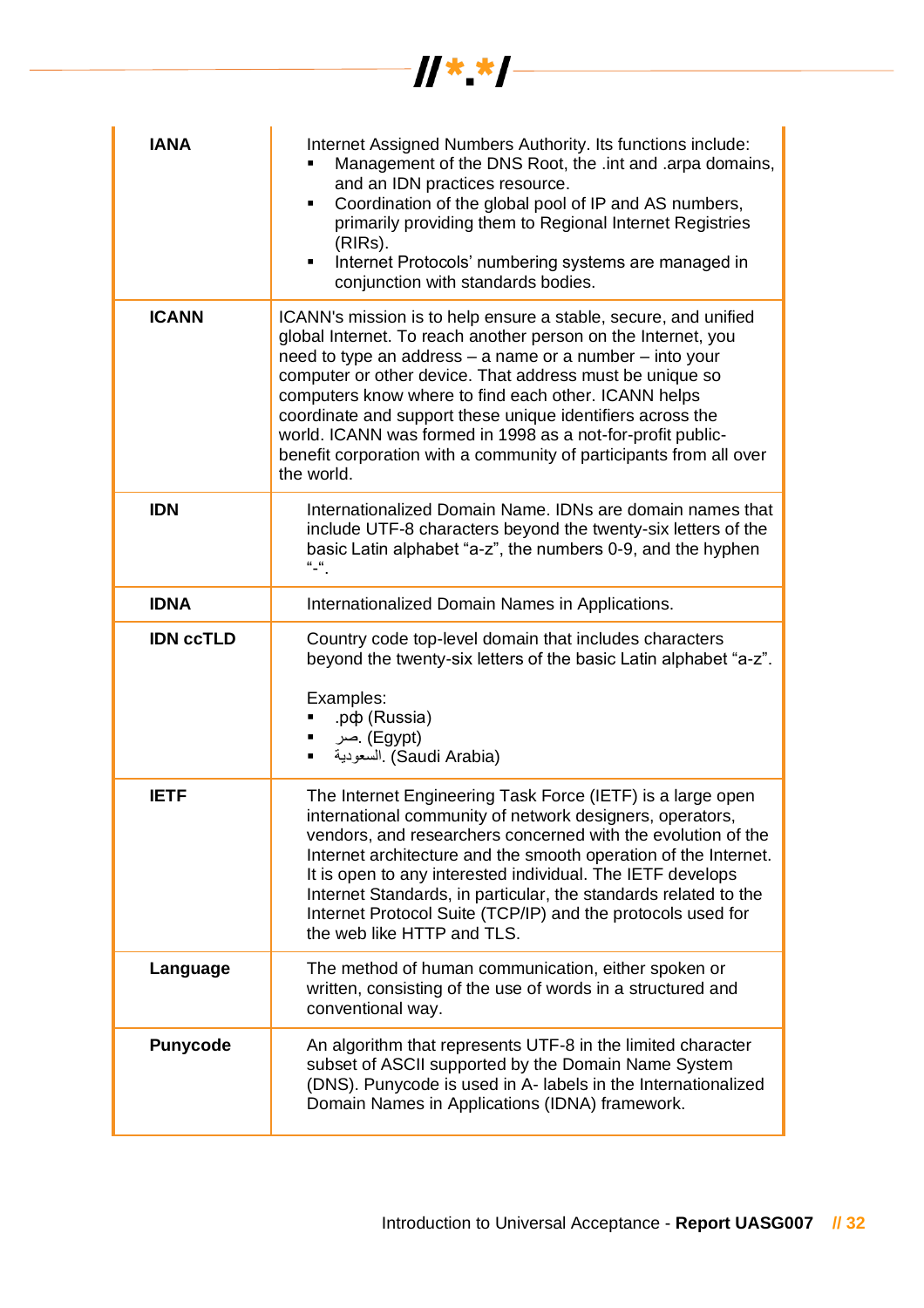

| Registrar                                             | An organization where domain names are registered by<br>users. The registrar keeps records of the contact information<br>and submits the technical information to a central directory<br>known as the "registry".                                                                                                              |
|-------------------------------------------------------|--------------------------------------------------------------------------------------------------------------------------------------------------------------------------------------------------------------------------------------------------------------------------------------------------------------------------------|
| <b>Registry</b>                                       | The authoritative, master database of all domain names<br>registered in each top-level domain (TLD).                                                                                                                                                                                                                           |
| <b>RFC</b>                                            | A Request for Comments (RFC) is a formal document from<br>the Internet Engineering Task Force (IETF) that is the result<br>of committee drafting and subsequent review by interested<br>parties. Some (but not all) RFCs document approved Internet<br>standards.                                                              |
| <b>Script</b>                                         | The collection of letters or characters used in writing,<br>representing the sounds of a language.                                                                                                                                                                                                                             |
| Second-level<br>domain name                           | In the Domain Name System (DNS) hierarchy, a second-level<br>domain (SLD or 2LD) is a domain that is directly below a top-<br>level domain (TLD). For example, in example.com, example<br>is the second-level domain of the .com TLD.                                                                                          |
| U-label                                               | A U-label is an IDNA-valid string of Unicode characters<br>including at least one non-ASCII character. It can be<br>converted to an A-label and back without loss of information.                                                                                                                                              |
| <b>UA-ready</b><br>software or<br><b>UA-readiness</b> | Software that has the ability to accept, store, process,<br>validate, and display all top-level domains, IDNs, and email<br>addresses equally.                                                                                                                                                                                 |
| <b>Unicode</b>                                        | A universal character encoding standard. It defines the way<br>individual characters are represented in text files, web pages,<br>and other types of documents. Unicode was designed to<br>support characters from all languages around the world. It<br>can support roughly 1,000,000 characters.<br>See: http://unicode.org. |
| <b>UTF</b>                                            | Unicode Transformation Format. It is a way of representing<br>Unicode code points as a stream of bytes. UTF-8 is the<br>preferred UTF for handling IDN and EAI. UTF-8 converts<br>Unicode to 8-bit bytes.                                                                                                                      |
| <b>M3AAWG</b>                                         | The Messaging, Malware and Mobile Anti-Abuse Working<br>Group (M <sub>3</sub> AAWG) is where the industry comes together to<br>work against botnets, malware, spam, viruses, DoS attacks,<br>and other online exploitation. See: https://www.m3aawg.org/.                                                                      |
| W3C                                                   | The World Wide Web Consortium (W3C) is an international<br>community where member organizations, a full-time staff, and<br>the public work together to develop web standards like HTML.<br>See: https://www.w3.org/.                                                                                                           |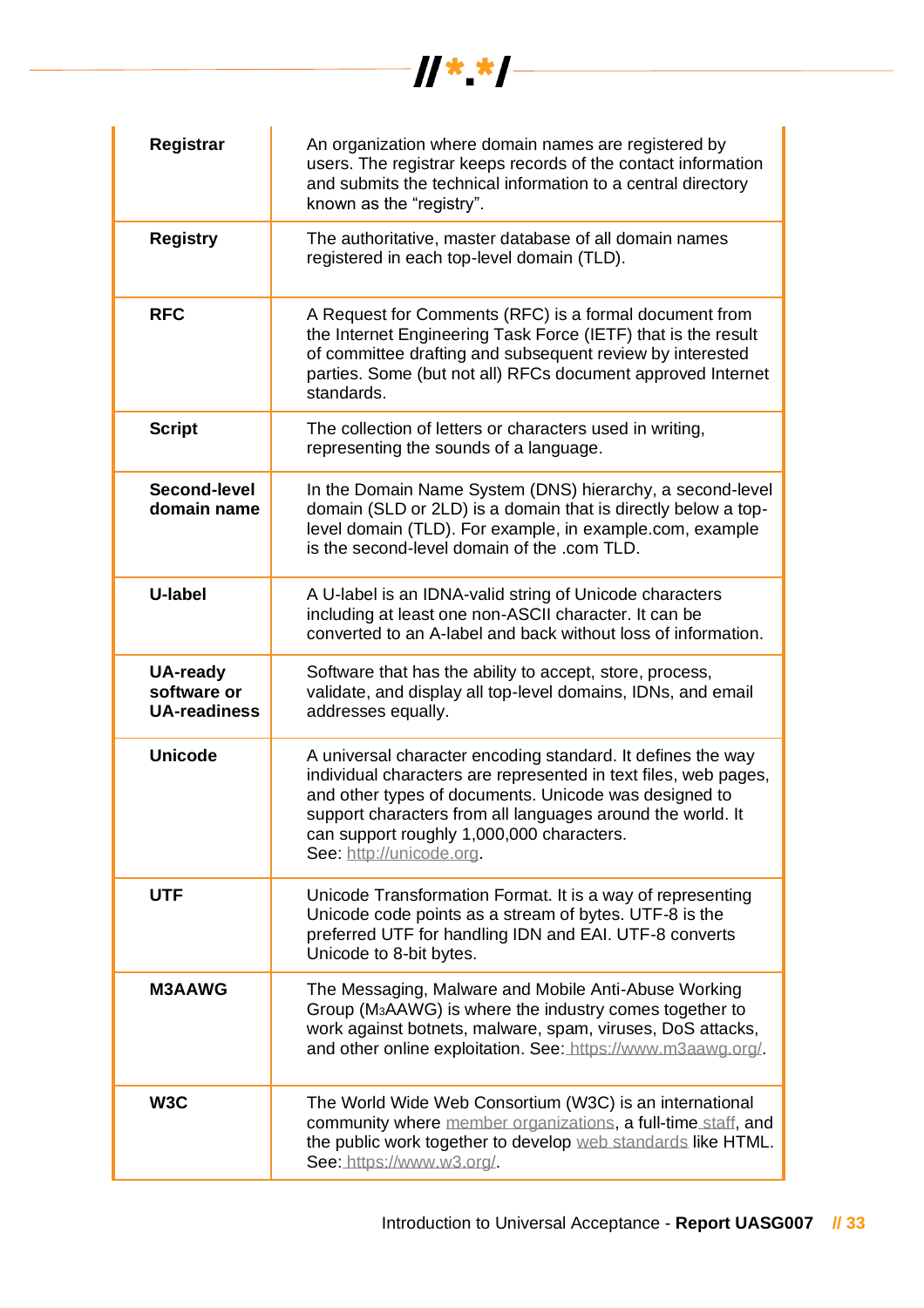

| WHATWG      | The Web Hypertext Application Technology Working Group<br>(WHATWG) is a community of people interested in evolving<br>the web through standards and tests.<br>The WHATWG was founded by individuals of Apple, the<br>Mozilla Foundation, and Opera Software in 2004, after a W3C<br>workshop. See https://whatwg.org/.                                                                                                                                                                                                                                                         |
|-------------|--------------------------------------------------------------------------------------------------------------------------------------------------------------------------------------------------------------------------------------------------------------------------------------------------------------------------------------------------------------------------------------------------------------------------------------------------------------------------------------------------------------------------------------------------------------------------------|
| <b>ZWJ</b>  | Zero-Width Joiner is non-printing character used in the<br>computerized typesetting of some scripts, including Arabic<br>and all of the Indic scripts. When placed between two<br>characters that would otherwise not be connected, a ZWJ<br>causes them to be printed in their connected form.                                                                                                                                                                                                                                                                                |
| <b>ZWNJ</b> | Zero-Width Non-Joiner is a non-printing character used in the<br>computerization of writing systems that make use of ligatures.<br>For some languages and scripts, many of the letters of the<br>alphabet naturally connect with the following letter when<br>written in a word, forming a ligature. In order to correctly<br>display certain prefixes, suffixes, and compound words,<br>however, the ZWNJ is used to override this natural behavior<br>of joining letters and prevent them from joining the following<br>letter (but without adding a space between the two). |

For a complete ICANN glossary, go to: [https://www.icann.org/icann-acronyms-and-terms/.](https://www.icann.org/icann-acronyms-and-terms/)

## **RFCs and Key Standards**

| <b>IDN RFCs</b>    |                                                                                                                                                                                                                                                                                  |
|--------------------|----------------------------------------------------------------------------------------------------------------------------------------------------------------------------------------------------------------------------------------------------------------------------------|
| <b>RFC</b><br>3492 | <b>Punycode: A Bootstring encoding of Unicode for</b><br><b>Internationalized Domain Names in Applications (IDNA)</b>                                                                                                                                                            |
|                    | RFC 3492 describes Punycode as:                                                                                                                                                                                                                                                  |
|                    | "a simple and efficient transfer encoding syntax designed for<br>use with Internationalized Domain Names in Applications<br>(IDNA)"                                                                                                                                              |
|                    | Punycode transforms uniquely and reversibly a Unicode string into an<br>ASCII string. This RFC defines a general algorithm called Bootstring.<br>This algorithm allows a string of basic code points to uniquely<br>represent any string of code points drawn from a larger set. |
|                    | https://tools.ietf.org/html/rfc3492                                                                                                                                                                                                                                              |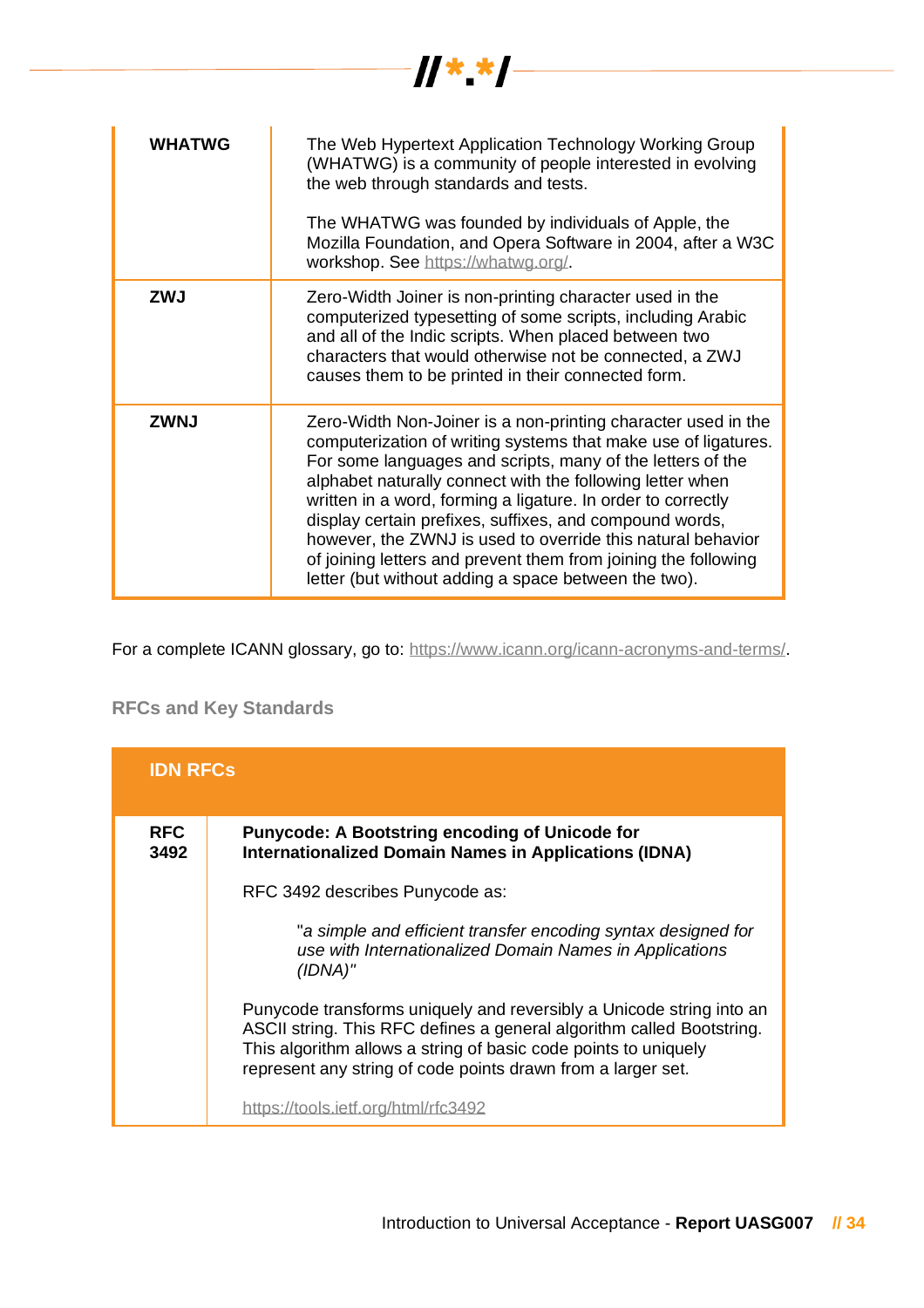| <b>RFC</b>         | <b>Internationalized Domain Names for Applications (IDNA):</b>                                                                                                                                                                                                                                                                                                                                   |
|--------------------|--------------------------------------------------------------------------------------------------------------------------------------------------------------------------------------------------------------------------------------------------------------------------------------------------------------------------------------------------------------------------------------------------|
| 5890               | <b>Definitions and Document Framework</b>                                                                                                                                                                                                                                                                                                                                                        |
|                    | This RFC describes the usage context and protocol for a revision of<br>Internationalized Domain Names for Applications (IDNA).                                                                                                                                                                                                                                                                   |
|                    | https://tools.ietf.org/html/rfc5890                                                                                                                                                                                                                                                                                                                                                              |
| <b>RFC</b><br>5891 | Internationalized Domain Names in Applications (IDNA) Protocol                                                                                                                                                                                                                                                                                                                                   |
|                    | This RFC specifies the protocol mechanism, called Internationalized<br>Domain Names in Applications (IDNA), for registering and looking up<br>IDNs in a way that does not require changes to the DNS itself.                                                                                                                                                                                     |
|                    | https://tools.ietf.org/html/rfc5891                                                                                                                                                                                                                                                                                                                                                              |
| <b>RFC</b><br>5892 | The Unicode Points and Internationalized Domain Names for<br><b>Applications (IDNA)</b>                                                                                                                                                                                                                                                                                                          |
|                    | The RFC 5892 specifies rules for deciding whether a code point,<br>considered in isolation or in context, is a candidate for inclusion in an<br>Internationalized Domain Name (IDN).                                                                                                                                                                                                             |
|                    | https://tools.ietf.org/html/rfc5892                                                                                                                                                                                                                                                                                                                                                              |
| <b>RFC</b><br>5893 | Right-to-left scripts for Internationalized Domain Names for<br><b>Applications (IDNA)</b>                                                                                                                                                                                                                                                                                                       |
|                    | This RFC provides a new Bidi rule for Internationalized Domain<br>Names for Applications (IDNA) labels, for the use of right-to-left scripts<br>in Internationalized Domain Names.                                                                                                                                                                                                               |
|                    | https://tools.ietf.org/html/rfc5893                                                                                                                                                                                                                                                                                                                                                              |
| <b>RFC</b><br>5894 | <b>Internationalized Domain Names for Applications (IDNA):</b><br><b>Background, Explanation and Rationale</b>                                                                                                                                                                                                                                                                                   |
|                    | This informational document provides an overview of a revised system<br>to deal with newer versions of Unicode and provides explanatory<br>material for its components.                                                                                                                                                                                                                          |
|                    | https://tools.ietf.org/html/rfc5894                                                                                                                                                                                                                                                                                                                                                              |
| <b>RFC</b><br>5895 | <b>Mapping Characters for Internationalized Domain Names in</b><br><b>Applications (IDNA) 2008</b>                                                                                                                                                                                                                                                                                               |
|                    | This RFC describes the actions that can be taken by an<br>implementation between receiving user input and passing permitted<br>code points to the new IDNA protocol (2008). It describes an operation<br>that is to be applied to user input in order to prepare that user input for<br>use in an "on the network" protocol. It also includes a general<br>implementation procedure for mapping. |
|                    | https://tools.ietf.org/html/rfc5895                                                                                                                                                                                                                                                                                                                                                              |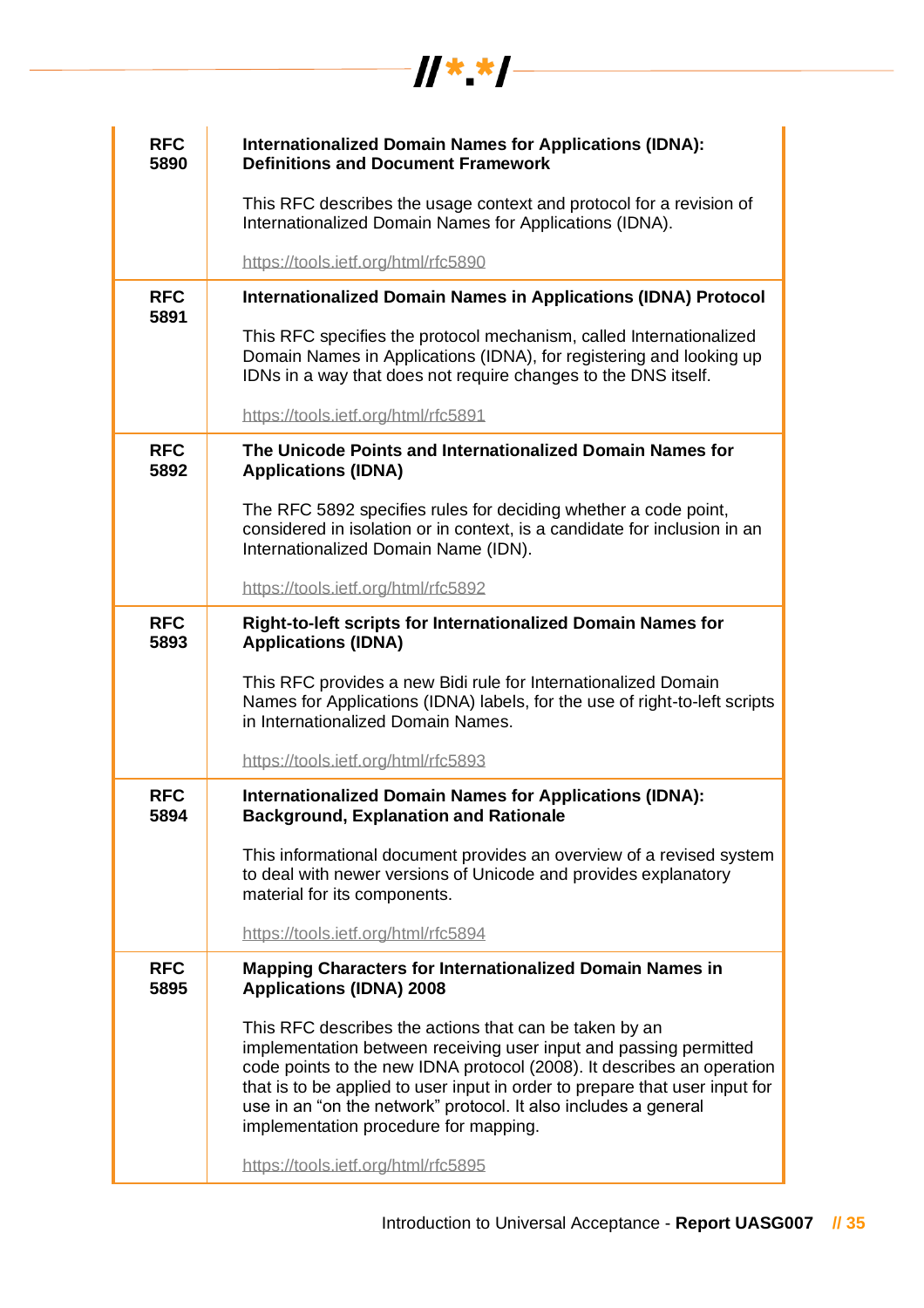

| <b>EAI RFCs</b>    |                                                                                                                                                                                                                                                                                                                                                                                                                                                                                                                                                                                                                                                                                                                                                                                                                                  |
|--------------------|----------------------------------------------------------------------------------------------------------------------------------------------------------------------------------------------------------------------------------------------------------------------------------------------------------------------------------------------------------------------------------------------------------------------------------------------------------------------------------------------------------------------------------------------------------------------------------------------------------------------------------------------------------------------------------------------------------------------------------------------------------------------------------------------------------------------------------|
| <b>RFC</b>         | <b>Overview and Framework for Internationalized Email</b>                                                                                                                                                                                                                                                                                                                                                                                                                                                                                                                                                                                                                                                                                                                                                                        |
| 6530               | This standard introduces a series of specifications that define<br>mechanisms and protocol extensions needed to fully support<br>internationalized email addresses. This document describes how the<br>various elements of email internationalization fit together and the<br>relationships among the primary specifications associated with<br>message transport, header formats, and handling.                                                                                                                                                                                                                                                                                                                                                                                                                                 |
|                    | https://tools.ietf.org/html/rfc6530                                                                                                                                                                                                                                                                                                                                                                                                                                                                                                                                                                                                                                                                                                                                                                                              |
| <b>RFC</b><br>6531 | <b>SMTP Extension for Internationalized Email</b>                                                                                                                                                                                                                                                                                                                                                                                                                                                                                                                                                                                                                                                                                                                                                                                |
|                    | The document defines a Simple Mail Transfer Protocol extension so<br>servers can advertise the ability to accept and process<br>internationalized email addresses and internationalized email headers.                                                                                                                                                                                                                                                                                                                                                                                                                                                                                                                                                                                                                           |
|                    | https://tools.ietf.org/html/rfc6531                                                                                                                                                                                                                                                                                                                                                                                                                                                                                                                                                                                                                                                                                                                                                                                              |
| <b>RFC</b><br>6532 | <b>Internationalized Email Headers</b><br>This document specifies an enhancement to the Internet Message<br>Format and to MIME that allows use of Unicode in mail addresses and<br>most header field content. This document specifies an enhancement<br>to the Internet Message Format (RFC 5322) and to MIME that permits<br>the direct use of UTF-8, rather than only ASCII in header field values,<br>including mail addresses. A new media type, message/global, is<br>defined for messages that use this extended format. This specification<br>also lifts the MIME restriction on having non-identity content-transfer-<br>encodings on any subtype of the message top-level type so that<br>message/global parts can be safely transmitted across existing mail<br>infrastructure.<br>https://tools.ietf.org/html/rfc6532 |
| <b>RFC</b><br>6533 | <b>Internationalized Delivery Status and Disposition Notifications</b><br>This specification adds a new address type for international email<br>addresses so an original recipient address with non-ASCII characters<br>can be correctly preserved even after downgrading. This also provides<br>updated content return media types for delivery status notifications<br>and message disposition notifications to support use of the new<br>address type.                                                                                                                                                                                                                                                                                                                                                                        |
|                    | https://tools.ietf.org/html/rfc6533                                                                                                                                                                                                                                                                                                                                                                                                                                                                                                                                                                                                                                                                                                                                                                                              |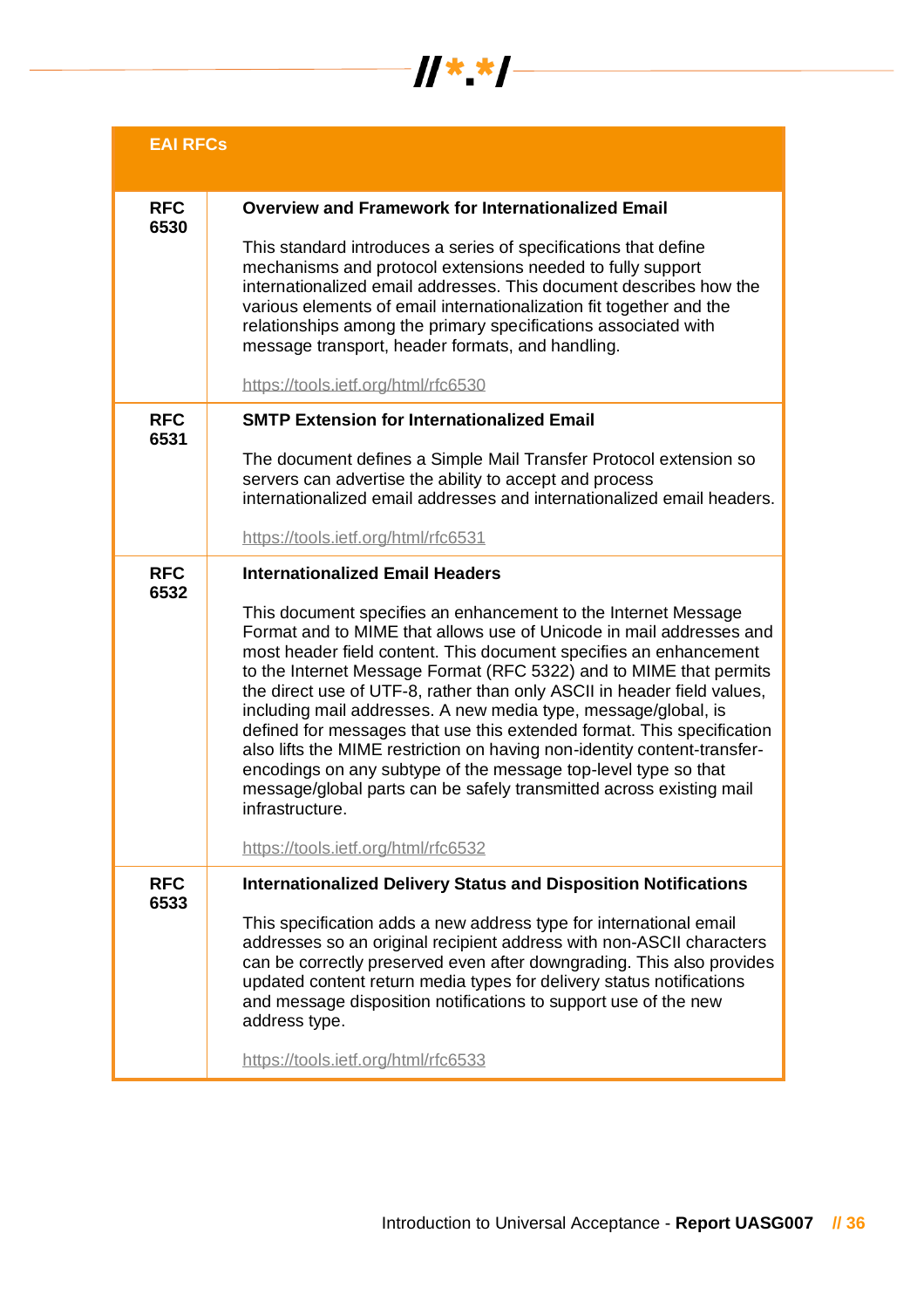| <b>RFC</b><br>8398 | Internationalized Email Addresses in X.509 Certificates<br>This document defines a new name form for inclusion in the<br>otherName field of an X.509 Subject Alternative Name and Issuer<br>Alternative Name extension that allows a certificate subject to be<br>associated with an internationalized email address.<br>https://tools.ietf.org/html/rfc8398. |
|--------------------|---------------------------------------------------------------------------------------------------------------------------------------------------------------------------------------------------------------------------------------------------------------------------------------------------------------------------------------------------------------|
| <b>RFC</b><br>8399 | <b>Internationalization Updates to RFC 5290</b><br>The updates to RFC 5280 described in this document provide<br>alignment with the 2008 specification for Internationalized Domain<br>Names (IDNs) and add support for internationalized email addresses<br>in X.509 certificates.<br>https://tools.ietf.org/html/rfc8399                                    |

**Key Standards**

| <b>ISO 10646</b><br>(Unicode) | To provide a common technical basis for the processing of<br>electronic information in various languages, the International<br>Organization for Standardization (ISO) has developed an<br>international coding standard called ISO 10646. The ISO<br>10646 provides a unified standard for the coding of characters<br>in all major languages in the world, including traditional and<br>simplified Chinese characters. This large character set is<br>called the Universal Character Set (UCS). The same set of<br>characters is defined by the Unicode standard, which further<br>defines additional character properties and other application<br>details of great interest to implementers.<br>Unicode is a character coding system designed by the<br>Unicode Consortium to support the interchange, processing<br>and display of the written texts of all major languages in the<br>world. ISO 10646 and Unicode define several encoding forms<br>of their common repertoire: UTF-8, UCS-2, UTF-16, UCS-4<br>and UTF-32.<br>http://www.iso.org/iso/home/store/catalogue_ics/catalogue_det<br>ail ics.htm?csnumber=63182 |
|-------------------------------|-------------------------------------------------------------------------------------------------------------------------------------------------------------------------------------------------------------------------------------------------------------------------------------------------------------------------------------------------------------------------------------------------------------------------------------------------------------------------------------------------------------------------------------------------------------------------------------------------------------------------------------------------------------------------------------------------------------------------------------------------------------------------------------------------------------------------------------------------------------------------------------------------------------------------------------------------------------------------------------------------------------------------------------------------------------------------------------------------------------------------------|
| GB18030<br>(China)            | GB 18030-2000 is a Chinese government standard that<br>specifies an extended code page for use in the Chinese<br>market in addition to UTF-8. The internal processing code for<br>the character repertoire can and should be Unicode; however,<br>the standard stipulates that software providers must guarantee<br>a successful round-trip between GB18030 and the internal<br>processing code. All products currently sold or to be sold in<br>China must plan the code page migration to support GB18030                                                                                                                                                                                                                                                                                                                                                                                                                                                                                                                                                                                                                   |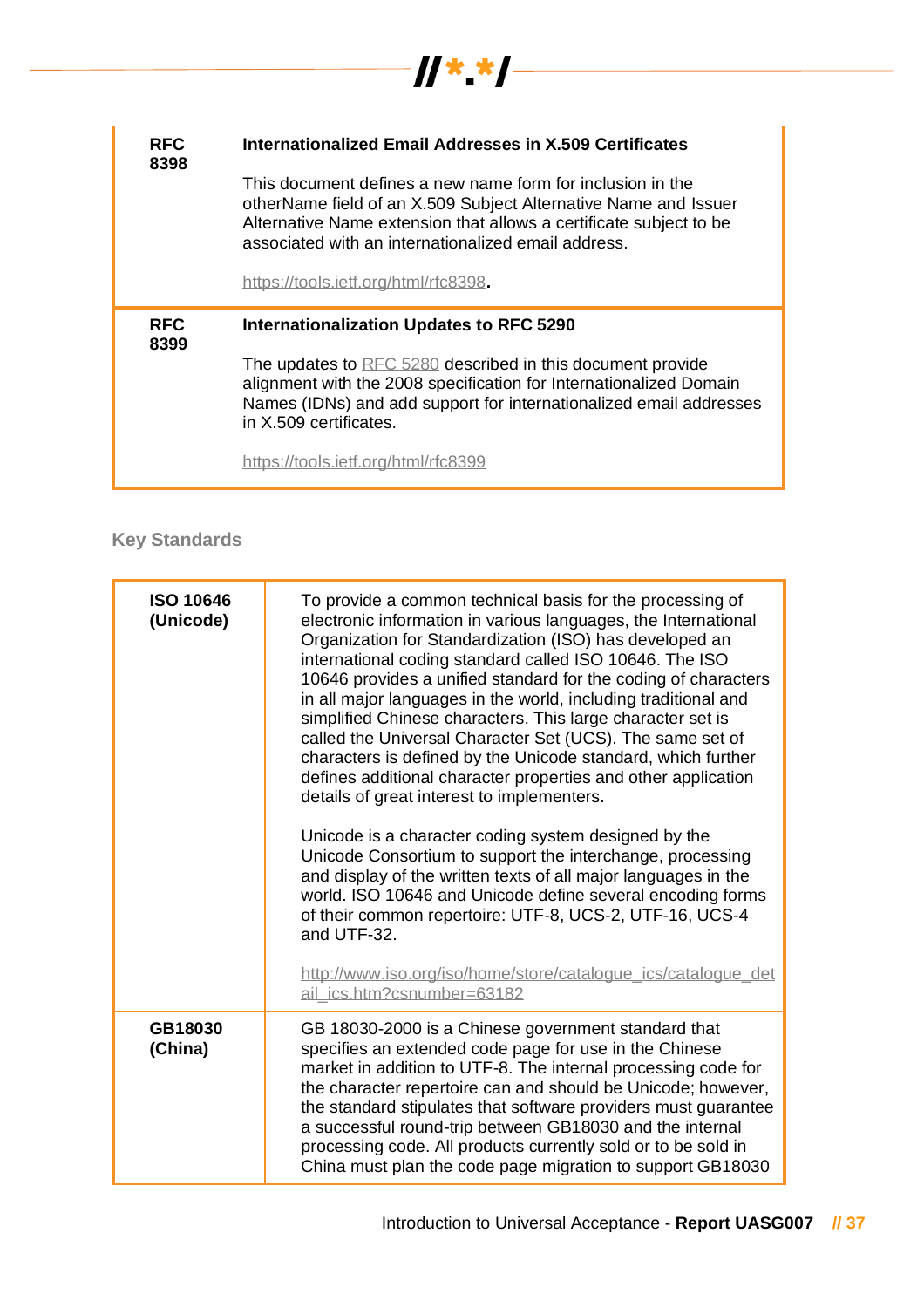

without exception. GB18030 is a "mandatory standard" and the Chinese government regulates the certification process to reinforce GB18030 deployment.

<http://icu-project.org/docs/papers/unicode-gb18030-faq.html>

#### **Online Resources**

| <b>APIs</b>                              | Windows Application Programming Interfaces (APIs)<br>https://www.msdn.microsoft.com/enus/library/windows/desktop/ff818516%<br>28y=ys.85%29.aspx           |
|------------------------------------------|-----------------------------------------------------------------------------------------------------------------------------------------------------------|
|                                          | <b>SharePoint APIs</b><br>https://msdn.microsoft.com/en-us/library/office/jj860569.aspx                                                                   |
|                                          | <b>Public Suffix List</b><br>https://publicsuffix.org/list/public_suffix_list.dat                                                                         |
|                                          | <b>ICANN Authoritative TLD list</b><br>http://data.iana.org/TLD/tlds-alpha-by-domain.txt                                                                  |
|                                          | <b>Android APIs</b><br>http://developer.android.com/guide/index.html                                                                                      |
|                                          | <b>MAC IOS APIS</b><br>https://developer.apple.com/library/mac/navigation                                                                                 |
|                                          | .Net Framework<br>https://msdn.microsoft.com/en-<br>us/library/system.text.encoding(v=vs.110).aspx                                                        |
| <b>Unicode</b><br>security               | Unicode security considerations<br>http://www.unicode.org/reports/tr36                                                                                    |
|                                          | Unicode security mechanisms<br>http://www.unicode.org/reports/tr39                                                                                        |
| <b>Unicode</b><br>character<br>groupings | Unicode code planes<br>https://www.unicode.org/versions/Unicode12.0.0/ch02.pdf; pp. 44-54                                                                 |
|                                          | Overview of GB18030<br>http://icu-project.org/docs/papers/gb18030.html                                                                                    |
|                                          | Authoritative mapping table between BG18030-2000 and Unicode<br>http://source.icu-project.org/repos/icu/data/trunk/charset/data/xml/qb-<br>18030-2000.xml |
|                                          | Unicode normalization<br>https://unicode.org/reports/tr15/                                                                                                |